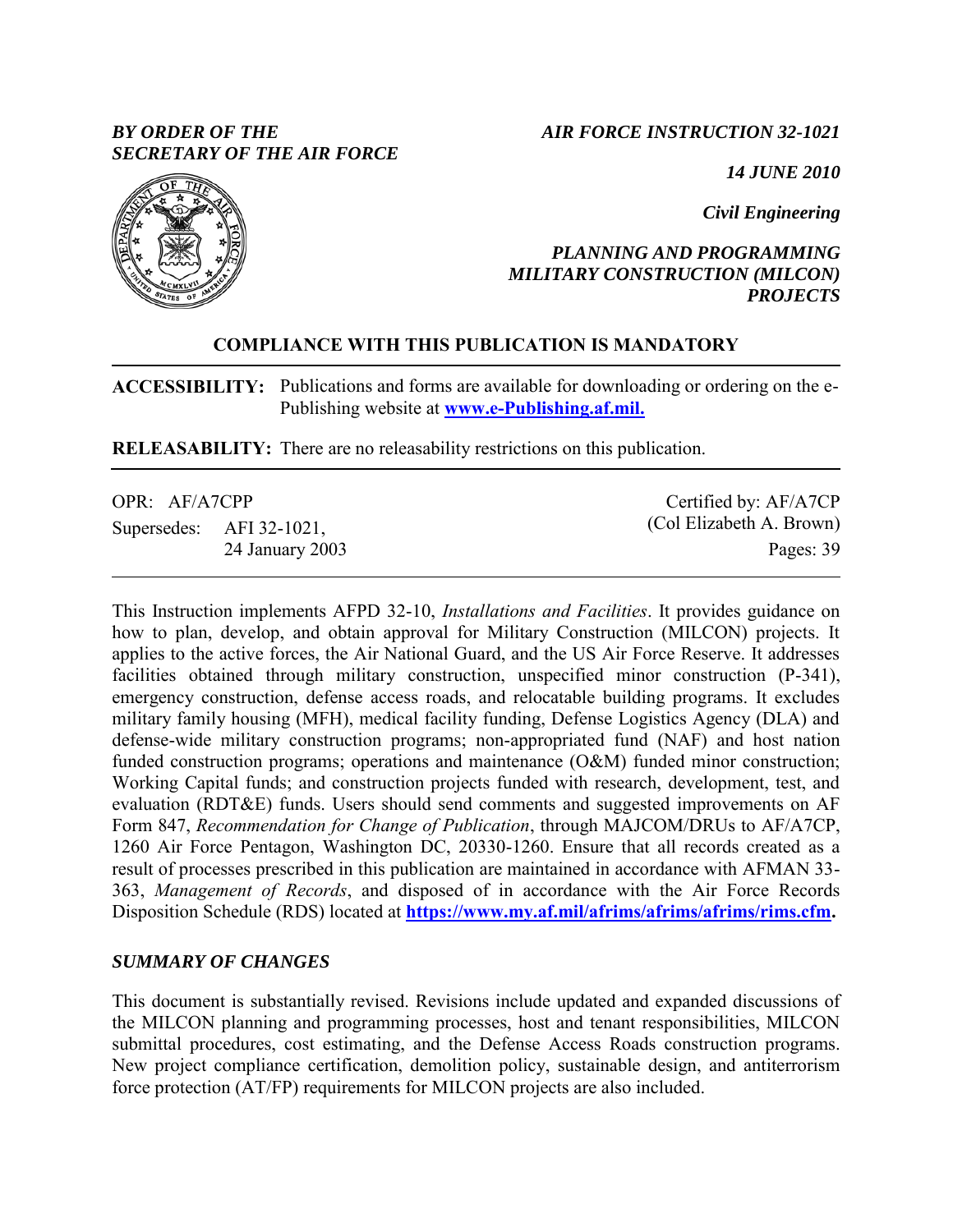|             |      | <b>Chapter 1-PRINCIPLES AND RESPONSIBILITIES</b>                                           | $\overline{\mathbf{4}}$ |
|-------------|------|--------------------------------------------------------------------------------------------|-------------------------|
|             | 1.1. |                                                                                            | $\overline{4}$          |
|             | 1.2. |                                                                                            | $\overline{4}$          |
|             | 1.3. |                                                                                            | $\overline{4}$          |
|             |      | <b>Chapter 2-MILITARY CONSTRUCTION PROJECT PLANNING</b>                                    | $\overline{7}$          |
|             | 2.1. |                                                                                            | $\overline{7}$          |
|             | 2.2. |                                                                                            | $\tau$                  |
|             | 2.3. |                                                                                            | $\overline{7}$          |
| Figure 2.1. |      |                                                                                            | 13                      |
|             |      | <b>Chapter 3-MILITARY CONSTRUCTION PROGRAMMING</b>                                         | 14                      |
|             | 3.1. |                                                                                            | 14                      |
|             | 3.2. |                                                                                            | 14                      |
|             | 3.3. |                                                                                            | 15                      |
|             | 3.4. |                                                                                            | 16                      |
|             | 3.5. |                                                                                            | 17                      |
|             | 3.6. |                                                                                            | 18                      |
|             | 3.7. |                                                                                            | 18                      |
|             |      | <b>Chapter 4-UNSPECIFIED MINOR CONSTRUCTION PROGRAMMING</b>                                | 22                      |
|             | 4.1. |                                                                                            | 22                      |
|             | 4.2. |                                                                                            | 22                      |
|             | 4.3. |                                                                                            | 22                      |
|             | 4.4. |                                                                                            | 23                      |
|             | 4.5. |                                                                                            | 23                      |
| Figure 4.1. |      | Certificate of Compliance for Minor Construction Projects Carried Out Under Authority      | 24                      |
|             |      | Chapter 5-EMERGENCY, DAMAGED OR DESTROYED, AND CONTINGENCY<br><b>CONSTRUCTION PROGRAMS</b> | 25                      |
|             | 5.1. |                                                                                            | 25                      |
|             | 5.2. |                                                                                            | 25                      |
|             |      | <b>Chapter 6-RELOCATABLE AND TEMPORARY FACILITIES</b>                                      | 28                      |
|             | 6.1. |                                                                                            | 28                      |
|             | 6.2. |                                                                                            | 28                      |
|             | 6.3. |                                                                                            | 31                      |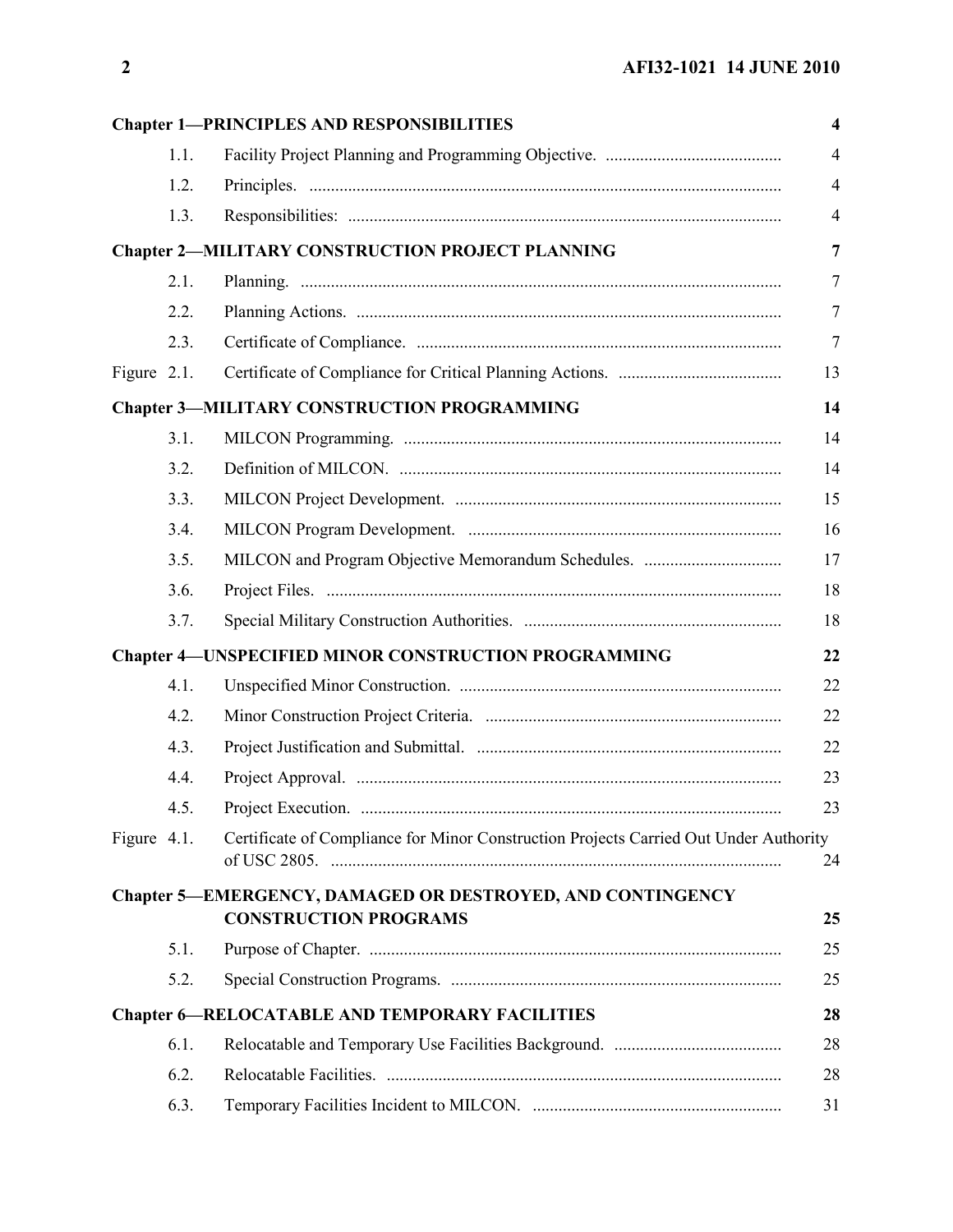# **AFI32-1021 14 JUNE 2010 3**

| <b>Attachment 1–GLOSSARY OF REFERENCES AND SUPPORTING INFORMATION</b> | 33 |
|-----------------------------------------------------------------------|----|
|                                                                       |    |
|                                                                       |    |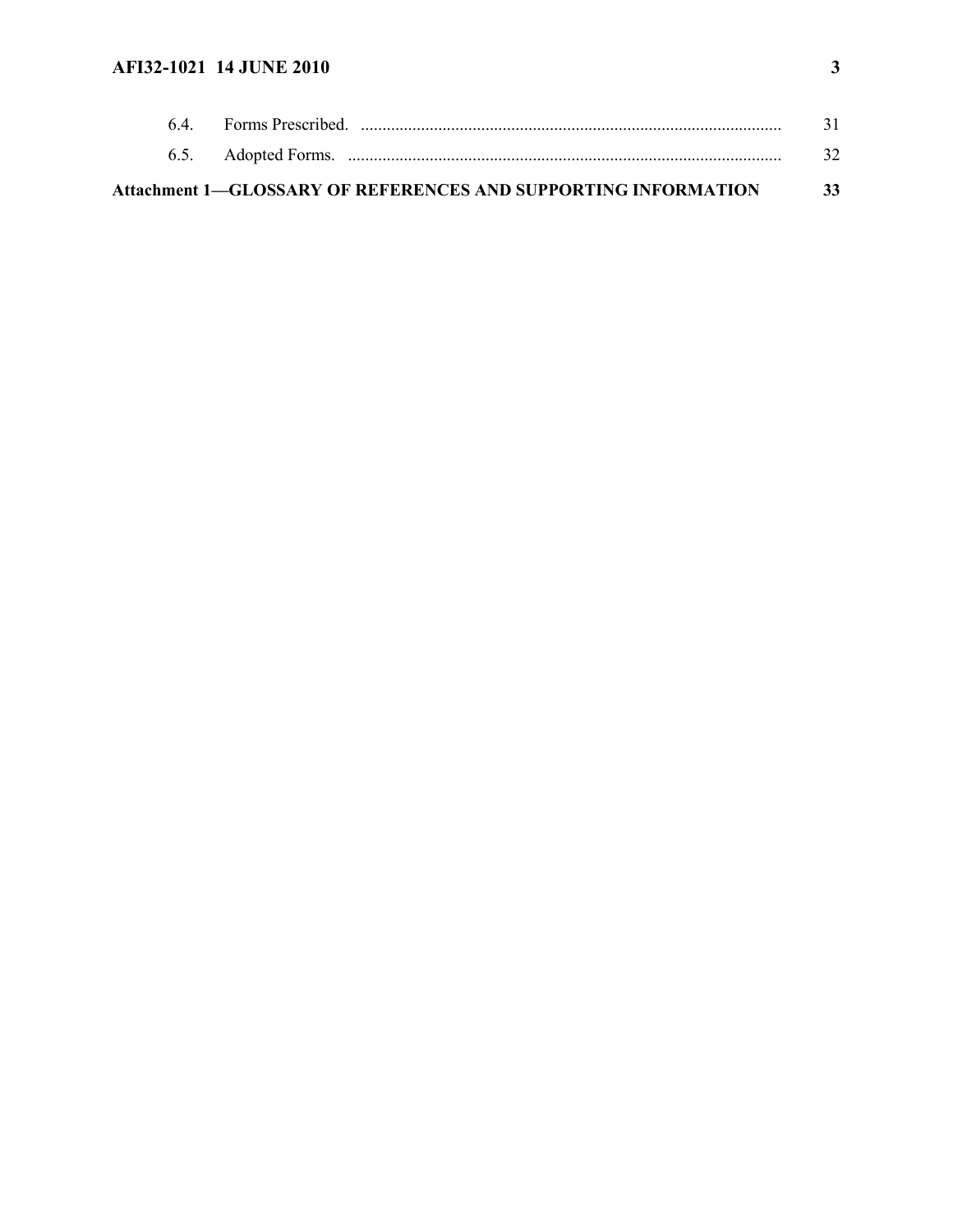## <span id="page-3-0"></span>**Chapter 1**

## **PRINCIPLES AND RESPONSIBILITIES**

<span id="page-3-1"></span>**1.1. Facility Project Planning and Programming Objective.** The objective of facility project planning and programming is to provide quality facilities needed to perform the Air Force mission. All commanders and civilian directors shall support this objective by ensuring project requests meet validated requirements; are in compliance with all applicable standards; are programmed at the lowest life cycle cost; achieve optimum resource efficiency and minimize damage to the natural and human environments; and are within authorities and available resources.

<span id="page-3-2"></span>**1.2. Principles.** Planning and programming facilities follows these principles;

1.2.1. **Facility Project Planning.** Facility project planning identifies facilities needed to satisfy current and future mission requirements, determines the most economical means of providing those facilities, and identifies the year in which they will be required. This determination shall always begin with an evaluation of existing facilities for their suitability to satisfy mission requirements.

1.2.1.1. **Asset Management /Activity Management Plans.** Executive Order 13327, through AFPD 32-90 and the AFI 32-9000 series, directs efficient and economical use of federal real property assets by all federal departments and agencies through the development and implementation of an asset management planning process. Air Force Civil Engineering Asset Management employs Activity Management Plans (AMPs) for key installation services (to include providing facilities) to integrate CE processes in a standardized manner. This approach ensures visibility of all requirements to support key assets needed for mission execution and provide the capability to advocate for and allocate the necessary resources over the life of those assets. By implementing comprehensive AMPs at installation, MAJCOM/DRU, and HQ USAF Staff levels, risk management based decisions can be made ensuring valuable resources are expended where they are needed most. CE asset management implementation leverages a spiral development process and will incorporate MILCON planning in the future.

1.2.2. **Military Construction (MILCON) Programming.** MILCON programming is the process of acquiring both the authority and resources necessary to meet facility requirements identified by the planning process. A construction project with an estimated cost greater than \$750,000 is normally funded through the MILCON Program.

#### <span id="page-3-3"></span>**1.3. Responsibilities:**

1.3.1. **Deputy Assistant Secretary of the Air Force (Installations), SAF/IEI.** Provides Air Force policy development and oversight, and advocates for the MILCON program through the Office of the Secretary of Defense (OSD), Office of Management and Budget (OMB), and Congress.

1.3.2. **The Civil Engineer, AF/A7C.** Formulates guidance governing the Air Force MILCON program, directs development of Air Force capital investment strategies, and advocates for resources through the Air Force Corporate Structure, OSD, OMB, and Congress.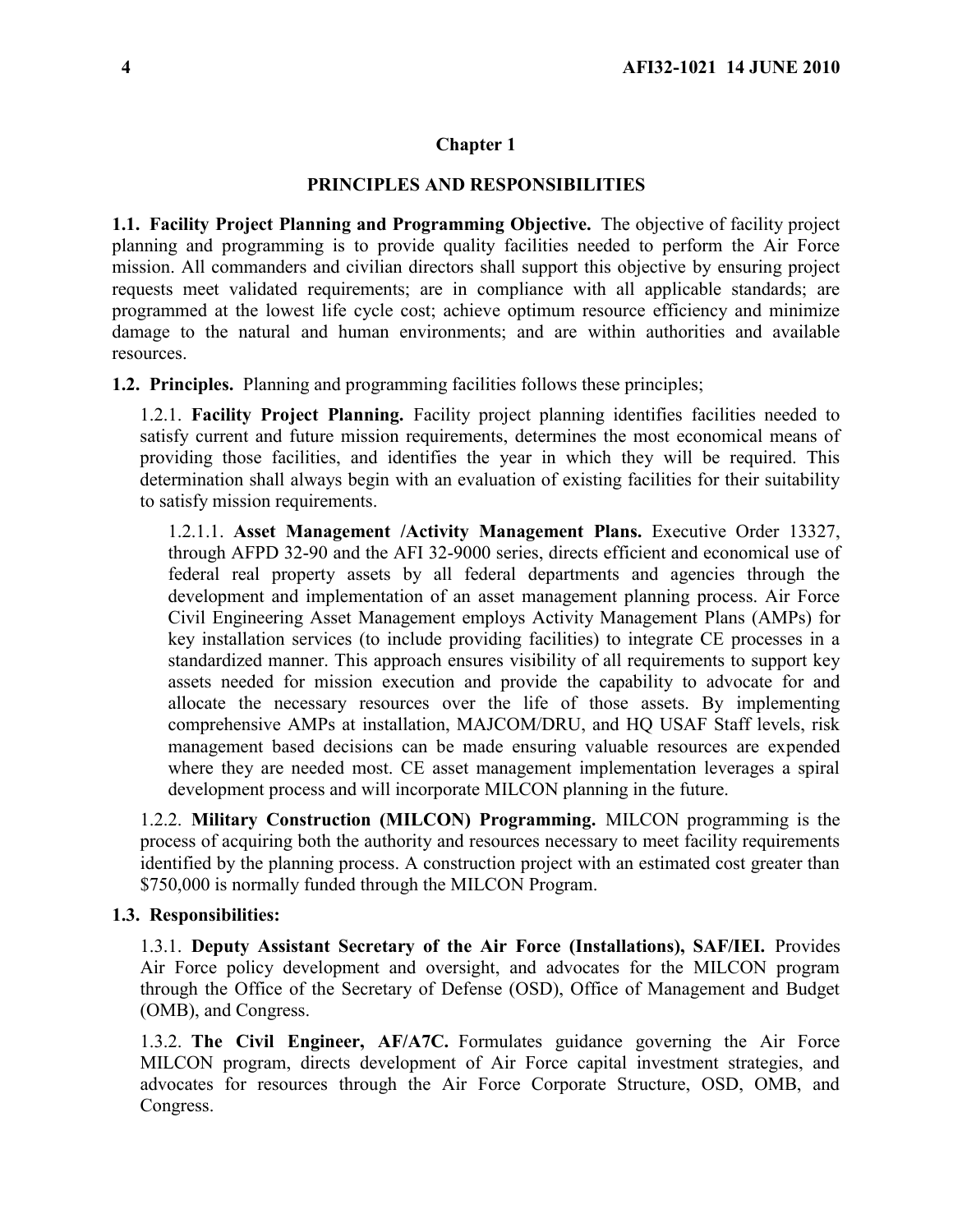1.3.3. **The Programs Division, AF/A7CP.** Formulates guidance and procedures governing the Air Force MILCON program, develops Air Force capital investment strategies, validates facility requirements, and presents the MILCON program to the Air Force corporate structure. Advocates for MILCON resources through the Air Force Corporate Structure, OSD, OMB, and Congress. Coordinates construction programs requiring interagency approvals, such as defense access roads, medical facilities, defense fuels, and energy conservation.

1.3.4. **US Air Force Reserve, AF/RE.** Issues guidance to Air Force Reserve Command (AFRC) for submitting its MILCON program, reviews and validates the submittal, assists Air Staff in determining size and content of their MILCON program, and advocates for the AFRC MILCON program through OSD and Congress. AFRC MILCON programming, design, and execution will continue to be accomplished by AFRC, in coordination with AFCEE, USACE, or NAVFAC.

1.3.5. **Air National Guard, NGB/A7.** Provides instructions to ANG installation commanders for planning and preparing construction programs, reviews and validates cost estimates and program documents, validates and prioritizes facility requirements. Prepares and submits the ANG MILCON portion of the Presidents Budget. Advocates for the ANG MILCON program through National Guard Bureau, OSD, and Congress. ANG MILCON programming, design, and execution will continue to be accomplished by ANG, in coordination with AFCEE, USACE, or NAVFAC.

1.3.6. **Major Commands, Field Operating Agencies and Direct Reporting Units.** Develop and submit MILCON programs in accordance with guidance issued by AF/A7CP and all applicable Air Force Instructions. Provide instructions and guidance to installation commanders for planning and submitting MILCON programs; to include review and validation of scope, cost estimates, and validation and prioritization of all facility requirements. Coordinate with all applicable functions; including MAJCOM/A6 to verify all communication requirements are documented and cost estimates are accurate. Execute O&M funded Requirements Documents (RD2s) in support of the MILCON program. MAJCOM/DRUs should ensure AFCEE representation at RD2 development efforts. Consult with AFCEE on MILCON acquisition strategies and other policy, or project features affecting programming such as LEED, and standard design aspects.

1.3.7. **Installation Commanders.** Identify, plan, and program facilities to support their assigned missions. Determine whether existing facilities are available to meet the mission requirement (refer to AFI 32-9001, *Acquisition of Real Property*); ensure existing facilities are used economically and efficiently and that excess space is evaluated for demolition. (See also Para. 3.3.2). Once a facility requirement has been accepted, work with the requestor to initiate an AF Form 813, *Request for Environmental Impact Analysis*. The communication squadron identifies all communication necessary to provide a complete and useable facility, and must coordinate work with their base STEM-B to identify communication requirements. This ensures information provided aligns with the base communication blue print. Prioritize and submit MILCON programs to their assigned MAJCOM.

1.3.7.1. **Installation Base Civil Engineer (BCE).** Ensure all required certifications and environmental actions are complete or well underway prior to project submission to MAJCOM for programming consideration. Installation shall accomplish required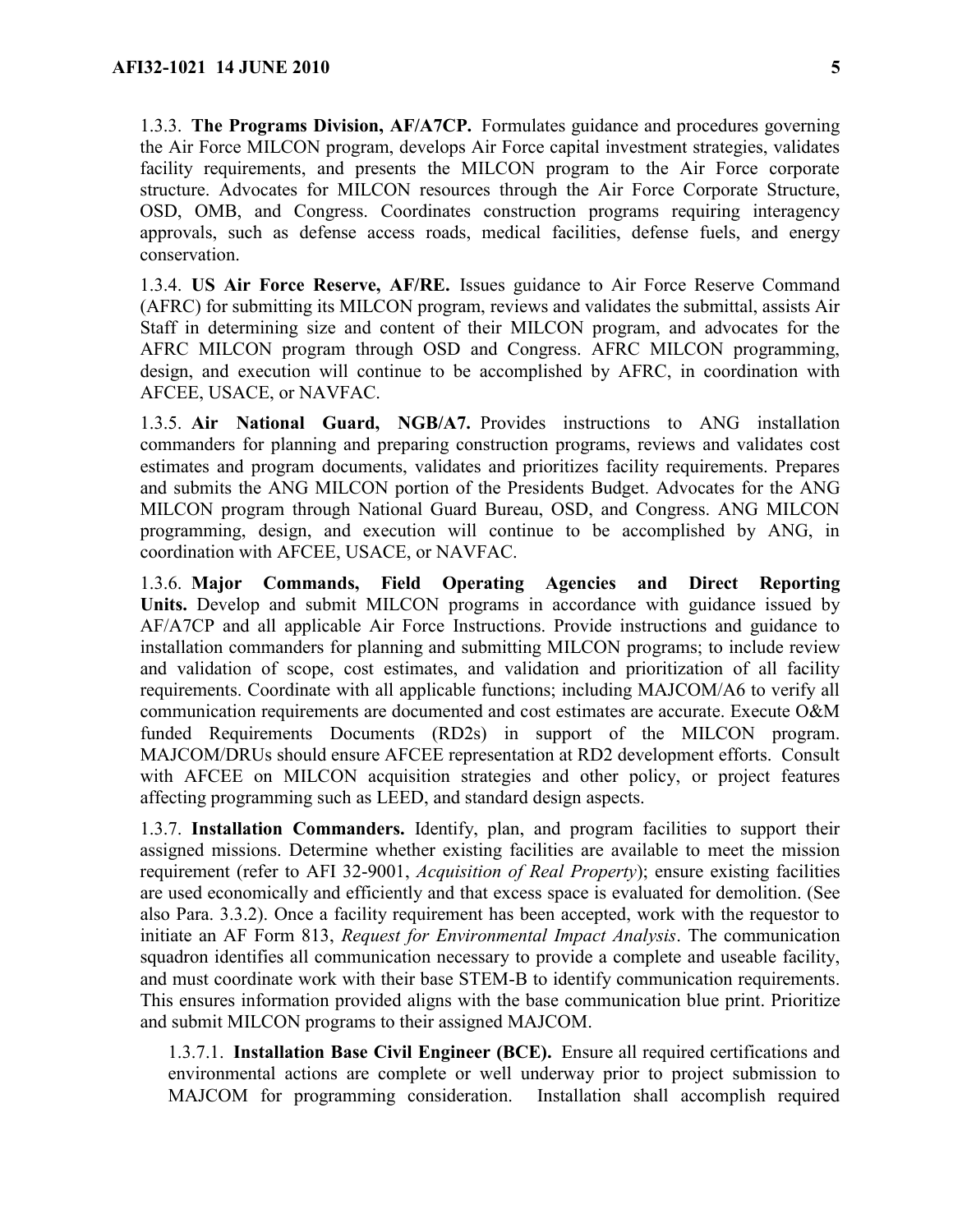planning actions, compliance items, and certificates for every MILCON project and retain for future reference and project management. Installation BCE will also develop an initial requirements document (RD1) and project management plan (PMP) to support their MILCON projects.

1.3.8. **Host, Tenant, and Supported Unit Responsibilities.** The host installation will provide services to tenant and supported units in accordance with AFI 25-201, *Support Agreement Requirements* and AFI 65-601, Vol 1, *Budget Guidance and Procedures*.

1.3.8.1. **Projects for On-Base Tenants and Supported Units.** Host installations will provide facilities and/or space needed by on-base tenants or supported units from existing assets, if available. If adequate existing facilities are not available, or if the tenant otherwise requires construction or renovation of facilities for its sole use, the host installation will prepare program-related project documentation on behalf of the tenant or supported unit's mission. The host installation will then forward documentation concurrently to the host MAJCOM/DRU and tenant or supported MAJCOM Civil Engineers. Any MILCON requirements programmed or planned by other organizations must be coordinated by the host base MAJCOM/CV. This level of authority will not be delegated below the host MAJCOM/CV. Additionally, for mission bed-down MILCON, the host base MAJCOM/DRU must participate in the bed-down planning and the host MAJCOM/CV will coordinate on the bed-down plan. The tenant or supported units command will validate the project, establish its priority, and submit the project as part of its MILCON submittal to AF/A7CP. ANG should reference AFI 32-1012, *Reserve Component Facilities Programs.*

1.3.8.2. **Air Force Reserve Command Units.** Host Installations will follow AFI 25- 201, *Support Agreements Requirements*, on host-tenant relationships when reserve component units are tenants on Air Force installations.

1.3.8.3. **Joint Basing.** At joint bases, refer to Department of Defense Initial Guidance for BRAC 2005 Joint Basing Implementation, dated January 22, 2008, and Department of Defense Facilities Investment Supplemental Guidance for Implementing and Operating a Joint Base dated April 15, 2008.

1.3.8.4. **Installations in Foreign Countries.** In foreign countries, installations will follow guidelines outlined in Status of Forces (SOFA) or country-to-country agreements during the planning phase of the project.

1.3.9. **AFCEE.** Consult with MAJCOM/DRU and BCE during Requirement Document 2 (RD2) phase in the project programming process. Provide PM design/construction experience into project requirements definition. Facilitate project definition rating index (PRDI) assessment during the RD2 process to evaluate and mitigate project risk. Note: the RD2 document, including PDRI assessment, is key transfer documents as MILCON project transitions from programming to design phase.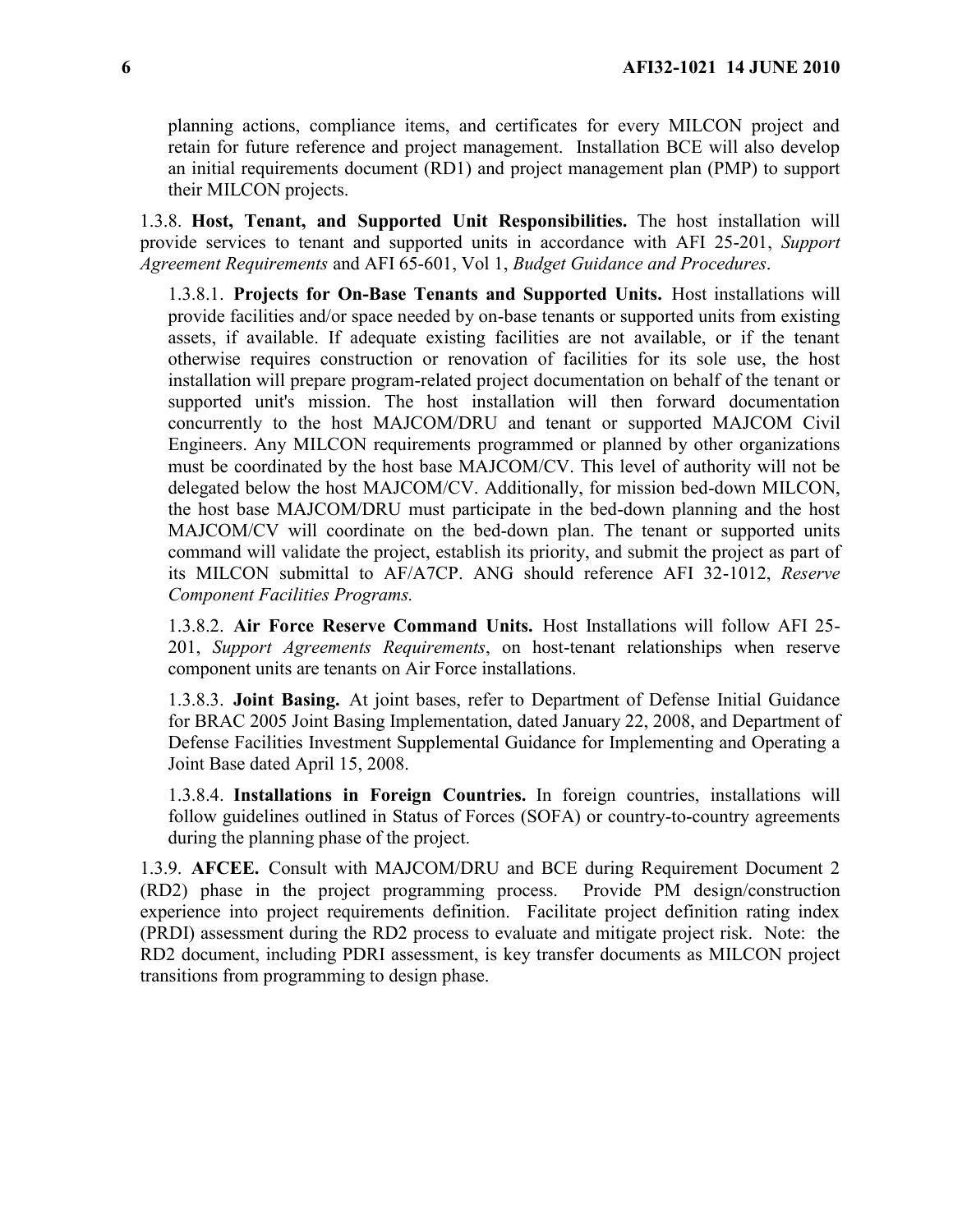#### <span id="page-6-0"></span>**Chapter 2**

## **MILITARY CONSTRUCTION PROJECT PLANNING**

<span id="page-6-1"></span>**2.1. Planning.** Effective planning establishes facility and infrastructure requirements critical for mission accomplishment and proposes the most effective and economical means of satisfying those requirements.

#### <span id="page-6-2"></span>**2.2. Planning Actions.**

2.2.1. **Determine Requirements.** Installations identify future facility needs 3 – 5 years in the future and determine which needs cannot be met with existing facilities. Installation commanders review, validate, and prioritize installation MILCON facility requirements. MAJCOM/DRUs review and submit their programs as outlined in paragraph 3.3.7. Requirements shall be based on AFH 32-1084, *Facility Requirements*, which provides typical requirements for a given facility type. Reference to other Air Force or DoD publications or a detailed study of unique user requirements may also be necessary to determine complete needs. The ANG has unique facility requirements that can be different from active duty installations. ANG unique facility requirements are published by NGB/A7.

2.2.2. **Evaluate Alternative Solutions.** Installations evaluate existing assets and determine the most economical and effective means of satisfying facility needs. New construction may require justification based on an economic analysis performed in accordance with AFI 65- 501, *Economic Analysis*.

<span id="page-6-3"></span>**2.3. Certificate of Compliance.** Installations shall accomplish several planning actions for every MILCON project. These planning results should be approved by the Installation Facilities Board before obtaining the Certificate of Compliance (as shown in Figure 2.1.), signed by the installation commander, documenting completion of these actions. MAJCOM/FOA/DRUs review these certificates to ensure installations have fulfilled all compliance requirements, and retain them for future reference and use. Although this certificate is only completed once, MAJCOM/FOA/DRUs shall ensure required actions take place when and as needed. The following paragraphs, listed in the same order on the certificate, briefly describe the actions being certified. If more detailed information is required to ensure compliance, referenced documents should be reviewed.

2.3.1. **Environmental Impact Analysis Process.** (Figure 2.1., Item 1). The environmental impact analysis process (EIAP) must be complete before initiating MILCON projects for both CONUS and OCONUS. Refer to AFI 32-7061, *The Environmental Impact Analysis Process (EIAP)* as promulgated at *Title 32, Code of Federal Regulations,* Part 989*, Environmental Impact Analysis Process (EIAP)*.

2.3.2. **Wetlands and Floodplains.** (Figure 2.1., Items 2 and 3). Before MILCON projects are submitted to the MAJCOM/DRU, they shall comply with Executive Order 11990, *Protection of Wetlands* and Executive Order 11988, *Floodplain Management*. Refer to AFI 32-7064, *Integrated Natural Resources Management* and 32 CFR § 989.14(g). When one or both of these Executive Orders apply, a Finding of No Practical Alternative (FONPA) must be completed and submitted to MAJCOM/DRU EPF before action is taken. Compliance with these Executive Orders may be accomplished as part of the EIAP documentation. Projects with potential impact to wetlands and/or floodplains may require special permits and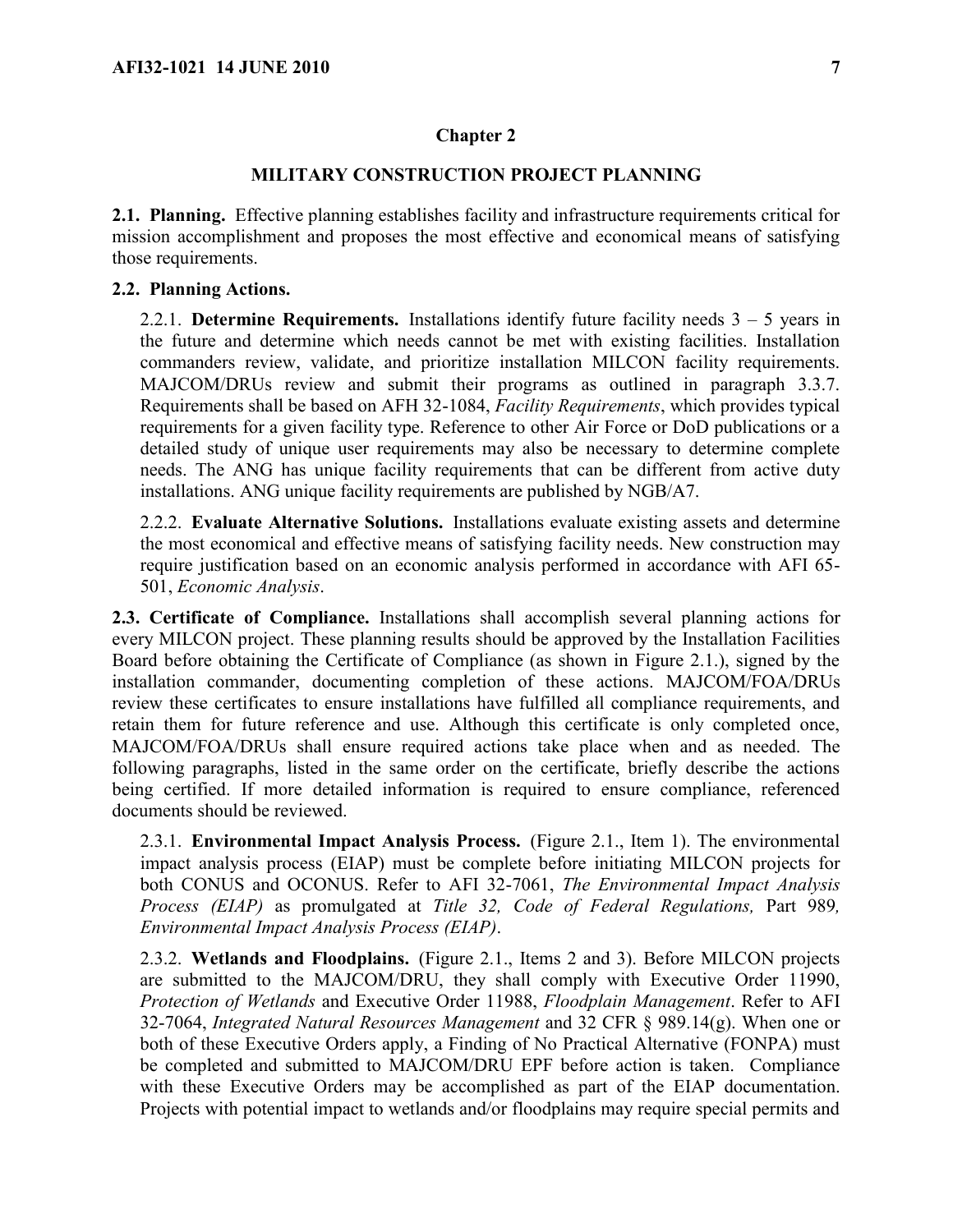authorizations. Consult with the US Army Corps of Engineers, Regulatory District Office, or the Naval Facilities Engineering Command prior to initiating any actions affecting wetlands or floodplains.

2.3.3. **Coastal Zone Management.** (Figure 2.1., Item 4). Refer to AFI 32-7064, *Integrated Natural Resources Management*.

2.3.4. **Coastal Barrier Resources.** (Figure 2.1., Item 5). Refer to AFI 32-7064, *Integrated Natural Resources Management.*

2.3.5. **Threatened and Endangered Species.** (Figure 2.1., Item 6). Installations shall consult with the US Fish and Wildlife Service (USFWS), according to Section 7 of the Endangered Species Act, for MILCON actions potentially affecting threatened or endangered species. These consultations should be complete before the FONSI or ROD is signed. Refer to AFI 32-7064, *Integrated Natural Resources Management*.

2.3.6. **Cultural Resources Management.** (Figure 2.1., Item 7). Areas of potential effect shall be surveyed to identify historic buildings, archaeological sites, and other cultural resources. Installations shall report survey results, regardless of the findings, to the State Historic Preservation Officer (SHPO) for consultation in accordance with Section 106 of the National Historic Preservation Act. Consultation must also be conducted with any Indian tribe or Native Hawaiian organization that attaches religious and cultural significance to historic properties in the area of potential effect. Further consultation with the Advisory Council on Historic Preservation (ACHP) is required when a National Historic Landmark is affected or when adverse effects cannot be resolved with the SHPO. This process shall be completed prior to project award or obligation of funds. Refer to AFI 32-7065 and 36 CFR Part 800.

2.3.7. **Unexpected Discovery of Archaeological Sites.** Installations shall be aware of the requirement to stop work after inadvertent discovery of cultural items as defined in *Title 25, United States Code*, Sections 3001 - 3013, the Native American Graves Protection and Repatriation Act. Installations shall include provisions in construction contracts for possible delays in areas where inadvertent discovery is possible. The discovery will be protected in accordance with federal law, regulation, and any existing executed agreements.

2.3.8. **Interagency and Intergovernmental Coordination for Environmental Planning.** (Figure 2.1., Item 8). Installations shall submit data to state and local review agencies on proposed construction projects and real property acquisition plans that may affect local, regional (area-wide), and state community plans, programs, and projects in accordance with applicable laws and regulations. Refer to AFI 32-7060, *Interagency and Intergovernmental Coordination for Environmental Planning*.

## 2.3.9. **Environmental Permits.**

2.3.9.1. **Environmental Compliance.** (Figure 2.1., Item 9). Permits required by applicable federal, state, interstate, or local regulations shall be obtained before constructing or operating a facility that emits or generates pollutants. Permits may be required for construction or modification of wastewater, drinking water, storm water runoff systems, and underground storage tanks. Applicable federal laws include *Title 42, United States Code*, Section 9601 et.seq, *Comprehensive Environmental Response, Compensation, and Liability Act*, *Title 42, United States Code*, Section 7401 - 7671q ,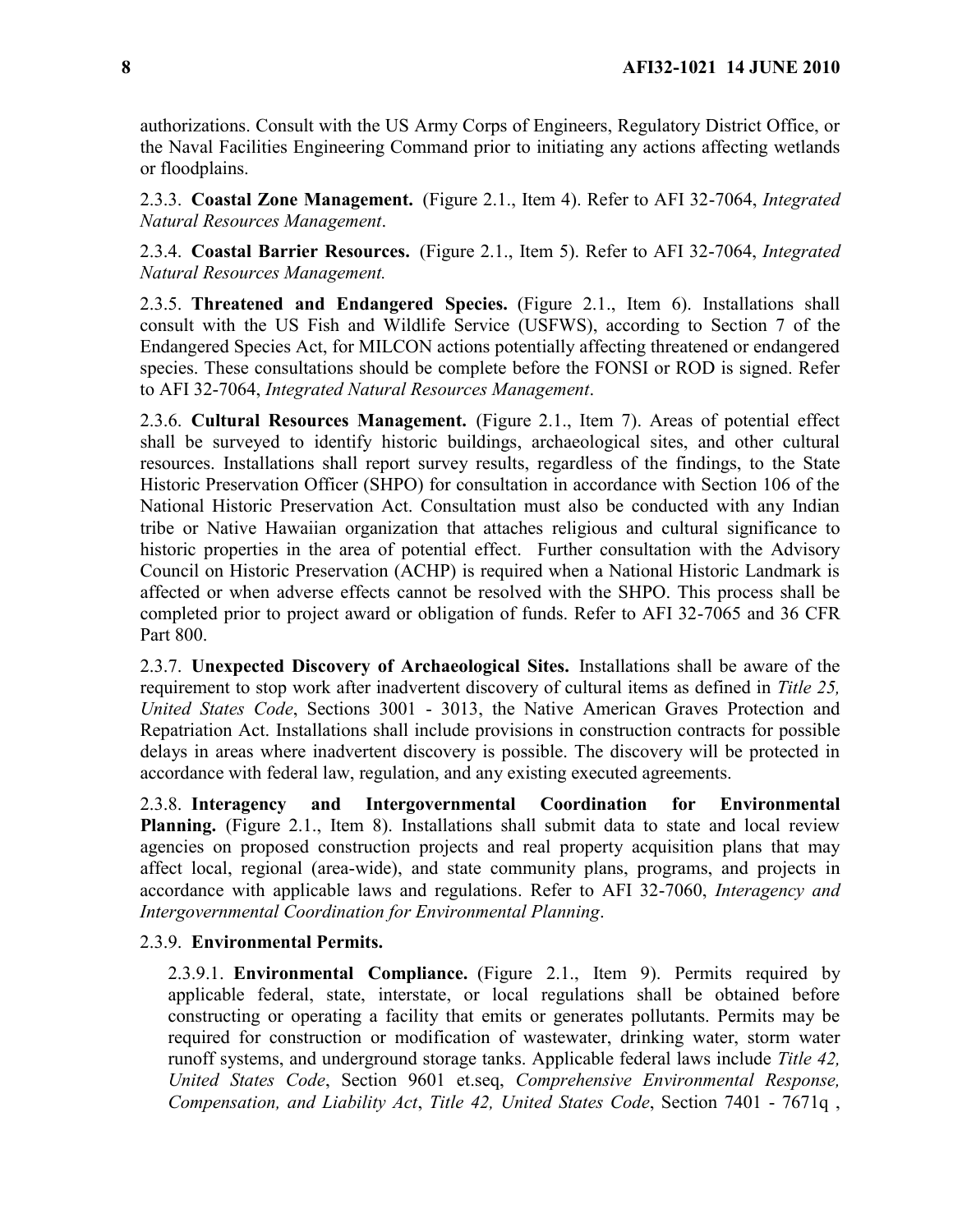*Clean Air Act*; *Title 33, United States Code*, Section 1251 - 1387, *Clean Water Act*; *Title 42, United States Code*, Section 6901 - 6992k, *Resource Conservation and Recovery Act*; and *Title 42, United States Code*, Section 300f - 300j-26, *Safe Drinking Water Act*.

2.3.9.2. **Permits.** Base Civil Engineer shall obtain environmental permits required for MILCON projects, or make certain the appropriate government contractor has obtained the required permits. For MILCON projects, the Base Civil Engineer shall ensure funds are included in the project to meet all environmental requirements. Base Civil Engineer shall forward electronic copies of required permits to AFCEE at earliest completion but no later than requesting Authority to Advertise.

2.3.10. **Potentially Regulated Substances at Existing Sites.** (Figure 2.1., Item 10). During project design and for preparation of EIAP documentation, installations shall survey the site/structures and soil, where soil disturbance is anticipated, to find out whether hazardous and toxic substances are present. These substances include, but are not limited to, pesticides, asbestos, lead-based paint, polychlorinated biphenyls (PCBs), ozone-depleting substances, and radon.

2.3.11. **Radon at New Construction Sites.** (Figure 2.1., Item 11). Installations shall determine if a proposed construction site is likely to generate radon gas and include appropriate mitigation measures in design.

2.3.12. **Environmental Restoration Program (ERP), Military Munitions Response Program (MMRP) and Compliance Restoration Program (CRP).** (Figure 2.1, Item 12). Installations shall ensure project siting and construction will not adversely affect ERP, MMRP or CRP activities and there are no land use constraints impacting siting and construction.

2.3.13. **Air Pollutants.** (Figure 2.1, Item 13). Installations shall obtain construction and operating permits for air pollution sources according to paragraph 2.3.9. Installations shall ensure facility designs incorporate appropriate pollution control technology and perform a conformity determination, if required, according to AFI 32-7040, *Air Quality Compliance* and AFI 32-7061, *Environmental Impact Analysis Process* as promulgated by 32 CFR § 989, *Environmental Impact Analysis Process (EIAP)*.

2.3.14. **Water Pollutants.** (Figure 2.1, Item 14). Installations shall obtain construction and operating permits for water pollution sources according to paragraph 2.3.9. Installations shall also ensure facility designs incorporate appropriate pollution and erosion control technologies and plans consistent with local, state, and national environmental requirements.

2.3.15. **Solid and Hazardous Wastes.** (Figure 2.1, Item 15). Installations shall apply for and obtain construction and operating permits for facilities to be used for managing solid and hazardous wastes to include treatment, storage and disposal facilities according to paragraph 2.3.9.

2.3.16. **Underground Storage Tanks (UST).** (Figure 2.1, Item 16). Installations shall apply for and obtain construction and operating permits for installing, upgrading, or removing underground storage tanks according to paragraph 2.3.9, if required by federal, state, or local regulatory agencies. ANG requires NGB/A7 approval for UST installation.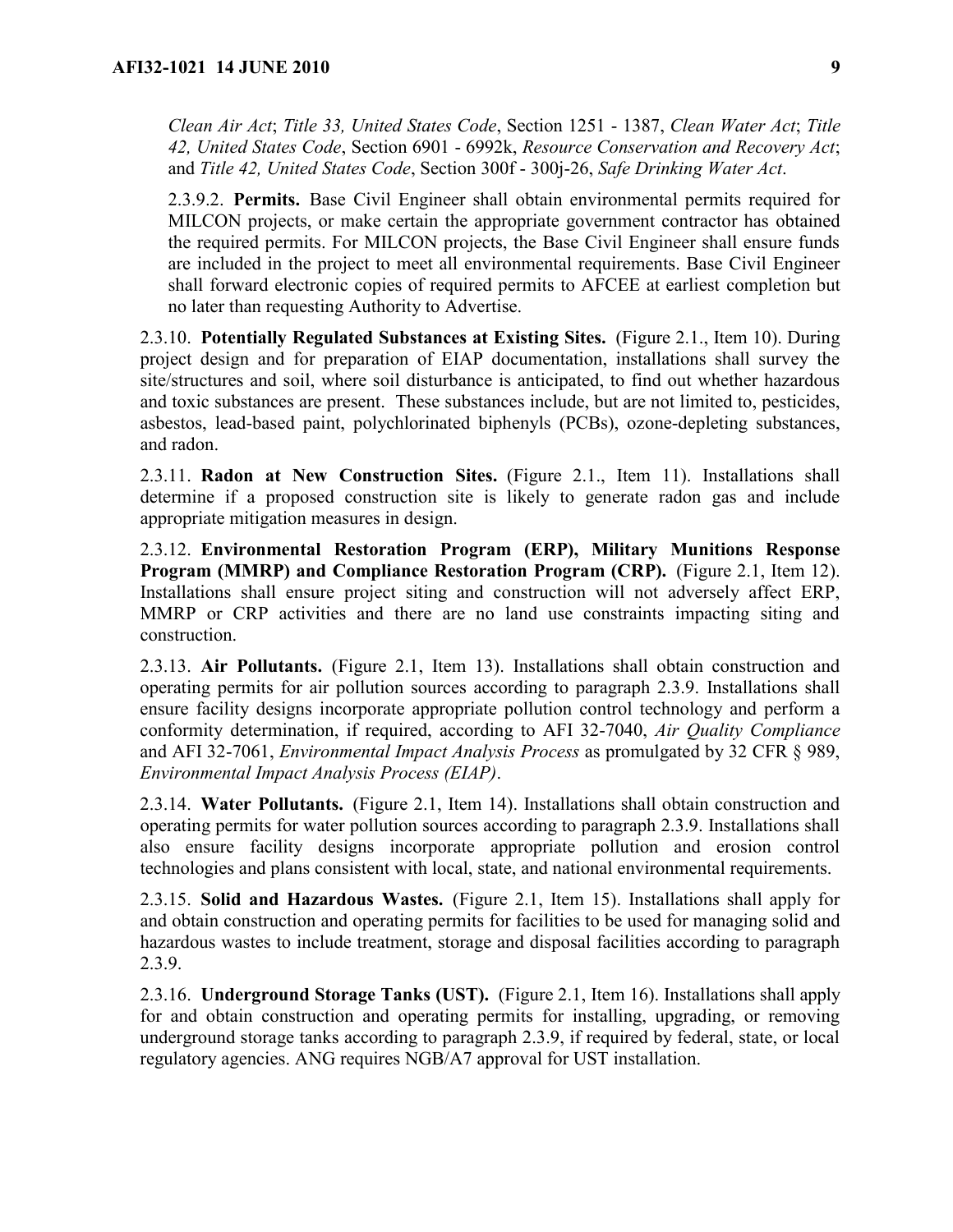2.3.17. **Air Installation Compatible Use Zone (AICUZ).** (Figure 2.1, Item 17). When applicable, installations shall ensure siting and design of all facility projects conform to AFI 32-7063, *Air Installation Compatible Use Zone Program* and Land Use Compatibility tables in AFH 32-7084, *AICUZ Program Manager's Guide*.

2.3.18. **Base General Plan.** (Figure 2.1, Item 18). Installations shall comply with their General Plan when siting MILCON projects. The Installation Facilities Board will approve MILCON to conform to base general plan. Further guidance on base comprehensive planning is contained in AFI 32-7062, *Air Force Comprehensive Planning* and AFP 32-1010, *Land Use Planning*.

2.3.19. **Airfield Clearance Criteria.** (Figure 2.1, Item 19). Installations shall ensure all facilities and structures conform to the airfield and airspace clearance criteria and airfield frangibility requirements in Unified Facilities Criteria (UFC) 03-260-01, *Airfield and Heliport Planning and Design*. Prior to submitting projects, installations shall obtain a waiver from their MAJCOM/DRU for any proposed project creating an obstruction or intrusion that will violate airfield and airspace criteria. Installations shall coordinate on projects affecting terminal instrument procedures (TERPS) with the installations TERPS authority (AFMAN 11-226, *United States Standards for Terminal Instrument Procedures*).

2.3.20. **Air Space Use.** (Figure 2.1, Item 20). Installations located within the US and its territories shall file FAA Form 7460-1, *Notice of Proposed Construction or Alterations*. Coordinate projects affecting navigable air space (refer to Federal Aviation Regulations, *Parts 77 and 77.13*) with the proper Federal Aviation Administration (FAA) region through the regional Air Force representative. (Refer to UFC 03-260-01, *Airfield and Heliport Planning and Design*, paragraph 1.2.2 and Attachment 6; AFI 13-201, *US Air Force Airspace Management*; and AFI 32-7060, *Interagency and Intergovernmental Cooperation for Environmental Planning*, for procedures). Installations outside the US and its territories shall refer to the Status of Forces Agreement (SOFA) for specific procedures.

2.3.21. **Explosives Quantity/Distance Siting and Safety Clearance Criteria.** (Figure 2.1, Item 21). All projects to construct facilities used for storage, handling, testing, and maintenance of explosives or related items require explosive safety siting approval by the Department of Defense Explosives Safety Board (DDESB) prior to award. Other facilities located within an identified explosive quantity-distance zone may also require DDESB site plan approval. Installations shall obtain DDESB siting approval before their MAJCOM/DRU submits the project to HQ USAF. Refer to AFMAN 91-201, *Explosive Safety Standards*.

2.3.22. **Air Base Survivability, Conventional Hardening, Chemical Protection Levels and Priorities, Camouflage, Concealment and Deception.** (Figure 2.1, Item 22). When constructing, substantially altering, or renovating facilities, installations shall follow the air base survivability criteria contained in War Mobilization Plan 1 (WMP-1), Annexes J and L. Per AFI 10-401, paragraph 2.14.1., the WMP volumes, access instructions, and restrictions are available electronically using either the GCCS or the A5XW SIPRNet homepage at: **<http://c2www.af.pentagon.smil.mil/xoxw>**/.

2.3.23. **Allowance for the Physically Handicapped.** (Figure 2.1, Item 23). Installations shall ensure all new facilities are planned to be readily accessible to and usable by handicapped persons and comply with *Title 42, United States Code*, Sections 12101 – 12213, and *Title 47, United States Code*, Section 611, also known as the Americans with Disabilities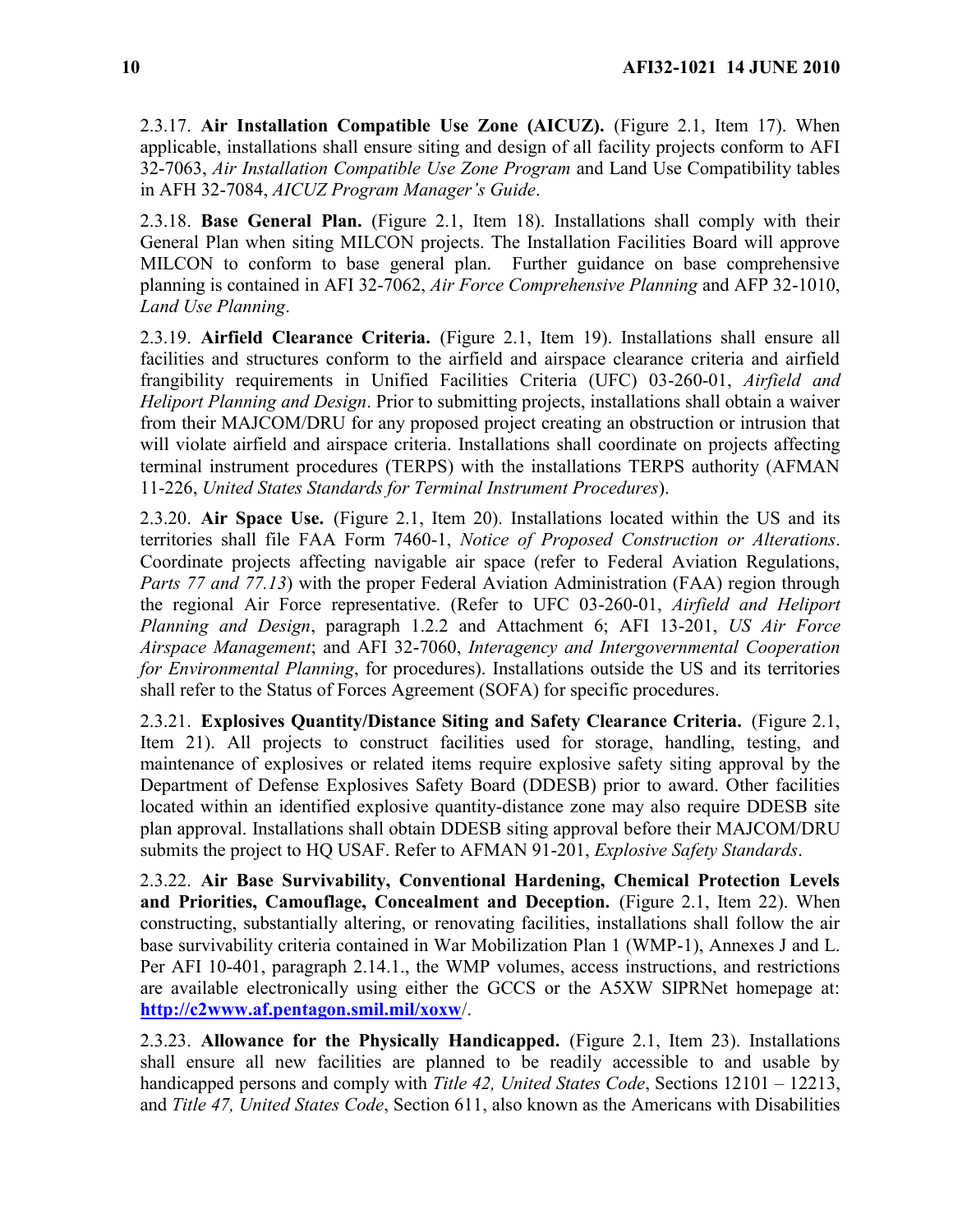Act (ADA). Alterations to existing facilities shall be planned, to the maximum extent feasible, to be readily accessible to and usable by handicapped persons. When accessibility cannot be achieved without causing a substantial impairment of significant historic features, forward a request for modification or waiver of access standards to AF/A7CP; AF/RE for Reserve facilities; or NGB/A7 for Air National Guard facilities. For further guidance, refer to AFI 36-2707, *Nondiscrimination on the Basis of Handicap in Programs and Activities Conducted by the Department of the Air Force*. In addition, facilities must now comply with the Architectural Barriers Act, as directed by DoD Memorandum October 31, 2008.

2.3.24. **Real Estate Requirements.** (Figure 2.1, Item 24). Installations shall determine whether any proposed construction project requires acquisition of real estate interests and what such interests would cost. Refer to AFI 32-9001, *Acquisition of Real Property*, for additional information.

2.3.25. **Antiterrorism/Force Protection (AT/FP).** (Figure 2.1, Item 25). All military construction shall comply with DoD Antiterrorism Construction Standards, UFC 4-010-01, *DoD Minimum Anti-Terrorism Standards for Building*, except when the local Commander sets more stringent standards to meet specific AT threats. Installations shall coordinate antiterrorism/force protection facility requirements through the Installation Security Council and/or the Antiterrorism/Force Protection Officer. Analysis conducted during the project planning and programming phases shall assess potential threats and vulnerabilities, review design opportunities and constraints, and integrates protective strategies into the facility and its surroundings. Refer to AFI 10-245, *Antiterrorism (AT),* UFC 4-020-01, *Security Engineering Facility Planning Manual*, other applicable publications, and annual AF/A7CP MILCON program call letters for additional information. Document the Certificate of Compliance and DD Form 1391 when protective measures, provided under paragraph 2.3.21, also satisfy AT/FP requirements.

2.3.26. **Excess Space.** (Figure 2.1, Item 26). Installation commanders shall certify existing excess space cannot be used to satisfy a new requirement in lieu of a MILCON project.

2.3.27. **Temporary Facilities Incident to Construction.** (Figure 2.1, Item 27). Installation commanders shall certify temporary facilities required incident to MILCON shall be demolished or otherwise removed upon completion of the project. Refer to Chapter 6 of this AFI for more information.

2.3.28. **Communications and Information Systems.** (Figure 2.1, Item 28). Installation commanders shall certify common user communications equipment, information systems, and other pre-wiring requirements were identified and their costs included in MILCON project documentation and base communications budgets as required by AFI 65-601, Vol 1, *Budget Guidance and Procedures*. This includes all MILCON-funded communication items and communications items funded from other sources. A copy of the communication cost estimate provided by the base communications office shall be provided with the DD Form 1391.

2.3.29. **Energy and Water Conservation.** (Figure 2.1, Item 29). Installation commanders shall certify the project complies with applicable policies, statutes, and laws such as, but not limited to the Energy Policy Act of 2005, Executive Order 13423 and other subsequent EOs, the Energy and Independence Security Act of 2007 and Air Force goals and guidance, including AFPD 90-17, *Energy Management*, and AFI 90-1701, *Energy Management*.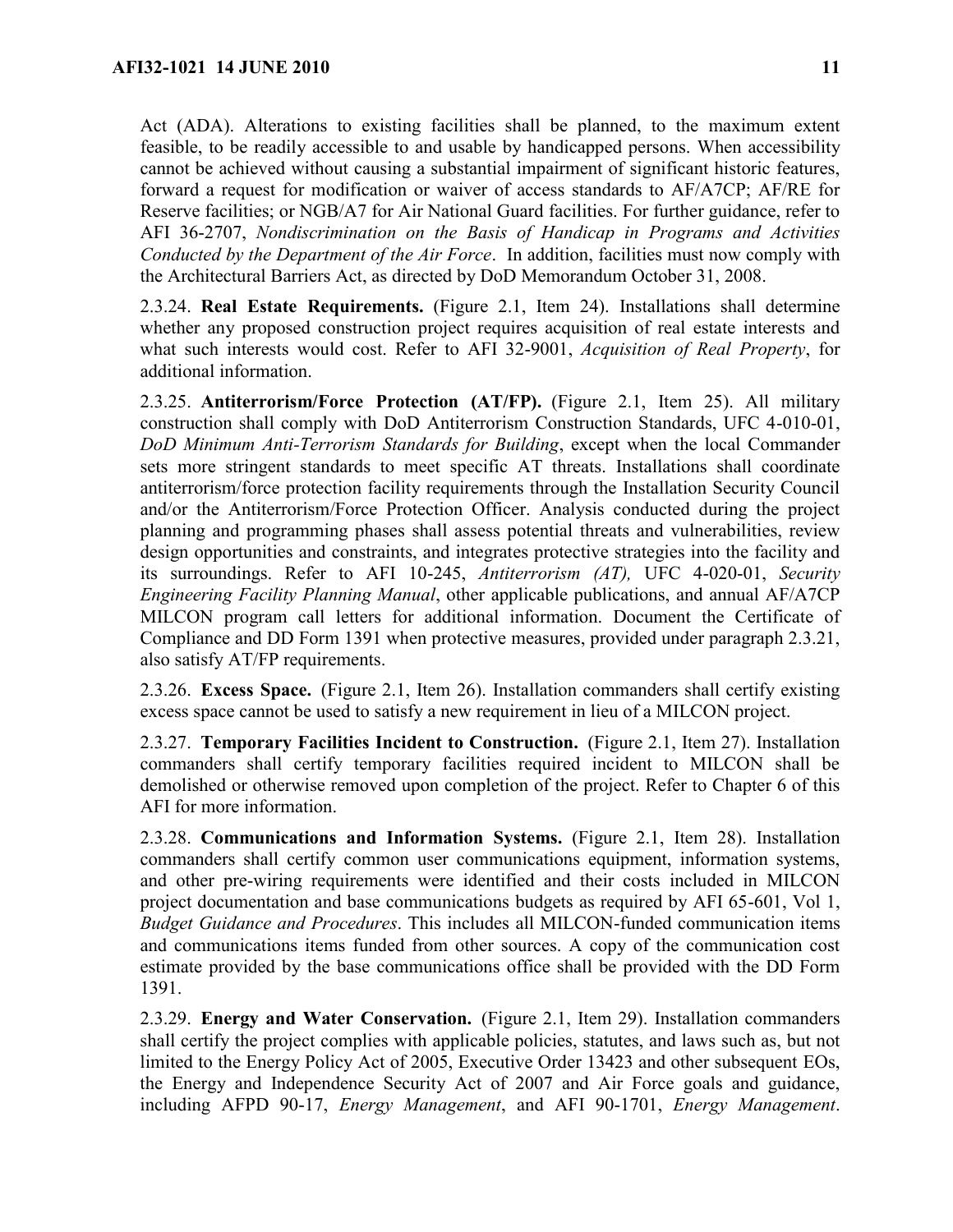Provide an explanation and justification if the project will not comply with these minimum energy and water conservation performance standards.

2.3.30. **Seismic Considerations.** (Figure 2.1, Item 30). All projects shall be planned and designed to withstand seismic loading in accordance with UFC 3-310-04, *Seismic Design for Buildings*. Installations shall evaluate renovation projects with respect to seismic considerations. Existing facilities shall be evaluated for seismic deficiencies IAW UFC 1- 200-01 *General Building Requirements*, Chapter 34. Any seismic deficiencies shall be mitigated as a result of project completion.

2.3.31. **Joint Use Facilities.** (Figure 2.1, Item 31). Congressional Authorization and Appropriation committees directed that all MILCON project requests include a certification that the project was evaluated for joint use or unilateral construction. The selected recommendation must be stated on the DD Form 1391. Refer to annual HQ AF/A7CP call letter for applicable Joint Use statement.

2.3.32. **Sustainable Design and Development.** (Figure 2.1, Item 32). Base Civil Engineers shall ensure sustainable development concepts are applied in the planning, design, construction, environmental management, operation, maintenance, and disposal of facilities and infrastructure projects, consistent with mission requirements. Sustainable principles shall be integrated into the design, development, and construction of the project in accordance with Executive Order 13423 and all other applicable laws and Executive Orders. The United States Green Building Councils (USGBC) Leadership in Energy and Environmental Design (LEED) Green Building Rating System is the Air Force assessment metric. All eligible MILCON projects must achieve a minimum of LEED silver certification and incorporate the Unified Facilities Criteria for Low Impact Design. Refer to Air Force Sustainable Design and Development (SDD) Policy for specific criteria. Unspecified Minor Construction (P-341) projects should also be considered when implementing sustainable development. This policy does not apply to OCONUS, Host Nation or NATO funded projects. Installations in the Chesapeake Bay watershed shall incorporate sustainable design concepts, to the maximum extent practicable, in accordance with the reports and strategies developed as a requirement of EO 13508.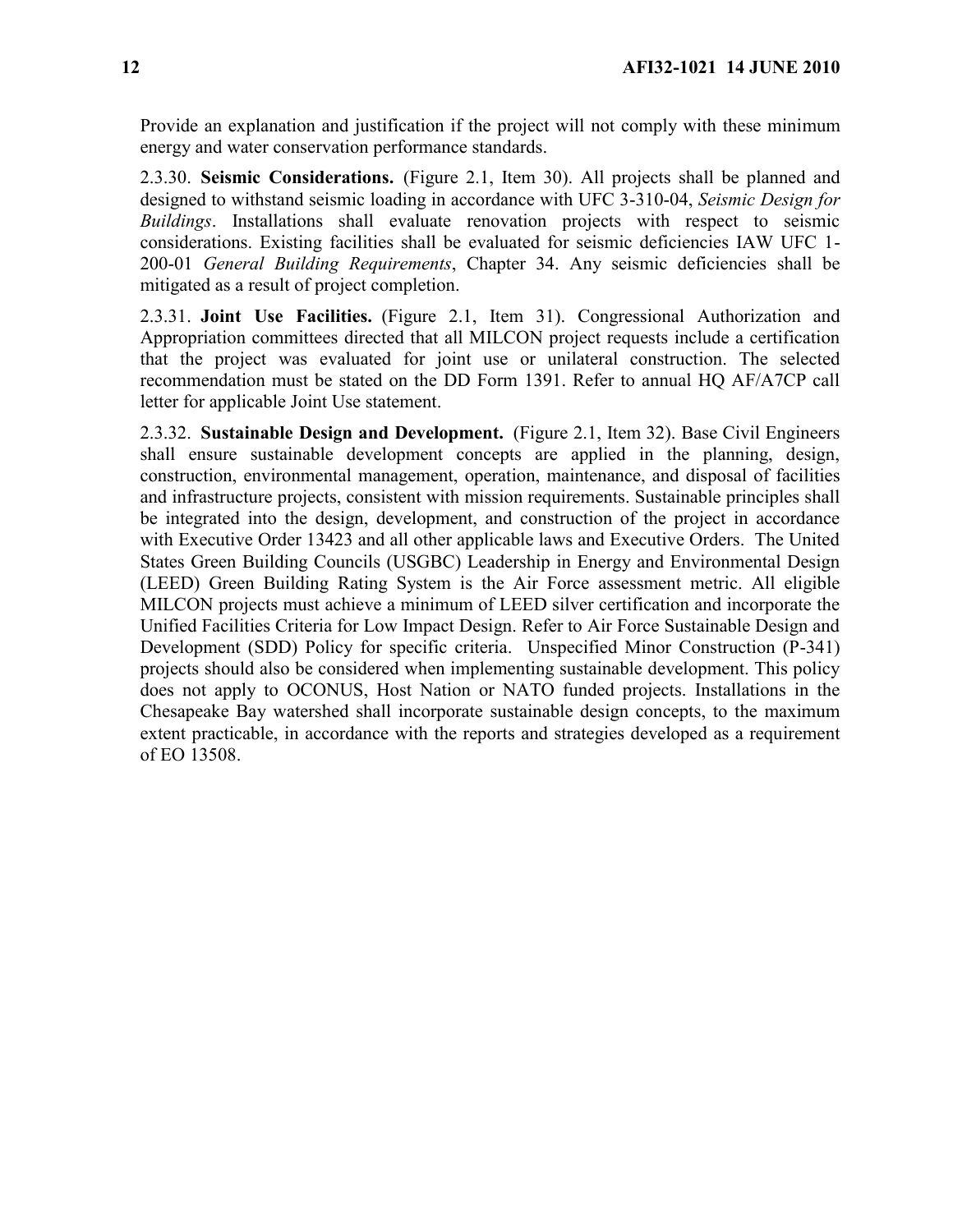<span id="page-12-0"></span>**Figure 2.1. Certificate of Compliance for Critical Planning Actions.** 

#### Figure 2.1. Certificate of Compliance for Critical Planning Actions.

CERTIFICATE OF COMPLIANCE FOR CRITICAL PLANNING ACTIONS

Command:

Base, State, Country (if Overseas):

**Project Title:** 

Project (Automated Civil Engineering System) Number:

I. INSTRUCTIONS:

Place one X in the most appropriate response for each topic area to show status of compliance. When responding to a statement requiring additional data, fill in the blank with appropriate information. If none of the printed statements are appropriate, add or attach an appropriate comment. For MILCON projects, the BCE and installation commander shall sign the certificate and submit it to the MAJCOM where it will be updated and readily available to HQ USAF.

#### **II. PLANNING:**

1. Environmental Impact Analysis Process (AFI 32-7061)

Categorical exclusion (CATEX) number applies. (See AF Form 813)

Environmental Assessment/Finding of No Significant Impact: **Expected completion date is** 

Environmental Assessment/Finding of No Significant Impact signed (date).

Final EIS/Record of Decision: Expected completion date is

Final EIS completed/Record of Decision signed on (date).

Foreign nation or protected global resource exemption number applies.

Environmental study (or review underway) under preparation. Expected completion date is

Environmental study (or review) completed on (date).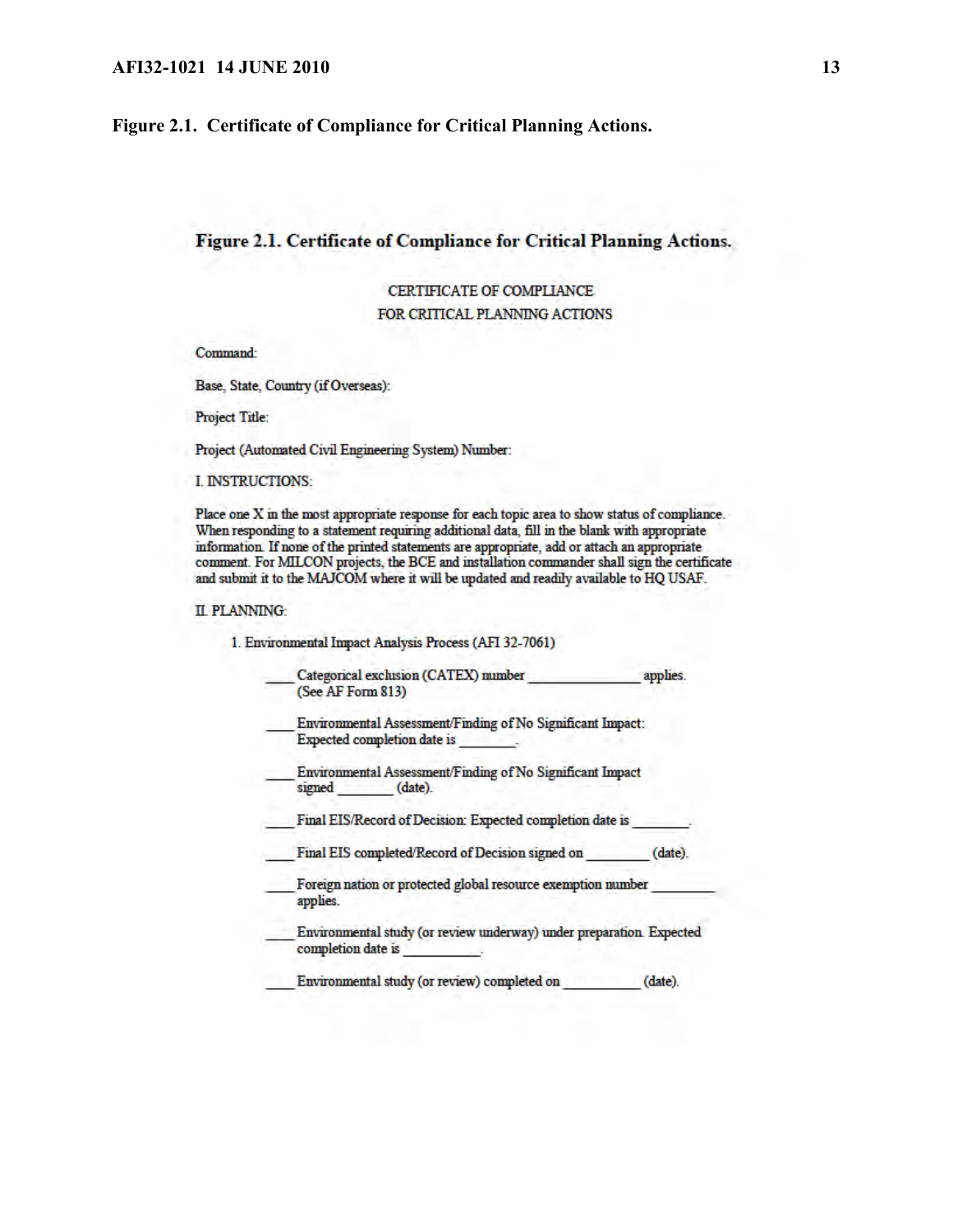## <span id="page-13-0"></span>**Chapter 3**

#### **MILITARY CONSTRUCTION PROGRAMMING**

<span id="page-13-1"></span>**3.1. MILCON Programming.** Programming is the process of developing and obtaining approval and funding for Military Construction (MILCON) projects. Installations identify, develop, and validate MILCON projects, and submit prioritized list of projects to their MAJCOM/DRU. MAJCOM/DRUs compile, validate, and submit prioritized command MILCON programs according to this AFI and instructions provided in HQ USAF MILCON program annual call letters. AF/A7CP presents the Total Force AF MILCON program to the Air Force Corporate Structure and advocates for MILCON resources through the Air Force Corporate Structure, OSD, OMB, and Congress. NGB/A7A and AF/RE establish submittal dates and issue annual guidance to ANG and AFRC installations for the separate submittal of their MILCON programs to OSD. The MILCON program is typically a five-year process. Requirements, identification, feasibility studies, DD Forms 1391 creation, etc., should be programmed for and accomplished prior to formally initiating a project into the Air Force program.

<span id="page-13-2"></span>**3.2. Definition of MILCON.** Military Construction, as defined in *Title 10, United States Code*, Section 2801, *Military Construction and Military Family Housing* includes any construction, development, conversion, or extension of any kind carried out with respect to a military installation. MILCON includes construction projects for all types of buildings, roads, airfield pavements, and utility systems costing \$750,000 or more. The Air Force MILCON program objective is to provide quality facilities to support Air Force missions. A MILCON project includes all construction work necessary to produce a complete and usable facility or complete and usable improvement to an existing facility. Additionally, instances may occur when maintenance and repair work will be accomplished as MILCON, either because it is part of a large project or a decision has been made to use MILCON instead of O&M funds. MILCON may in some cases be required to fund the cost of environmental contamination. For details and requirements, refer to AFI 32-7020, *The Environmental Restoration Program*, para. 3.6.

3.2.1. **Project Authority.** Authority to carry out a MILCON project includes authority for surveys and site preparation; acquisition, conversion, rehabilitation, or installation of facilities; acquisition and installation of equipment and appurtenances integral to the project; acquisition and installation of supporting facilities (including utilities) and appurtenances incident to the project; and planning, supervision, administration, and overhead incident to the project.

3.2.2. **Project Limitations.** Each MILCON project shall result in a complete and usable facility or a complete and usable improvement to a facility. Avoid combining work on multiple facilities of different types into a single project. Combining multiple projects into a single, lump sum request is prohibited, except when each project is in the same general facility category (i.e. supply facilities, maintenance and production facilities, etc.) and the required completion date of each facility necessitates programming all of them in the same fiscal year. OMB Circular A-11, Part 2, Sections 31.3 and 31.6 prohibit incrementally funded MILCON projects. Phasing of large projects is permitted, however; each phase must be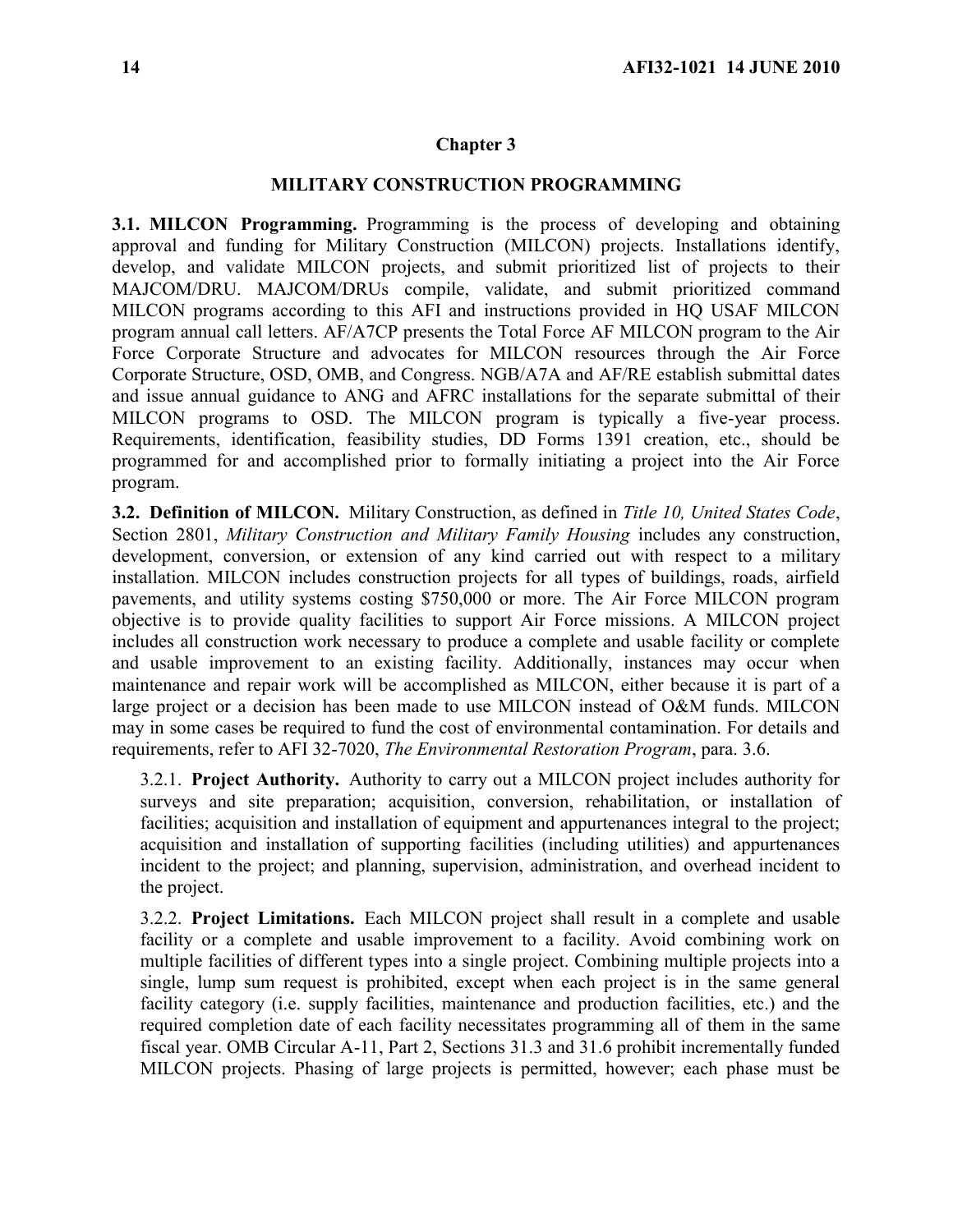independently complete and usable if the subsequent out year's phases are delayed due to funding constraint.

<span id="page-14-0"></span>**3.3. MILCON Project Development.** Project development is one of the most important actions in MILCON programming and is documented using a DD Form 1391. The DD Form 1391, by itself, shall explain and justify the project to all levels of the Air Force, OSD, OMB, and Congress. Justification data shall clearly describe the impact on mission, people, productivity, life-cycle cost, etc., if the project is not accomplished. Installation BCEs will also develop an initial requirement document (RD1) and project management plan (PMP) to support their MILCON projects.

3.3.1. **Automated Civil Engineer System - Project Management Module (ACES-PM).** ACES-PM is the single official Air Force-wide database management system used to create, store, retrieve, and update MILCON project records. It is used to develop the Air Force MILCON program from MAJCOM/DRU submittals, support the MILCON submittal to Congress, answer Congressional inquiries, provide an audit trail and historical record of project activity, and as an information source for Air Force managers. Program managers will use the data in ACES-PM to update and monitor project progress, cost, and schedule. This unique and essential relational database requires all ACES-PM users ensure project data for which they are responsible is accurate and current. ACES-PM does not currently apply to the ANG.

3.3.2. **Project Identification.** With the exception of HQ USAF-directed projects, installation commanders determine which facility needs cannot be met with existing facilities. Installation commanders review, validate, and prioritize installation MILCON facility requirements. When it is determined a facility shall be constructed or upgraded, the Base Civil Engineer (BCE) will prepare and submit DD Form 1391, with all other applicable documentation, and enter the project into the Automated Civil Engineering System Project Management module (ACES-PM). Documentation (typically obtained from facility users) shall include a fully justified, indisputable case for accomplishing the project. A project is considered —initiated" for programming once it is entered into the ACES-PM system. For ANG projects, the BCE submits DD Forms 1391s/1390s to NGB/A7A. AFRC submits forms to AF/RE.

3.3.3. **Validation.** HQ USAF, MAJCOM/FOA/DRUs, and installations shall validate each MILCON project by verifying the requirement that creates the need for the proposed project and confirming the proposed project is the most cost effective means of satisfying the requirement. Projects justified on an economic basis, and all projects costing over \$2 million, require an economic analysis in accordance with AFI 65-501, *Economic Analysis*. The MAJCOM/A7CP or equivalent confirms by a signed letter that DD Form 1391 data is accurate and complete.

3.3.4. **Project Cost Estimates.** Accurate project cost estimates are essential to successful MILCON project development and execution. Cost estimates must be closely scrutinized to ensure they are in-line with the OSD Pricing Guide or fully justified with historical cost data. Installations and MAJCOM/DRUs should prepare cost estimates using parametric estimating tools. The basis for parametric project cost estimates shall be a completed Requirements Document, as defined by the USAF Project Managers Guide for Design and Construction. Use the Tri-Service Parametric Cost Engineering System (PACES) as a tool to develop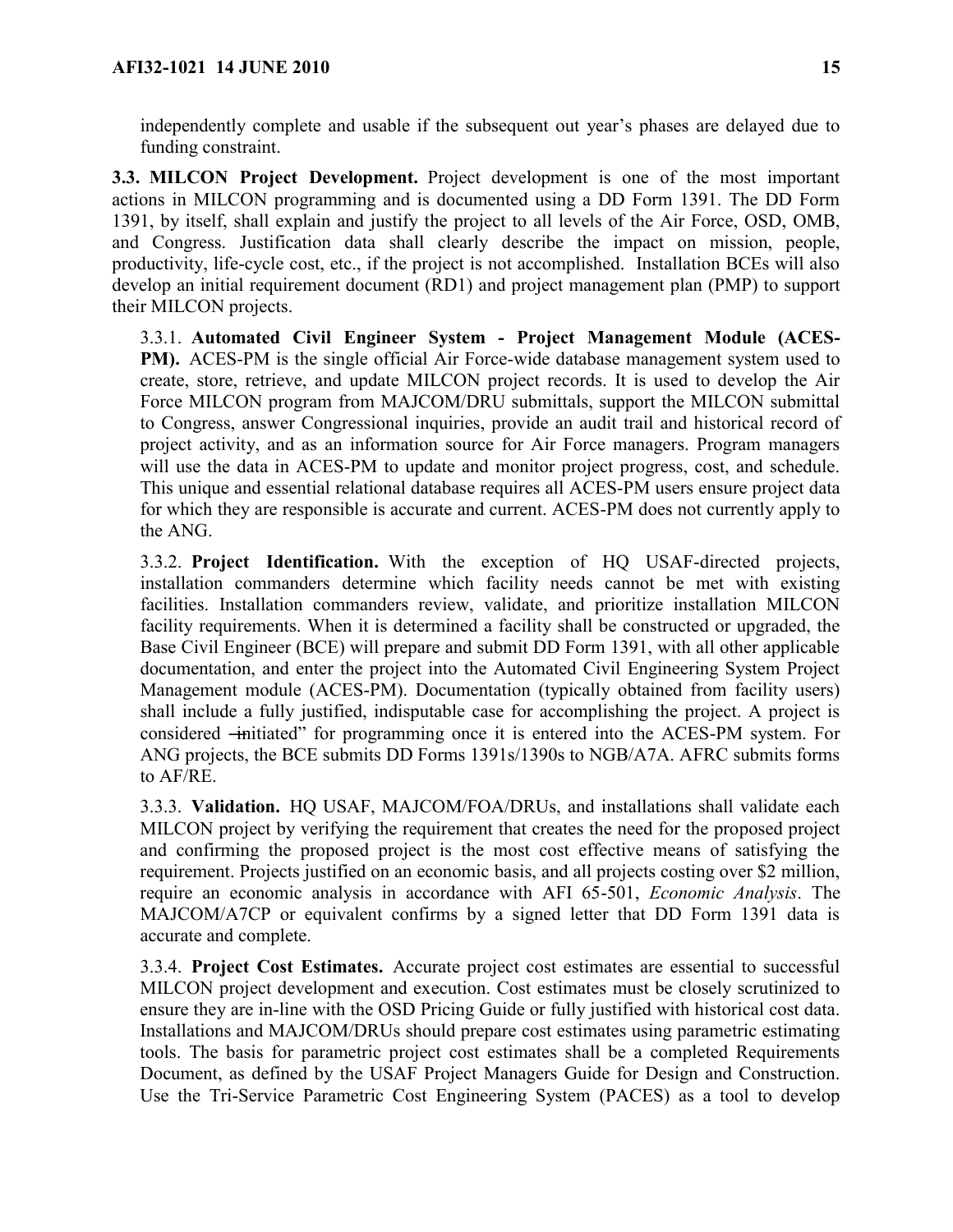parametric cost estimates; however, PACES cost estimates for primary facilities shall be consistent with unit prices published in OSD Pricing guide or AFCESA Historical Construction Cost Handbook. Major cost differences between PACES and the OSD Pricing Guide (e.g., clay tile roof versus standing seam metal roof) shall be fully justified to AF/A7CP. Capture unique requirements of a project as separate line items under Primary or Supporting Facility cost. The cost of Sustainable Design should be identified under Primary Facilities. Project costs shall include contingency (typically 5 percent) and Supervision, Inspection, and Overhead (SIOH). SIOH costs vary by locations; within the USA - 5.7% except Hawaii and Alaska - 6.5%, and Guam 6.2%. Outside the USA it is 6.5% except 2.5% in United Kingdom and 7.7% in Afghanistan and Iraq. Coordinate with AFCEE to confirm the project design method, Design Build vs. Traditional. For Design Build projects, a 4% design cost should be included on the DD Form 1391.

3.3.5. **Design Schedules.** MAJCOM/DRUs shall document design and construction schedules in Block 12 of the DD Form 1391 for each MILCON project. The schedule shall show design will be complete in time to award the construction in the fiscal year that funding is requested. Projects not achieving this status at the time of the Budget Estimate Submission (BES) by AF/A7CP risk being deleted from the program by OSD Comptroller. Coordinate with AFCEE to validate project design schedule.

3.3.6. **Demolition.** Demolition funded as part of a MILCON project shall be directly related to the project (e.g., in the footprint of the new construction or no longer needed as a result of the new construction). Once the project is appropriated and authorized by Congress, the scope of demolition work (total square meters/footage) identified shall be accomplished to complete the project. Facilities committed to Congress for demolition shall be promptly removed from the inventory.

3.3.7. **MAJCOM/DRU MILCON Program Submittals.** MAJCOM/DRUs shall prioritize validated projects and submit their commander-approved program in accordance with annual MILCON program call letter issued by AF/A7CP. AFRC and ANG shall submit projects to their respective Joint Service Reserve Component Facility Board in accordance with instructions found in AFI 32-1012, *Reserve Component Facilities Programs*. NGB/A7A and AF/RE shall submit their prioritized validated program to HQ AF/A7CP for total force consolidation and Air Force corporate structure review.

<span id="page-15-0"></span>**3.4. MILCON Program Development.** AF/A7CP, in conjunction with other HQ USAF functional offices, will review each MILCON project in detail and validate the need, engineering feasibility, economic benefits, compliance with Air Force objectives, and project scope and cost. In developing the MILCON program, AF/A7CP consolidates projects from the MAJCOM/DRUs, ANG, AFR, Fact-of-Life requirements, and Corporate Adjustments, and presents the proposed program to the Air Force corporate structure for approval.

3.4.1. **Fact-of-Life Projects.** Fact-of-Life projects are required to achieve compliance with laws, treaties, and international agreements. Projects are intended solely for initial construction, modification, or upgrade of a facility, system, or component(s) to comply with new Federal and/or State environmental laws or regulations. Other infrastructure projects must compete for MILCON or O&M funding as applicable on their own merits. MAJCOM/DRUs should include environmental projects in a fiscal year MILCON program early enough to prevent non-compliance. Project narrative and data shall identify project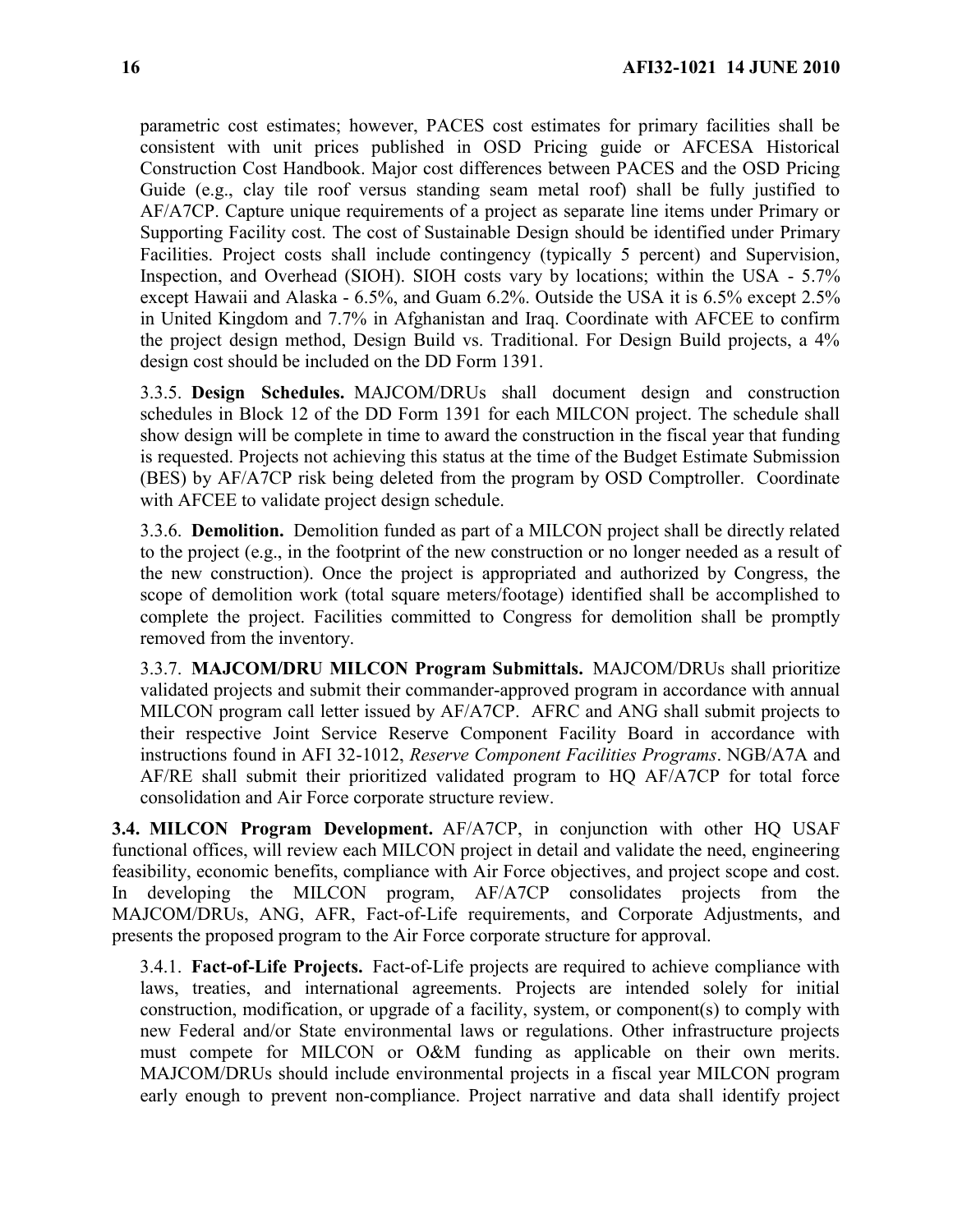requirements and justify them as Level I, Fact-of-Life requirements, and include information on violations (refer to AFI 32-7001, *Environmental Budgeting*).

3.4.2. **Corporate Adjustments.** Corporate Adjustments are projects approved and placed in the MILCON program by Chief of Staff of the Air Force (CSAF) or the Secretary of the Air Force (SECAF) due to their overriding importance to the Air Force. These projects are so necessary that they are considered —must-pay" bills and do not compete with other MAJCOM/DRU requirements.

<span id="page-16-0"></span>**3.5. MILCON and Program Objective Memorandum Schedules.** The Air Force submits a biennial MILCON budget (two fiscal years at one time) to OSD each even numbered fiscal year. OSD reviews both years in detail and issues decisions on each. Congress, however, does not normally review the second year program, and therefore, that program is resubmitted by the Air Force to OSD the next year as an amended program. OSD reviews the amended program, and after approval, it is submitted to Congress as part of the President's Budget (PB) for that respective year. Additionally, each even numbered year, a six-year MILCON program or Future Years Defense Program (FYDP) is developed for the Program Objective Memorandum (POM), which outlines the forces and resources proposed for the next six years. Scheduling of these submittals is subject to change and is provided annually by the OSD Comptroller.

3.5.1. **Office of the Secretary of Defense Budget Review.** The Air Force submits the MILCON budget to OSD by facility category (such as operations and training facilities, maintenance and production facilities, research and development facilities, etc.). OSD reviews every project submitted and issues Resource Management Decisions (RMDs) that transmit their proposed decision on every project (approve, disapprove, revise, or defer to a future year). OSD provides reasons for their decisions. If the Air Force is not satisfied with these decisions and a strong case can be made to rebut the proposed decision, a reclama is developed and submitted. OSD review and consideration of these reclamas, along with senior level negotiations, determine the final RMD decision and ultimately the content and size of the MILCON program to be included in the President's Budget. After approval by OMB and the President, the budget is submitted to Congress in the first week of February.

3.5.2. **Congressional Review.** The Secretary of Defense submits the MILCON portion (for all services and Defense-Wide Agencies) of the President's Budget to Congress in listings aggregated by country and state. The Secretary of Defense requests both authorization and appropriation for each MILCON project from Congress.

3.5.2.1. **Congressional Authorization.** Authorization of MILCON projects is provided by the Defense Authorization Bill that includes authorization requests for other Defense accounts such as Procurement; Research, Development, Test and Evaluation; Operations and Maintenance; and Military Personnel. Normally, all projects that comprise the MILCON total obligation authority (TOA) are included in the authorization request. However, items authorized in a prior year for which only an appropriation is being requested are not included in the authorization request. They are included in the appropriation request only.

3.5.2.1.1. **Armed Services Committees.** The House and Senate Armed Services Committees review the MILCON authorization request and hold hearings attended by witnesses from each service. These two committees then issue reports detailing their recommendations. The full House and Senate then act on the committees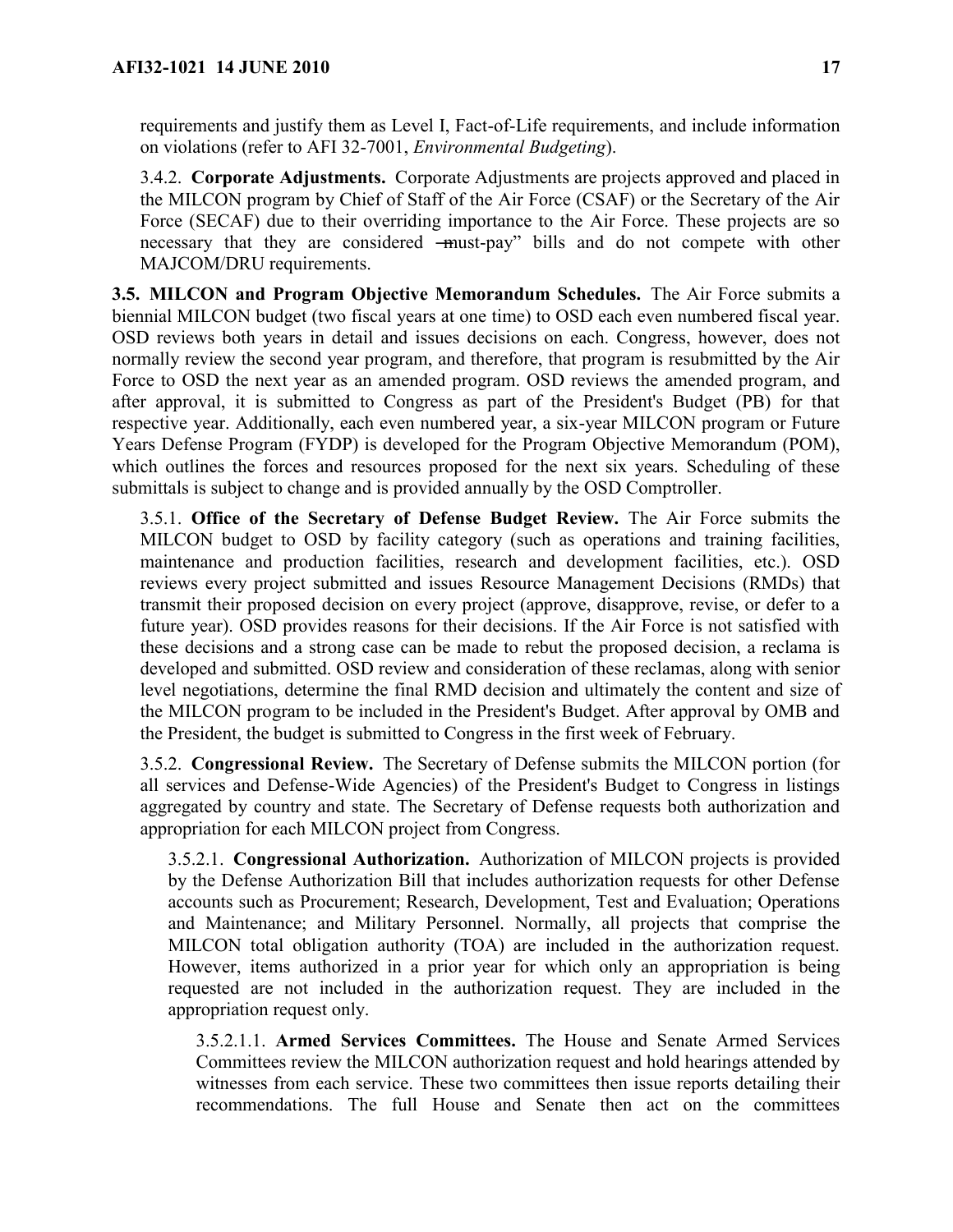recommendations and each passes its own version of the authorization program (referred to as committee marks).

3.5.2.1.2. **Congressional Authorization Conference Actions.** Differences between the House and Senate versions are resolved by an Armed Services Conference Committee which also issues a report that shows how the differences were resolved. Congress then passes the authorization program approved by the conference that becomes the authorization act. After the President signs the act, it becomes law (National Defense Authorization Act).

3.5.2.1.3. **Authorization Expirations.** If no obligation is made for a project within three years after an authorization act becomes law, the authorization for that project will expire, unless an authorization extension is included in the authorization act passed at the end of the third year. AFCEE staffs shall submit requests for extensions to AF/A7CP describing the circumstances that prevented obligation. AF/A7CP will validate the request and ask OSD, through SAF/IEI, to include requests for the extension in the authorization bill submitted to Congress.

3.5.2.1.4. **Other Matters Included in Authorization Request.** The authorization request may include proposed changes to the existing United States Code that the Secretary of Defense submits for legislative consideration. MAJCOM/FOA/DRUs can propose legislative changes to AF/A7CP for consideration. The proposed changes will be reviewed by AF/A7C and staffed through SAF/IEI to OSD for consideration.

3.5.2.2. **Congressional Appropriation.** The Secretary of Defense requests, for all services, appropriations for all items in the MILCON total obligation authority. The MILCON appropriation is a separate bill from all other DOD appropriations. The House and Senate Appropriations Committees follow the same procedure outlined for the Armed Services Committees in Paragraph 3.5.2.1., in reviewing the appropriation request. After the President signs the bill, it becomes law (Military Construction and Veterans Affairs Appropriations Act). MILCON appropriations expire five years after they are appropriated. However, from time to time, general reductions and rescissions reduce funds available in prior years.

3.5.3. **Construction of Projects.** AF/A7CPP will issue an initial design instruction in ACES to AFCEE to signal the authority to start the design of a project. Once this action takes place, control of project design and construction will be transferred to AFCEE. After both the authorization and appropriation acts are signed, AF/A7CP will arrange funding for construction of projects on a project-by-project basis. Refer to AFI 32-1023, *Designing and Constructing Military Construction Projects* (Chapters 2 and 3).

<span id="page-17-0"></span>**3.6. Project Files.** Installations, MAJCOM/DRUs, AFCEE, and AF/A7CP should maintain MILCON project files according to the Air Force Records Disposition Schedule (RDS) located at **<https://www.my.af.mil/afrims/afrims/afrims/rims.cfm>** .

### <span id="page-17-1"></span>**3.7. Special Military Construction Authorities.**

### 3.7.1. **Defense Medical MILCON.**

3.7.1.1. **Authority.** This program is managed by the Office of the Assistant Secretary of Defense for Health Affairs, OASD(HA), and is funded by the Defense Health Program,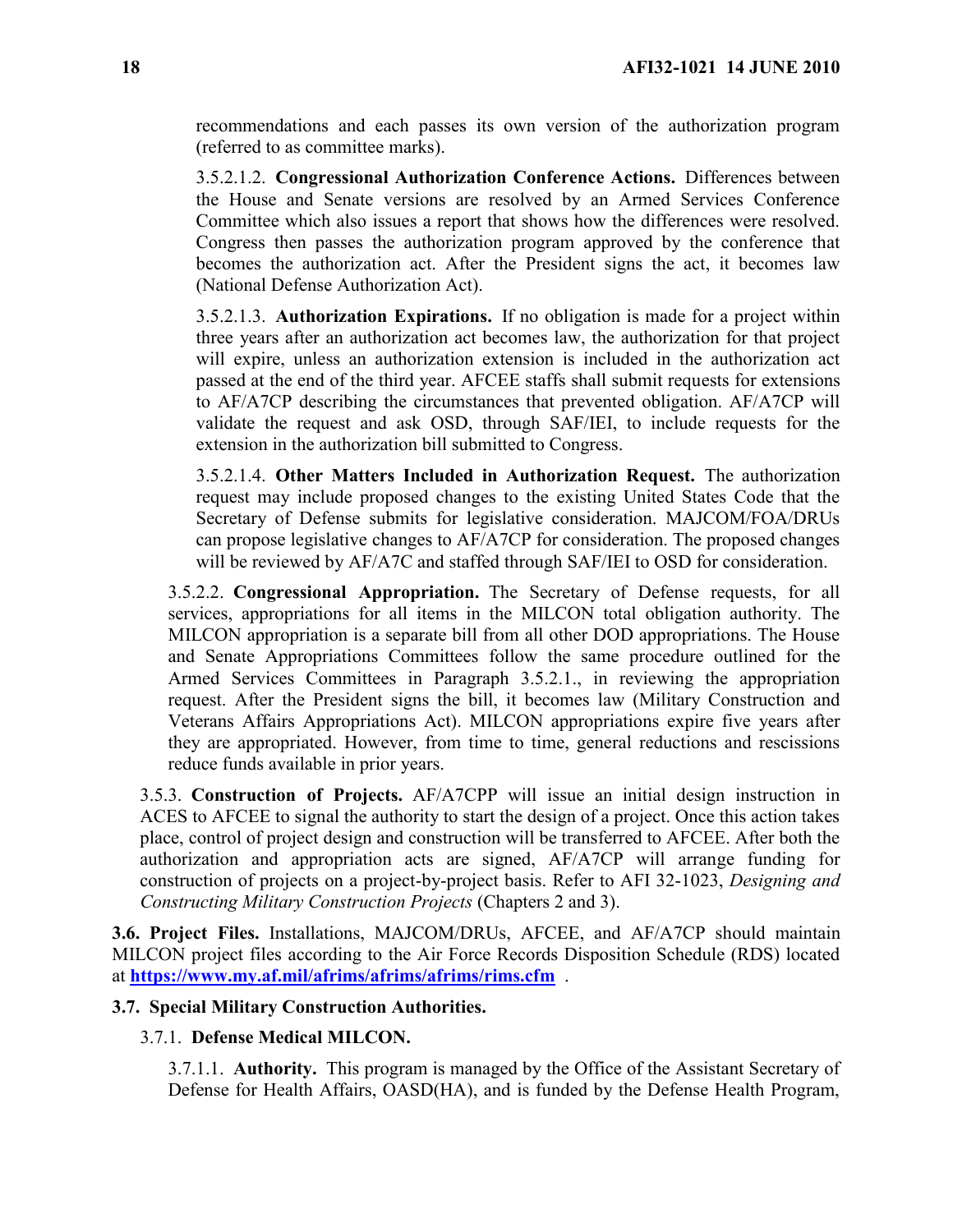not the Air Force TOA. This section applies to all active Air Force medical and medical related facilities; it does not apply to ANG medical facilities. The following directives apply: DoDI 6015.17, *Planning and Acquisition of Military Health Facilities*; and MIL-HDBK-1191, *Department of Defense Medical and Dental Treatment Facilities Design and Construction Criteria*.

3.7.1.2. **Project Justification, Submittal, and Program Development.** OASD (HA) issues an annual call to the services for medical MILCON projects. Installations, with assistance from the Regional Health Facility Office (RHFO), develop MILCON requirements. The RHFO, with assistance from the Medical Treatment Facility Commander (MTF) and the BCE, develop DD Form 1391. The BCE prepares supporting documents in accordance with Chapter 2 of this Instruction. Installations forward completed DD Forms 1391 to the MAJCOM Civil Engineer and Surgeon General. They, in turn, jointly validate and prioritize all projects, and submit them to the Air Force Medical Support Agency (AF/SGSFW) with information copies to the Air Force Center for Engineering and the Environment (AFCEE/CM) and AF/A7CP. AF/SG prioritizes the MAJCOM projects, develops the DoD Medical MILCON Program, and forwards the projects to OASD (HA) as part of the unified medical POM submission.

3.7.1.3. **Medical Unspecified Minor Construction Requirements.** Installations and MAJCOMs shall process Medical Unspecified Minor Construction (UMC) requirements in the same manner as medical MILCON projects. OASD (HA) funds approved projects from the Defense Health Program. Projects programmed under the unspecified minor construction authority shall comply with DoDI 6015.17. UMC programming further is described in Chapter 4 of this Instruction.

3.7.1.4. **Medical Relocatable Facilities.** Medical relocatable facilities are provided in accordance with guidance in Chapter 6 of this Instruction.

### 3.7.2. **Defense Access Road (DAR) Program.**

3.7.2.1. **General.** This program provides a means for DoD to contribute funding to improve public highways serving defense installations and activities. The program is authorized by Title 23, Code of Federal Regulations, Part 660, Subpart E, *Defense Access Roads*, and implemented by Army Regulation 55-80, *DoD Transportation Engineering Program*. The DAR Program is managed by Military Surface Deployment and Distribution Command (SDDC), Department of the Army, and co-administered by the Federal Highway Administration (FHWA), Department of Transportation. The FHWA is the link to State and local transportation agencies that normally execute the projects.

3.7.2.2. **DAR Project Justification and Submittal.** The DoD expects state and local transportation agencies to develop and maintain public highways that serve permanent defense installations. Before requesting funds through the DAR program, an installation shall first request the jurisdictional authority to fund and accomplish the required improvements. However, some defense-generated impact may be too sudden or unusual to be incorporated into normal civil highway improvement programs. Such impacts could include traffic increases due to major on-base facility expansions, addition of a new entrance gate, a requirement to move unique defense vehicles on low-volume roads, or realignment of public roads due to new facility development (e.g., runway extension). When it is understood that State and local authorities cannot or will not fund the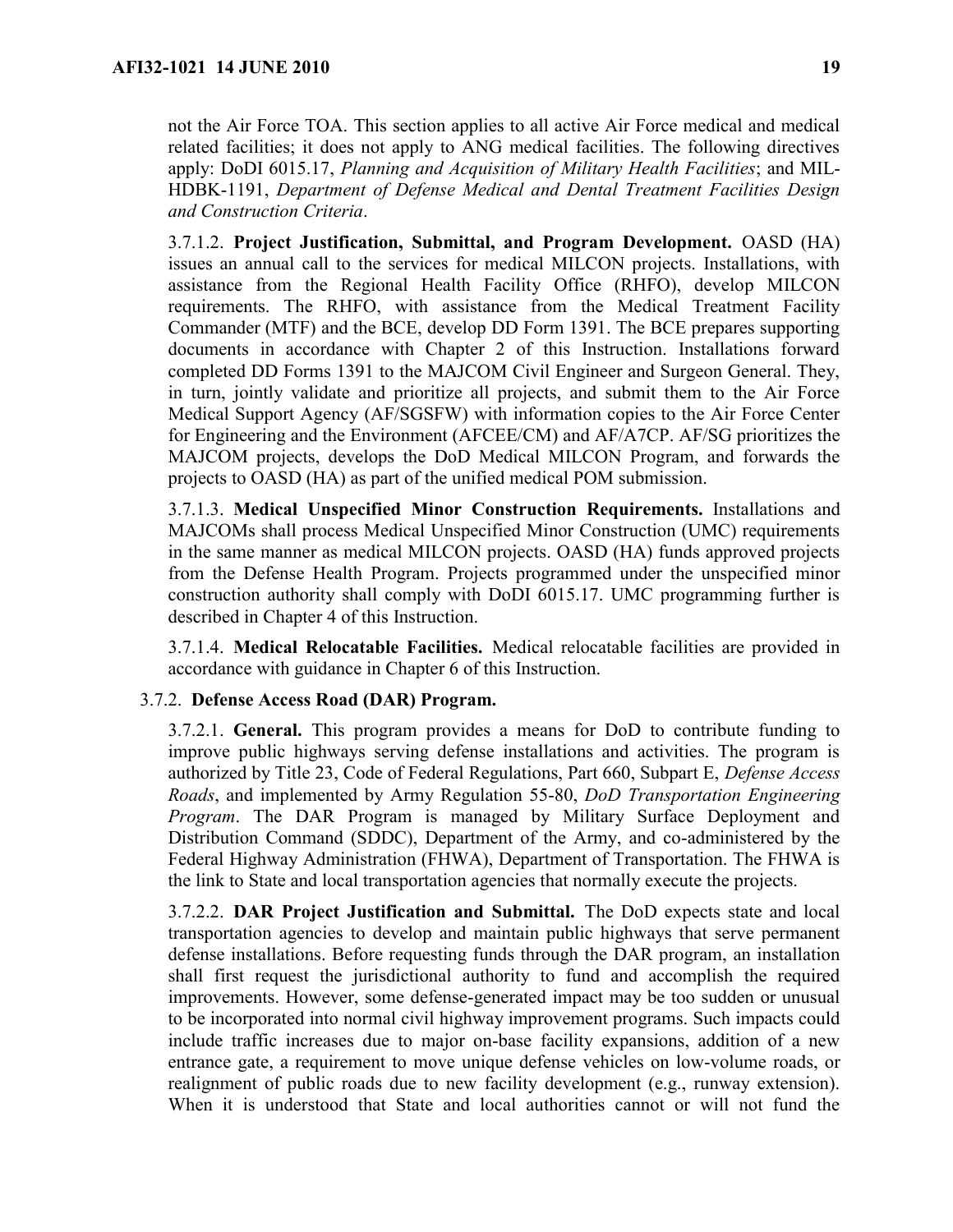necessary improvements, installations shall submit an Access Road Needs Report through their MAJCOM/DRU to AF/A7CP for requirement validation.

3.7.2.3. **DAR Project Programming and Execution.** Upon validation, AF/A7CP will coordinate the requirement with SDDC for eligibility determination and certification that the road is important to national defense. With AF/A7CP validation and SDDC certification, the MAJCOM/DRU shall include the project in the next command MILCON submittal, and clearly identify the requirement on the DD Form 1391 as a DAR project. Air Force funds are transferred to the FHWA via Standard Form 1151, *Nonexpenditure Transfer Authorization*, to proceed with project design and construction.

3.7.3. **Energy Conservation Program.** Public laws *Title 10, United States Code*, Parts 2912- 2913 allow the installation to share in savings from energy reductions. One-half of the savings remain at the installation to be used for maintenance and repair; minor alterations to existing military family housing units (with family housing energy savings); unspecified minor construction projects that enhance quality of life; or morale, welfare, or recreation (MWR) facilities/services that can be supported with appropriated funds. The other half of the savings is to be used for additional energy conservation measures. This portion is to be accumulated and managed by the MAJCOM/DRU. Refer to DOD 7000.14-R, Volume 12, Chapter 12 for further guidance.

3.7.3.1. **Normal MILCON.** Energy projects may be MILCON-funded as outlined in paragraph 3.4. of this Instruction.

3.7.3.2. **Energy Conservation Investment Program (ECIP).** ECIP is a special MILCON program centrally managed by OSD for all services. The program is submitted to Congress by OSD as a lump sum amount without base or project identification. The services compete for portions of the lump sum amount by submitting candidate projects with detailed justifications to OSD. The program is intended to provide projects that reduce energy consumption and utility costs. OSD reviews the projects, determines which are to be funded, and transfers funds to the service for project accomplishment. HQ USAF and the Air Force Civil Engineering Support Agency (AFCESA) issue annual guidance letters to MAJCOM/DRUs for implementing this program.

3.7.4. **Liquid Fuels Facilities.** Liquid fuels facilities handling Defense Energy Support Center (DESC) owned product are the responsibility of the Defense Logistics Agency (DLA) for MILCON funding and advocacy. CONUS MAJCOMs submit MILCON fuels projects to Air Force Petroleum Agency (AFPET) for prioritization and final submission to DESC. AMC, AFCENT, USAFE, and PACAF submit their projects directly to their Combatant Commands (COCOM) TRANSCOM, CENTCOM, EUCOM, and PACOM respectively. These COCOMs will submit the MILCON fuels projects to DESC, which is documented in accordance with DLAM 4270.1, *DLA Facilities Projects Manual*, and DODM 4140.25, *DOD Management of Bulk Petroleum Products, Natural Gas and Coal*. Also, see AFI 23-201, *Fuels Management* and UFC 3-460-01, *Petroleum Fuel Facilities*, for additional guidance. Submit information copies to AF/A7CP/A7CA.

3.7.5. **Land Acquisition.** Land acquisition guidance is included in AFI 32-9001, *Acquisition of Real Property*, dated 27 July, 1994. The Air Force Real Property Office (AFRPA) is the execution agency for land acquisition. Major land acquisitions are subject to the OSD policy on land acquisition and leasing. This policy states that proposals for major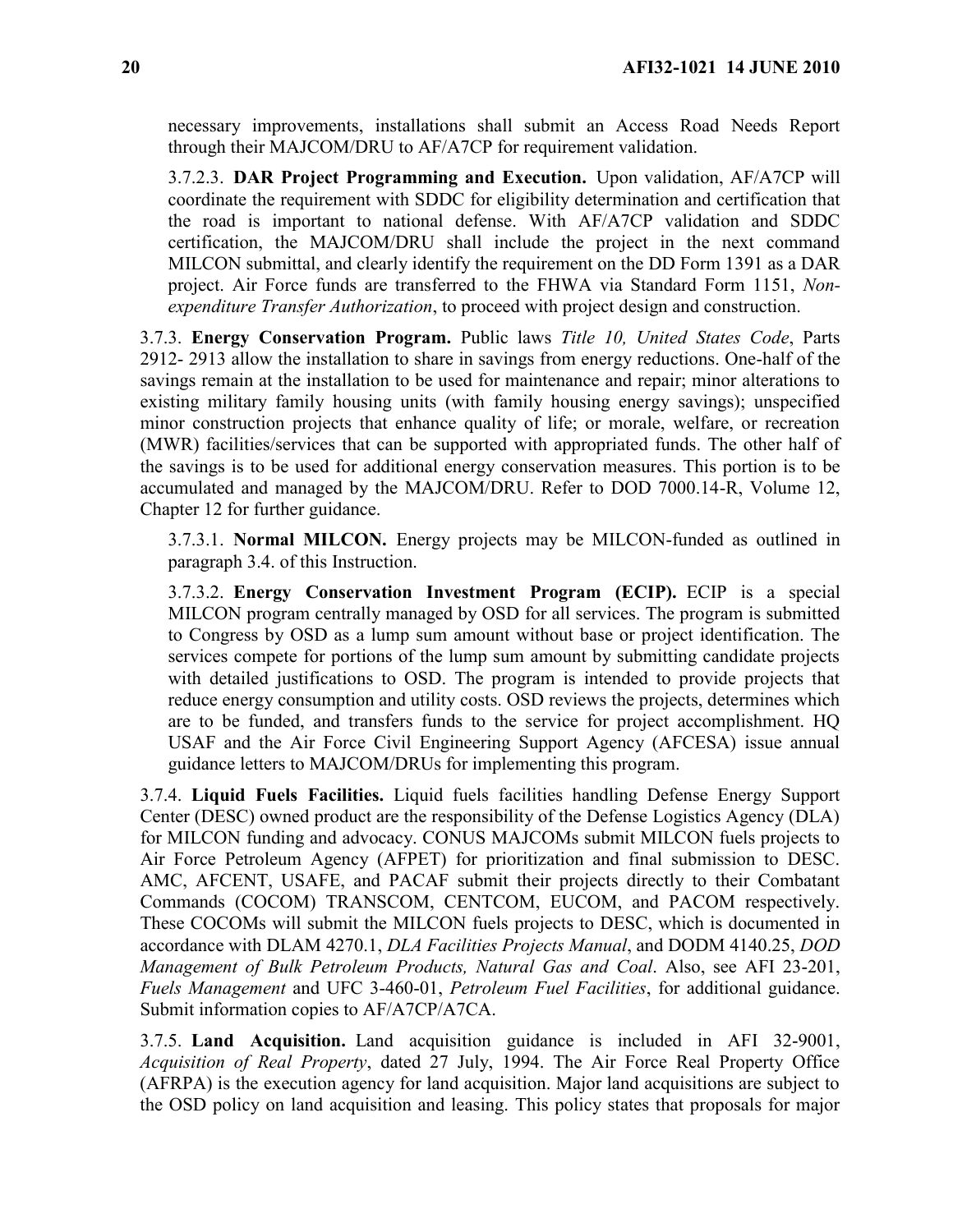land acquisitions cannot be made public through a request for proposals, notice of intent to perform an environmental analysis or request for legislation or budget line item, press release or other official notice without approval of the Deputy Secretary of Defense. This is done by requesting a waiver of the land moratorium. Major land acquisitions are defined as the purchase, withdrawal from public domain, lease or permit from individuals or government entities or any other use agreement involving more than 1,000 acres, or land whose estimated purchase or annual lease price exceeds \$1M. Land acquisition is accomplished in one of two ways:

3.7.5.1. **Land Acquisition Only.** Land acquisitions not associated with any facility construction and estimated to cost more than \$500,000 are programmed as separate MILCON projects. Examples include lands purchased for Air Installation Compatible Use Zones (AICUZ) or for explosive quantity/distance safety zones.

3.7.5.2. **Land Acquisition with Facility Construction.** When land acquisition is required in conjunction with facility construction, the land acquisition is programmed one of two ways:

3.7.5.2.1. If the estimated land cost is greater than 30 percent of the estimated total project cost (land plus facility construction), land acquisition is programmed as a single and separate MILCON project from the construction project.

3.7.5.2.2. If the estimated land cost is 30 percent or less of the estimated total project cost, the project is programmed together with the construction and the words "land acquisition" are included in the project title on the DD Form 1391.

3.7.6. **North Atlantic Treaty Organization (NATO) Security Investment Program (NSIP).** Facilities and equipment required to support U.S. NATO-assigned forces and NATO operational plans shall be funded, to the maximum extent possible, through the NSIP in accordance with latest version of DoDD 2010.5.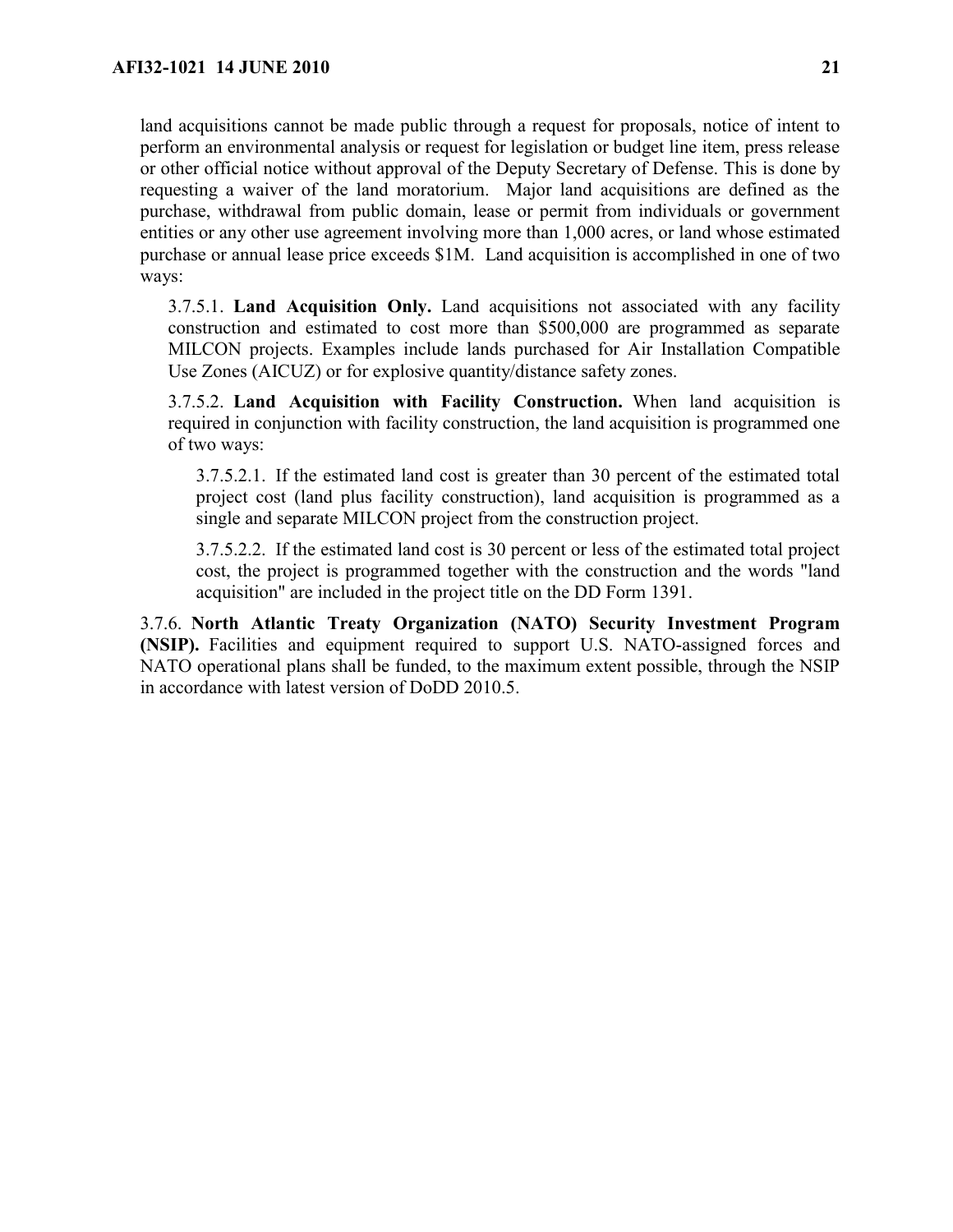### <span id="page-21-0"></span>**Chapter 4**

#### **UNSPECIFIED MINOR CONSTRUCTION PROGRAMMING**

<span id="page-21-1"></span>**4.1. Unspecified Minor Construction.** Unspecified minor construction (UMC) projects are authorized by *Title 10, United States Code*, Section 2805, *Unspecified Minor Construction*. This chapter implements DoDD 4270.5, *DoD Military Construction*.

<span id="page-21-2"></span>**4.2. Minor Construction Project Criteria.** UMC projects are MILCON projects having a funded cost between \$750,000 and \$2,000,000. However, if the UMC project is intended solely to correct a life-threatening, health-threatening, or safety-threatening deficiency, the funded cost is between \$2,000,000 and \$3,000,000. These projects are funded from the P-341 account or from reprogrammed MILCON funds. AFI 32-1032, *Planning and Programming Appropriated Funded Maintenance, Repair, and Construction Projects*, describes minor construction (funded from the O&M account) projects costing less than \$750,000 (or less than \$1,500,000 where the project corrects a life, safety, or health-threatening deficiency). In some cases where contamination is found during construction, MILCON may be required to fund the cost of environmental contamination. For details and requirements, refer to AFI 32-7020, *The Environmental Restoration Program*, para. 3.6.

4.2.1. **Types of Projects.** UMC includes MILCON projects as defined in para. 3.2 and repair-type work that exceed 75 percent of a building's replacement cost. Note: when the estimated cost to repair a building exceeds 75 percent of the replacement cost, a replacement building should normally be programmed through the MILCON process. However, when other factors dictate retention and restoration of the existing building, such repair-type work is referred to as rehabilitation. SAF/IEI may approve repair projects exceeding 75% of a facility's replacement cost on a case-by-case basis. Repair work in the same facility may be programmed as a separate project and executed with the UMC project. The programming documents for both projects shall be cross-referenced and Congress shall be notified of intent to proceed with an UMC project and companion repair work.

4.2.2. **Project Limitations.** Unspecified Minor Construction requirements should be unforeseen and so urgent that the project cannot wait for the next MILCON program submittal. Each project shall provide a complete and usable facility or improvement to an existing facility. Splitting requirements to keep project costs below the UMC threshold is prohibited. An UMC project shall not be accomplished concurrently with a MILCON project in the same facility. An UMC project may precede a MILCON project for a new mission requirement when the UMC will provide a complete and usable facility to meet a specific need during a specific time frame. An UMC project may follow a MILCON project when new mission requirements are identified after the MILCON project was completed.

<span id="page-21-3"></span>**4.3. Project Justification and Submittal.** MAJCOM/DRUs submit project requests under the UMC authority to AF/A7CP using a DD Form 1391. Project requests shall describe the requirement; explain the project urgency; why it was not included in a prior year MILCON program; and why it cannot wait for the next MILCON program. Each project request shall explain how the new requirement is to be satisfied in the interim. Requests shall identify any land acquisition and temporary facilities; indicate the date when the requirement was first known; and identify unit or activity relocations in submittal documents. Provide the required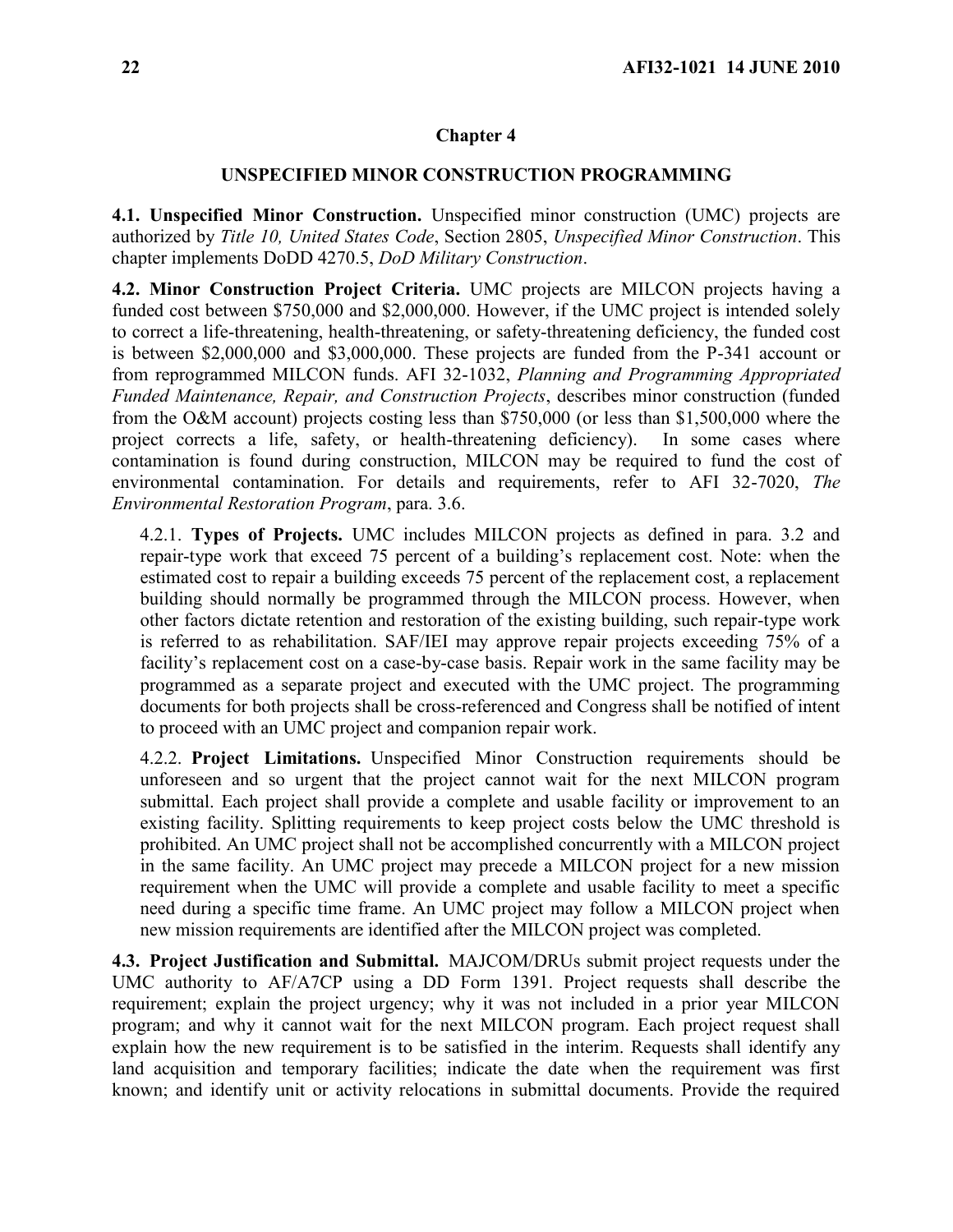completion date and justification for that completion date. Include a schedule of related equipment delivery and any steps taken to expedite design and construction. If requesting minor construction funding for a project previously denied by Congress, provide new information justifying the urgency and what changed since the original request. Describe all actions taken to satisfy the requirement and identify all other reasonable alternatives considered. Explain why the alternatives were not adopted. Identify any O&M funded work associated with the total project scope and provide copies of DD Form 1391 for any companion O&M project and crossreference DD Forms 1391 to each other. The MAJCOM/A7P shall sign the following statement, included on the DD Form 1391, for all projects submitted to HQ USAF for authority approval:  $\pm$ have reviewed the DD Form 1391 and assure the document is complete and accurate, and have validated the primary and supporting costs. The scope has been fully coordinated with the user and the Civil Engineer Squadron Commander." In the submittal, include a Certificate of Compliance (Figure 2.1.) signed by the host installation commander and endorsed by the MAJCOM commander, or designated representative.

<span id="page-22-0"></span>**4.4. Project Approval.** AF/A7CP validates UMC (P-341) projects and submits validated projects to SAF/IEI for approval. SAF/IEI and the OSD Comptroller notify the House and Senate Armed Services and Appropriations Committees of the intent to accomplish the project. If no committee raises an objection within 21 calendar days (14 days if submitted electronically) after notification, the notification process is complete, and AF/A7CP advises the MAJCOM/DRU and AFCEE to proceed with the project. For the Air Force Reserve Components, AFRC/RE and NGB/A7 have unspecified minor construction project approval up to \$1,500,000. Projects exceeding \$1,500,000 require SAF/IEI approval and the same Congressional notification.

<span id="page-22-1"></span>**4.5. Project Execution.** Installations have the lead role to design and construct P-341 projects. AFCEE is available to assist with design/construction if requested by the host installation.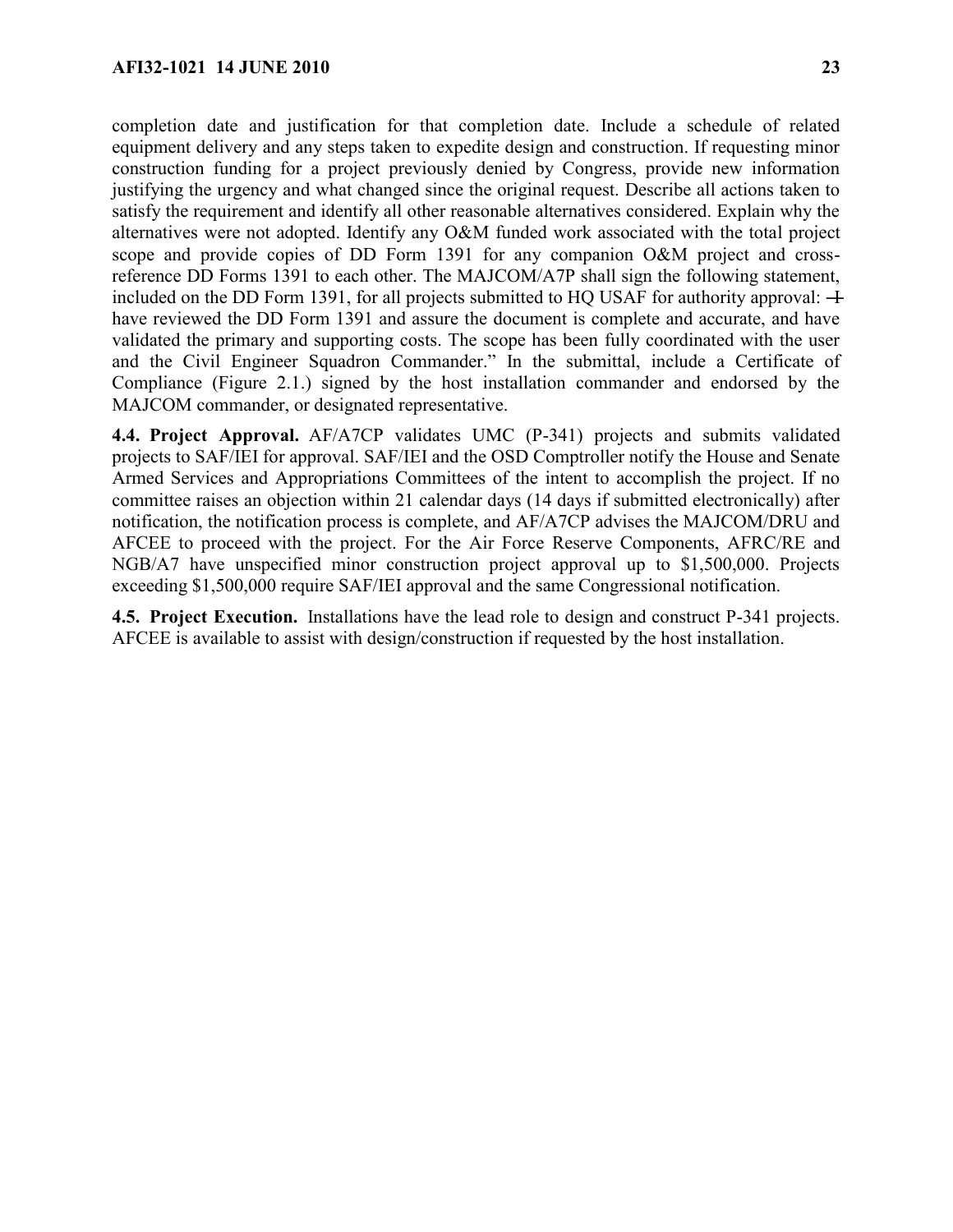<span id="page-23-0"></span>**Figure 4.1. Certificate of Compliance for Minor Construction Projects Carried Out Under Authority of USC 2805.** 

## Figure 4.1. Certificate of Compliance for Minor Construction Projects Carried Out Under Authority of 10 USC § 2805.

(Per 10 USC § 18233a, the below Certification of Compliance is not required for reserve components).

#### **CERTIFICATION OF COMPLIANCE**

#### **FOR**

# MINOR CONSTRUCTION PROJECTS UNDERTAKEN UNDER AUTHORITY OF TITLE 10, UNITED STATES CODE, SECTION 2805

Project description and cost:

(Insert the project title, location or installation, funded cost, and a brief statement describing the single undertaking.)

I certify that the project described above complies with 10 USC § 2805 and Department of Defense regulations as implemented by Air Force Instruction 32-1021. Further, the project is essential and represents the minimum requirements. I have taken every reasonable action to verify the accuracy of these statements.

Responsible Official:

Name, Title, Signature, Date (Installation Commander)

Name, Title, Signature, Date (MAJCOM Commander or Designated Representative)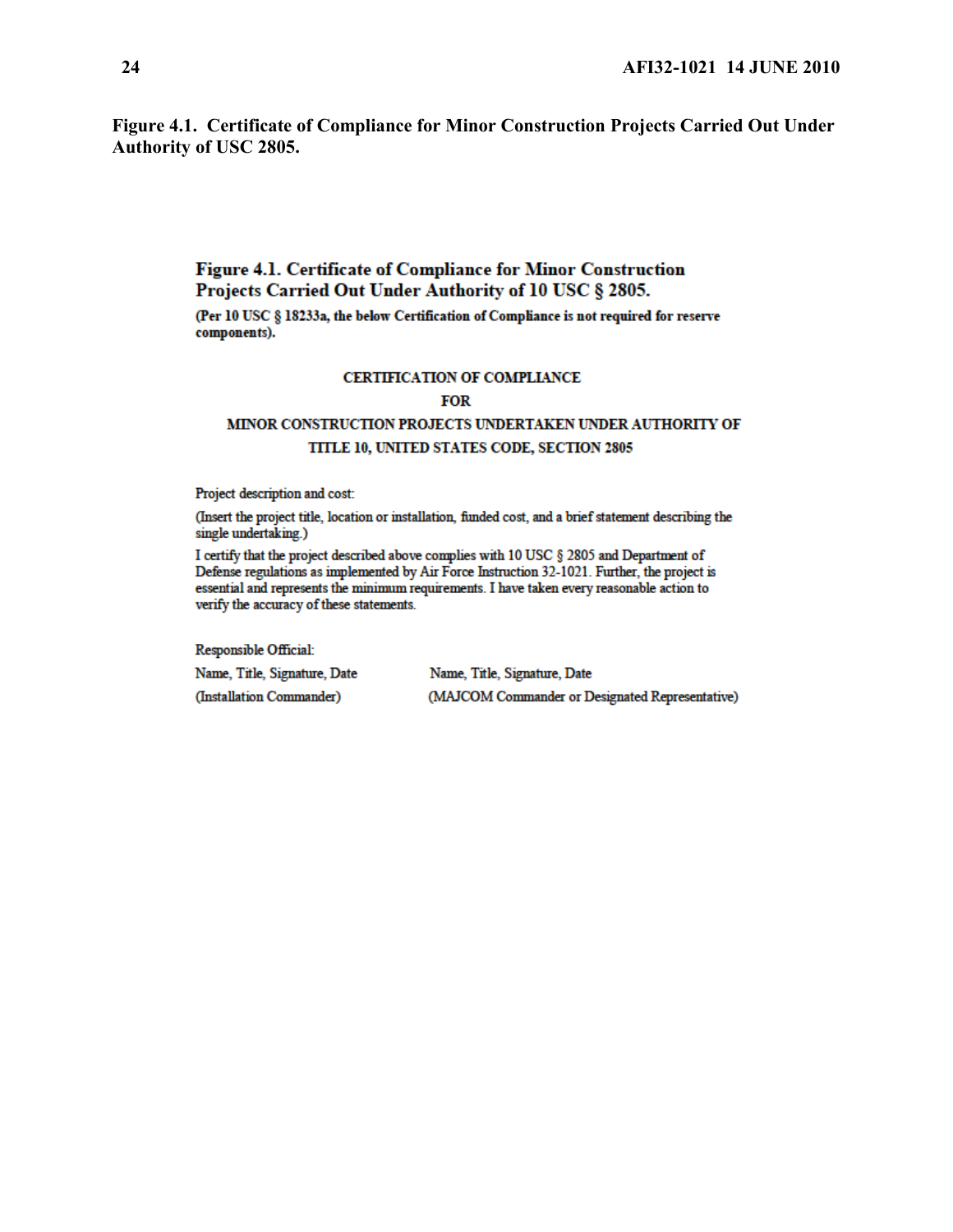#### <span id="page-24-0"></span>**Chapter 5**

## **EMERGENCY, DAMAGED OR DESTROYED, AND CONTINGENCY CONSTRUCTION PROGRAMS**

<span id="page-24-1"></span>**5.1. Purpose of Chapter.** This chapter provides guidance for obtaining MILCON projects under certain special emergency program authorities. This chapter implements DoDD 4270.5, *Military Construction*. Special programs include: *Title 10, United States Code*, Section 2803, *Emergency Construction*; *Title 10, United States Code*, Section 2854, *Restoration or Replacement of Damaged or Destroyed Facilities*; *Title 10, United States Code*, Section 2804, Secretary *of Defense (SECDEF) Contingency Construction*; and *Title 10, United States Code*, Section 2808, *Construction Authority in Event of Declaration of War or National Emergency*.

## <span id="page-24-2"></span>**5.2. Special Construction Programs.**

5.2.1. **Emergency Construction (**10 USC § 2803**).** This provision is used for projects vital to national security or for the protection of health, safety, or the quality of the environment, so urgent they cannot be deferred to the next MILCON submittal.

5.2.1.1. **Project Justification and Submittal.** MAJCOM/DRUs submit project justifications to AF/A7CP. The submittal shall include all requested information, a DD Form 1391, and a DD Form 1391c. The urgency of the project shall be explained, including the date the emergency arose and why it was not known in time for inclusion in the MILCON budget currently before Congress. The submittal shall also explain the impact on the installation mission if the urgent requirement is deferred until the next MILCON budget submission. Include design and contract award schedule data showing project award will be prior to availability of the next year's MILCON funds.

5.2.1.2. **Funding.** Emergency construction projects are funded from unobligated balances made available from authorized and appropriated MILCON programs. AFCEE and MAJCOM/DRUs will identify and use the oldest savings and cancellations from their MILCON projects, first. If these funds are insufficient to cover the cost of the emergency project, AF/A7CP will work to identify the balance of the requirement.

5.2.1.3. **Approvals Required.** AF/A7CP validates the requirement and submits projects to SAF/IEI for approval and notification to the appropriate congressional authorization committees. Simultaneously, AF/A7CP, through SAF/FMB, requests OSD Comptroller seek approval from the Senate and House Appropriations Committees to reprogram the identified offsets to the emergency project. Correspondence is delivered to all committees simultaneously. A project may be carried out only if: (1) no objection is raised by the Armed Services Committees within 21calendar days after they were notified (14 days if filed electronically), and (2) approval from the Appropriations Committees is obtained for reprogramming funds. Emergency projects shall be accomplished within approved funds. If variations in cost occur that could not have been anticipated at the time of approval, the cost flexibility provision under *Title 10, United States Code*, Section 2853 applies.

5.2.2. **Restoration or Replacement of Damaged or Destroyed Facilities.** (10 USC § 2854) This authority is used for facilities damaged or destroyed by fire, flood, wind, crashes,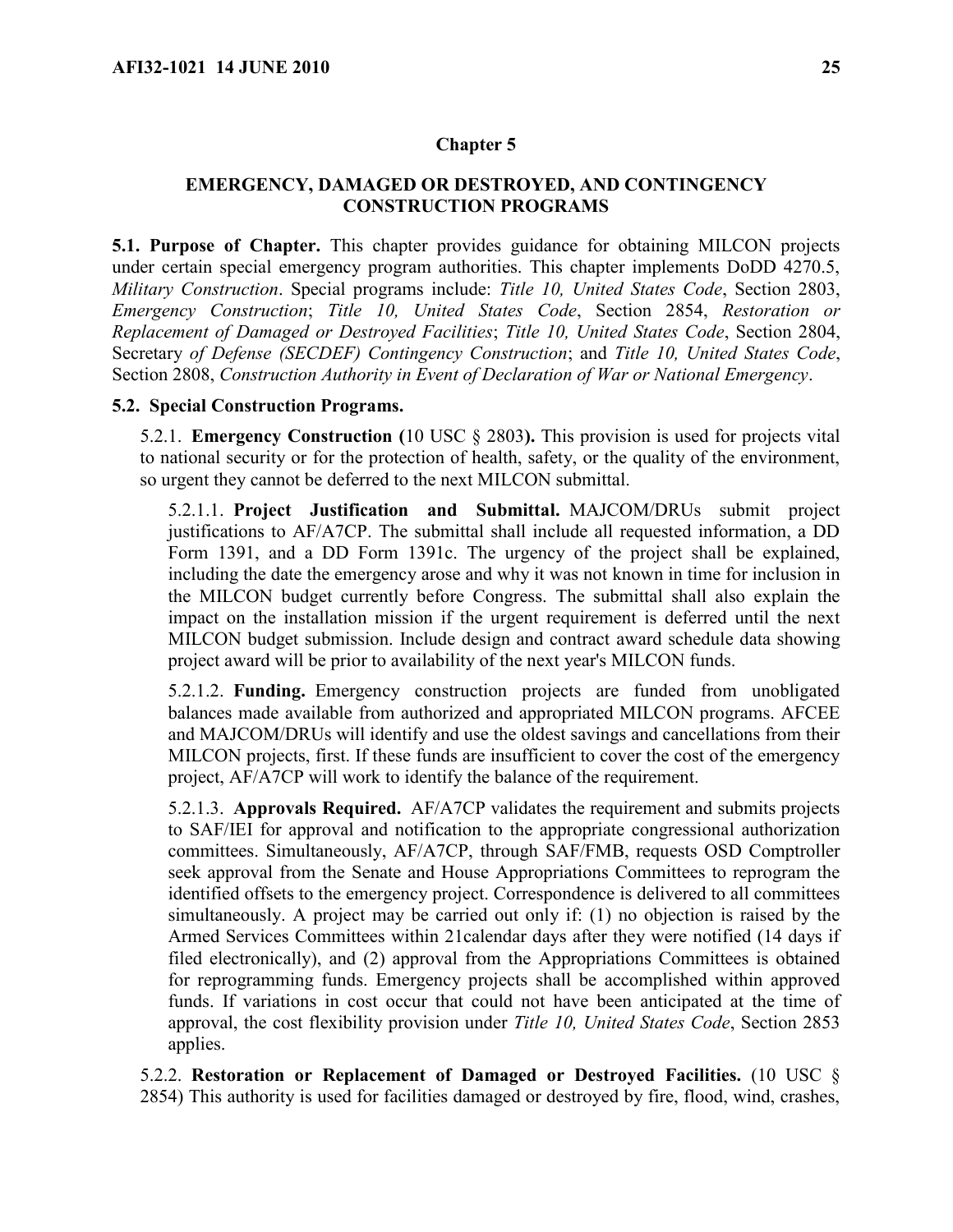explosions, tornadoes, hurricanes, volcanoes, earthquakes, typhoons, etc. 10 USC § 2854 provides authorization only (no appropriations). There is no annual dollar limit.

5.2.2.1. **Criteria for Projects.** The destroyed or damaged facility shall have been in use or planned for use at the time of the damage or destruction. Restoration or replacement shall not provide larger facilities than those damaged or destroyed, except that MAJCOM/DRUs may provide for limited increases as a result of economy of design or compliance with new criteria. MAJCOM/DRUs cannot use these projects to correct space deficiencies.

5.2.2.2. **Operations and Maintenance Funds for Clean Up.** MAJCOM/DRUs may clean up the damage and minimally restore the facility with Operations and Maintenance funds, provided construction class work does not exceed \$750,000. MILCON funds, if subsequently approved for restoration or replacement of the facility, will not reimburse Operations and Maintenance accounts.

5.2.2.3. **Project Justification and Submittal.** The submittal process for MAJCOM/DRUs is the same as for emergency projects (refer to paragraph 5.2.1.1.). In addition, the submittal shall explain the urgency and indicate, for each facility, the cause of damage or destruction. Include the building number, name, value before damage or destruction, size, and construction type. MAJCOM/DRUs shall certify the project is for restoration or replacement of facilities damaged or destroyed, and any scope increase is a result of economy of design or compliance with new criteria.

5.2.2.4. **Funding.** Project funding is accomplished under the same procedures as for emergency construction projects (refer to paragraph 5.2.1.2.).

5.2.2.5. **Project Approval and Cost Limits.** The approval process and limits on project cost are the same as for emergency projects (refer to paragraph 5.2.1.3.).

5.2.3. **Secretary of Defense Contingency Construction.** (10 USC § 2804) Use of this authority is rare. Projects must be considered for funding under authorities available to the Secretary of the Air Force before being considered for funding under the authority of the Secretary of Defense.

5.2.3.1. **Project Justification.** The Air Force shall first consider using its Emergency Construction Authority (10 USC § 2803) and provide reasons to the Secretary of Defense why that authority cannot be used. Use of Contingency Construction Authority does not require identification of funding from project cancellations or savings since appropriations are provided to the Secretary of Defense for this authority.

5.2.3.2. **Project Submittal.** MAJCOM/DRUs shall submit requests according to DoDD 4270.5. Requests should include the same information as required in paragraph 5.2.1.1. In addition, requests shall include Unified and Specified Commander's certification the project is vital to US Security. Factors making the project vital to the security of the United States shall be described in detail. Reasons the project cannot be programmed in accordance with established planning, programming, and budgeting system procedures, or accomplished using Air Force emergency construction authority shall be listed. Also, provide anticipated contract award and design completion dates.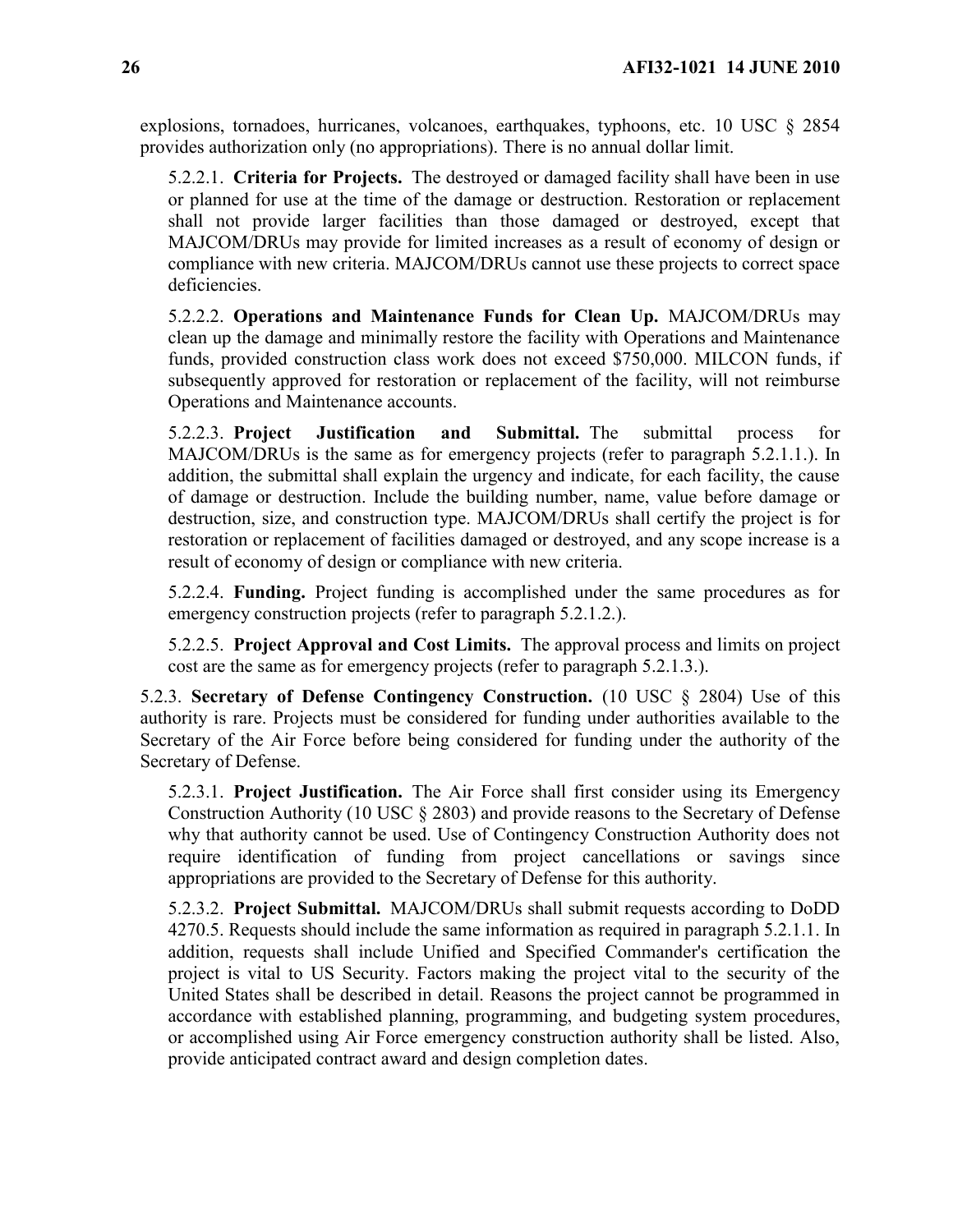5.2.5. **Emergency Compliance with the EIAP.** Emergency situations do not exempt the Air Force from complying with NEPA, but do allow emergency response while completing the EIAP (refer to 32 CFR § 989.34(b) & 40 CFR § 1506.11)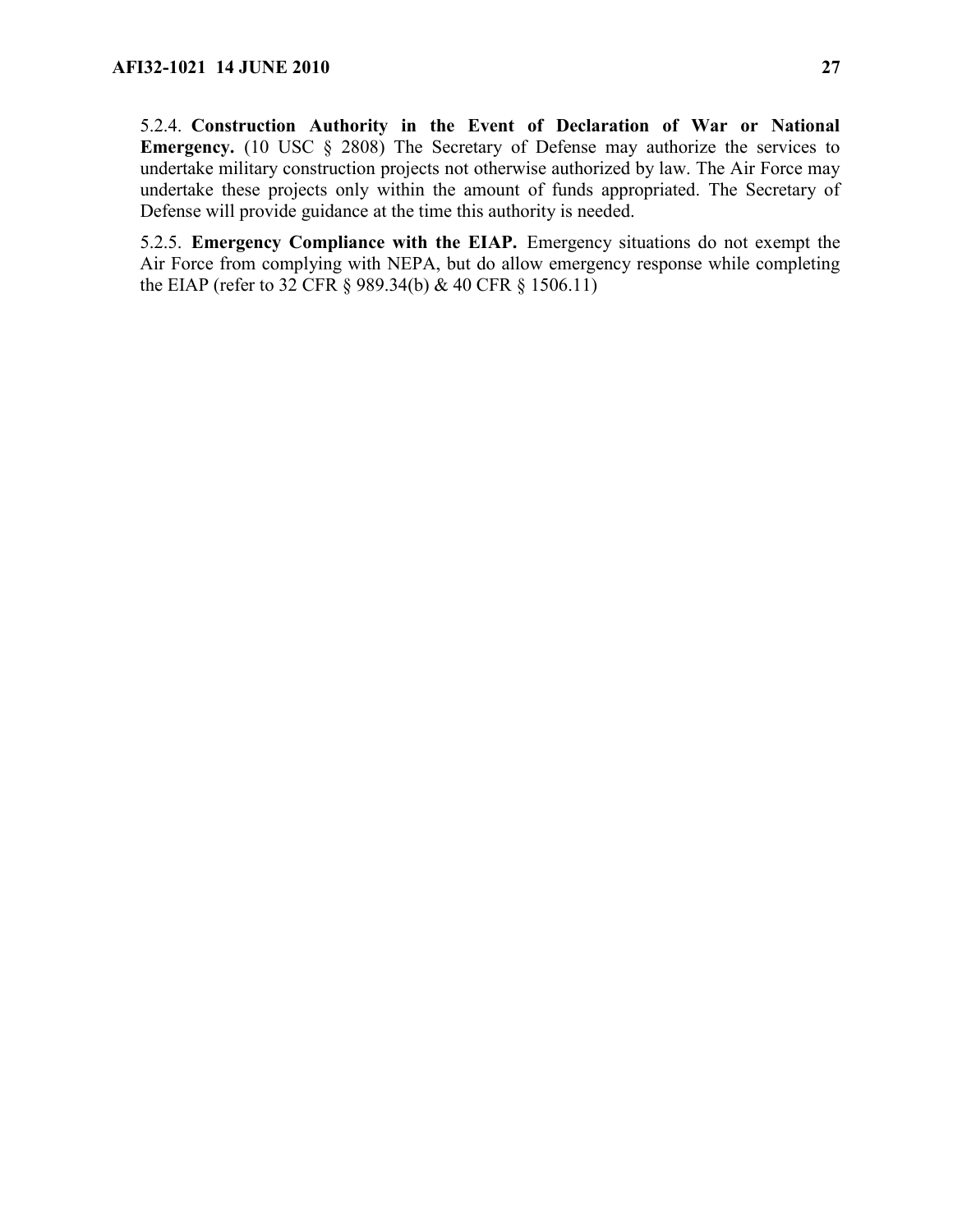#### <span id="page-27-0"></span>**Chapter 6**

#### **RELOCATABLE AND TEMPORARY FACILITIES**

<span id="page-27-1"></span>**6.1. Relocatable and Temporary Use Facilities Background.** This chapter pertains to relocatable and temporary use facilities purchased or leased as equipment. For the purpose of this chapter the terms temporary and relocatable are used interchangeably. The relocatable facilities authority was a concession on the part of Congress to provide the DoD a way to satisfy requirements that were so urgent they could not wait for normal processes to obtain construction for a very short period with unsubstantial buildings. Over time, temporary structures were erected that were more like permanent facilities than austere, relocatable structures. Austere refers to both the exterior and interior appearance and is defined as the basic structure without ornamentation or luxury and without the appearance of permanence. Current DoD and AF policy is to keep relocatable facilities to an absolute minimum; as short-term as possible; and only in use until the permanent facility is built or the mission no longer requires their use. This chapter provides guidance on satisfying interim facility requirements using relocatable or temporary facilities. Interim facilities are requirements resulting from transitory or peak military missions, deployments, contingency operations, disaster relief operations, or urgent requirements pending approval and construction of permanent facilities through the normal MILCON process. Leased facilities must meet energy intensity requirements of EISA 2007. Detailed guidelines for construction of relocatable and temporary facilities in a contingency environment are specified in Combatant Command construction and base development regulations; see also para. 6.2.5.3.

<span id="page-27-2"></span>**6.2. Relocatable Facilities.** DoD Instruction 4165.56, *Relocatable Buildings,* authorizes the purchase or lease of relocatable buildings to meet interim facility requirements. It provides the authority to acquire, store, and use relocatable facilities when they are the most feasible and economical means of satisfying interim facility requirements.

6.2.1. **Definition.** A relocatable building is designed to be readily erected, disassembled, stored, moved, and reused.

6.2.1.1. **Interim Facility Requirement.** A short-term, normally 3 years or less, requirement for facilities due to either;

6.2.1.1.1. Transitory peak military missions, deployments, military contingency operations, or diaster relief requirements.

6.2.1.1.2. Urgent requirements pending approval; construction of facilities via normal military construction programs.

6.2.2. **Restrictions on Relocatable Facilities.** MAJCOM/DRUs and ANG shall keep relocatable facilities to a minimum. MAJCOM/DRUs and ANG shall ensure these facilities are neat in appearance, functional yet austere, and readily removable. There shall be no appearance of permanence, such as brick exteriors, brick building signs, automatic sprinkler systems, or extensive landscaping.

6.2.2.1. Stress tension shelters (STS) or fabric covered structures having a rigid frame cannot be purchased as equipment per specific direction of Congress. Therefore, they cannot be purchased with 3400 (O&M) or 3080 funds. The FY86 House Appropriation report 99-275 restricted the purchased of Rigid Frame Tensioned Fabric Structures as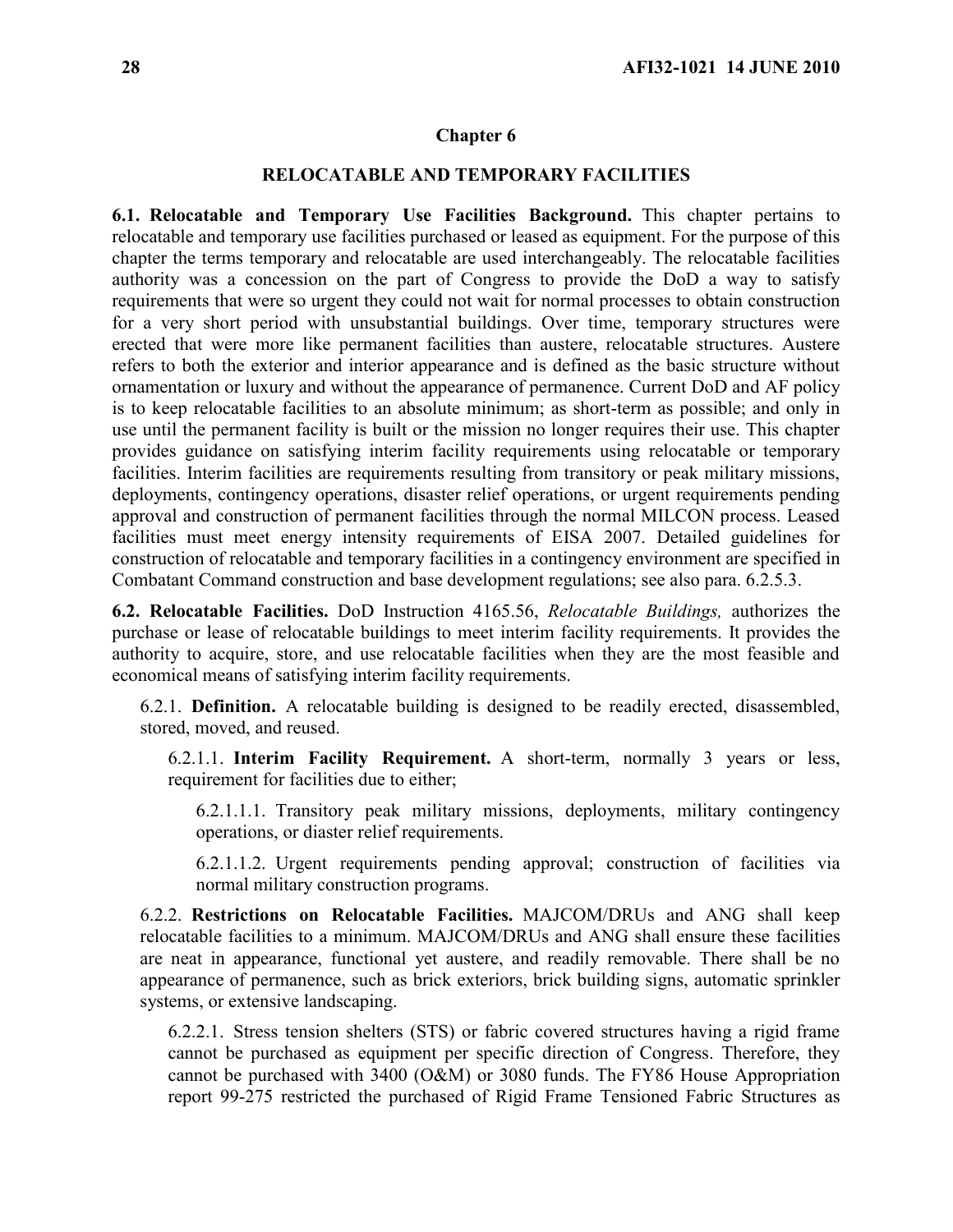equipment. The FY86 appropriation conference report 99-380 later upheld the house opinion. In the Committees opinion, the definition clearly dictates that modular structures be budgeted as military construction line items. The costs of the structures themselves and supporting features of construction should be combined into one line item in the military construction (MILCON, P-341, or O&M funded minor construction). This procedure is to apply to U. S. military installations worldwide.

6.2.3. **Facilities Not Classified as Relocatable.** The following facility types are not classified as relocatable:

6.2.3.1. Facilities required solely for military training associated with facility use and assembly.

6.2.3.2. Buildings that are part of organizational unit mobility equipment, War Reserve Material (WRM), or an integral part of a mobile equipment item such as shop, communications, and instrumentation vans or trailers.

6.2.3.3. Portable facilities that can be moved intact (such as shelters for workmen), skidmounted bus shelters, contractor owned construction project offices, small storage sheds not connected to a utility system, and unconnected sanitary facilities or sentry shelters.

6.2.4. **Approval Authority.** SAF/IEI delegated authority to The Civil Engineer, AF/A7C, to approve the use of relocatable facilities longer than three years. AF/A7C further delegated this authority to the MAJCOM/A7C (including NGB/A7). This authority may not be further delegated.

6.2.5. **Program Management.** To improve visibility of peak and short-term facility management, all MAJCOM/DRUs and ANG shall submit a comprehensive list of short-term facilities highlighting those approved for longer than five years or which have been on the installation less than five years, but were granted an extension to exceed five years. Submittal is required annually in response to the annual AF/A7CP call letter. The program management procedures outlined in this Instruction apply to all relocatable facilities purchased or leased as equipment.

6.2.5.1. **Approval for Relocatable Facilities Interim to MILCON.** The requiring MAJCOM/DRU shall identify the permanent MILCON or UMC project for which the relocatable facility is interim. The MILCON project shall be identified in the next available MILCON budget submittal to AF/A7CP.

6.2.5.2. **Approval of Relocatable Facilities for Peak or Transitory Purposes.** Installations shall submit requests for use of relocatable buildings for peak or transitory purposes to MAJCOM/DRUs. The MAJCOM/DRU validates the requirement, and if warranted, the MAJCOM/A7 approves the purchase or lease. The Command shall identify the mission for which the temporary relocatable facility is required.

6.2.5.3. **Approval of Relocatable Facilities for Contingency Environments.** Refer to guidelines provided in AFI 32-1032, *Planning and Programming Appropriated Funded Maintenance, Repair, and Construction Projects, Chapter 7, –Facilities for Operational* Requirements."

6.2.6. **Acquisition of Relocatable Facilities.** Installations shall submit a DD Form 1391 to the MAJCOM/DRU or ANG for acquisition of a relocatable facility showing all costs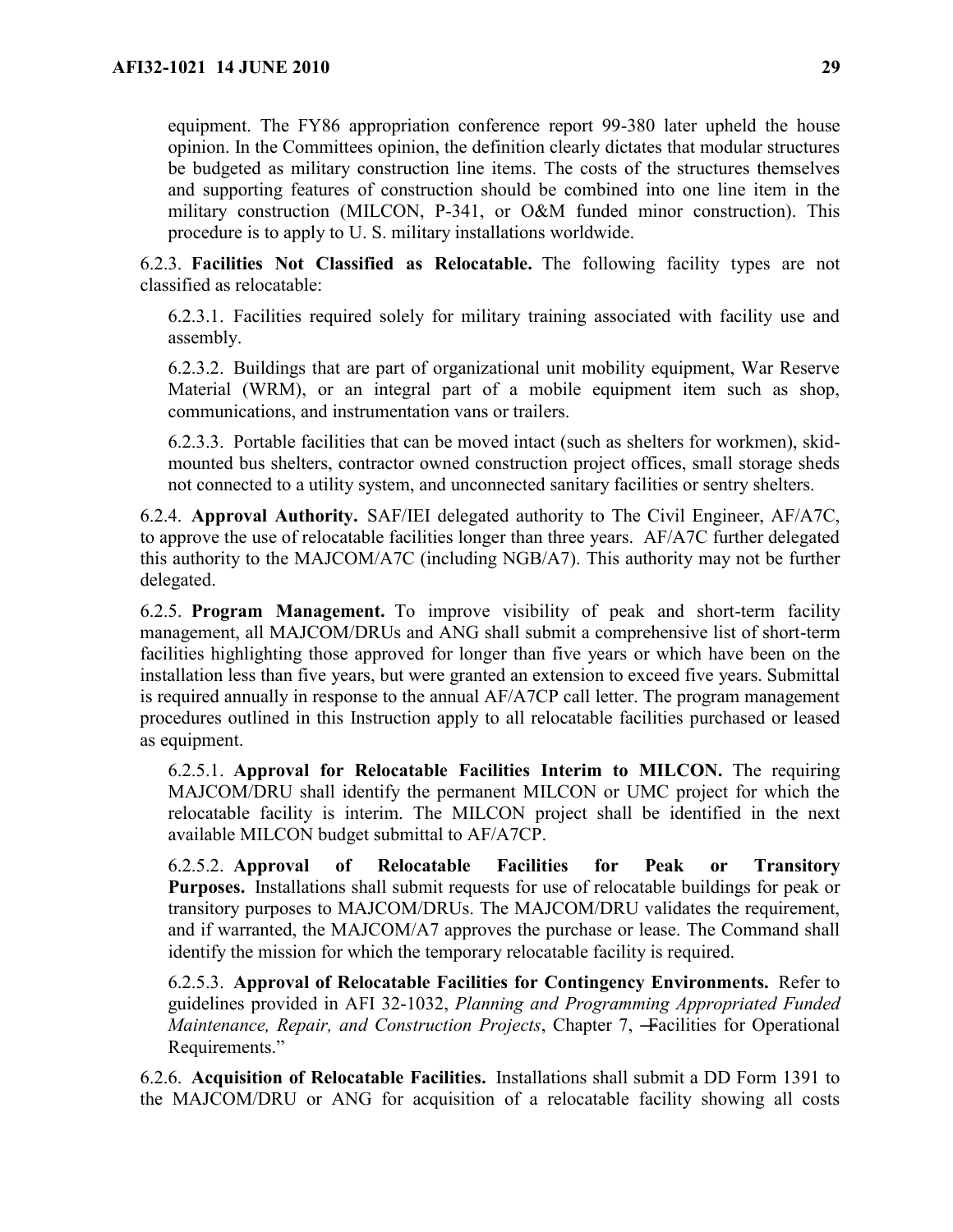(funded and unfunded) associated with the purchase or lease, with a separate entry for the construction support costs. An economic analysis (refer to paragraph 6.2.6.3.) and 20 percent rule calculations (refer to paragraph 6.2.7.) shall be included in the submittal. They can be reused by another organization at the same site or at another site on another installation.

6.2.6.1. **Funded Costs (Non-recoverable Costs).** Funded costs may not exceed \$750,000 for either purchased or leased relocatable facilities. These costs cannot be included in a lease; they shall be funded as a Minor Construction project. Funded (Nonrecoverable) facility components include, but are not limited to; foundations, concrete mounting slabs, site preparation, utility connections, stairways, porches or breezeways between units, extra wall covering and paneling, ceramic works, lighting and sound systems, and other interior and exterior finishes and features not included in the original facility package or unit.

6.2.6.2. **Unfunded Costs (Acquisition Costs).** Unfunded costs include relocatable facility acquisition, leasing, delivery to the site, erection, assembly, disassembly, packaging, transporting, maintenance, operation, and refurbishment. Relocatable facilities are purchased as equipment using Other Procurement funds (3080) or with Research, Development, Test, and Evaluation (RDT&E) funds (3600) when appropriate. When relocatable facilities are leased, installations and MAJCOM/DRUs will lease them as equipment with Operations and Maintenance funds (3400) (3830 and 3730 for ANG and AFRC, respectively) or RDT&E funds (3600).

6.2.6.3. **Economic Analysis Requirement.** Installations shall prepare an economic analysis to support acquisition of relocatable facilities according to the guidelines in AFI 65-501, *Economic Analysis*. Prior to exercising annual options to continue leasing interim facilities, the economic analysis shall be updated and revalidated.

6.2.6.4. **Engineering Evaluation Requirement.** An engineering evaluation shall be performed to ensure the relocatable facility meets safety requirements and normal construction standards established by the Air Force.

6.2.7. **The 20 Percent Rule.** Prior to approving a request for a relocatable facility, MAJCOM/DRU/ANG shall calculate the percentage of non-recoverable (funded) costs to facility acquisition (unfunded) costs. For purposes of this calculation, the non-recoverable costs include both the funded costs and the costs of average building disassembly and repackaging (including normal repair and refurbishment of components). This percentage shall not exceed 20 percent. The 20 percent calculation equals "non-recoverable facility component cost" divided by "facility acquisition cost" times "100". If the facility is not new (including facilities acquired from other governmental agencies), apply the "20 percent rule" to the current cost of a similar new facility instead of the original cost of the facility or its current cost to the Air Force. The 20 percent calculation shall also be performed for leased relocatable facilities (obtain appropriate data from the lessor). If the calculation results in a percentage greater than 20 percent, consider a different type of relocatable that complies with the 20 percent rule.

6.2.8. **Conversion to Real Property.** Conversion of a purchased or leased relocatable building to Air Force real property requires SAF/IEI approval.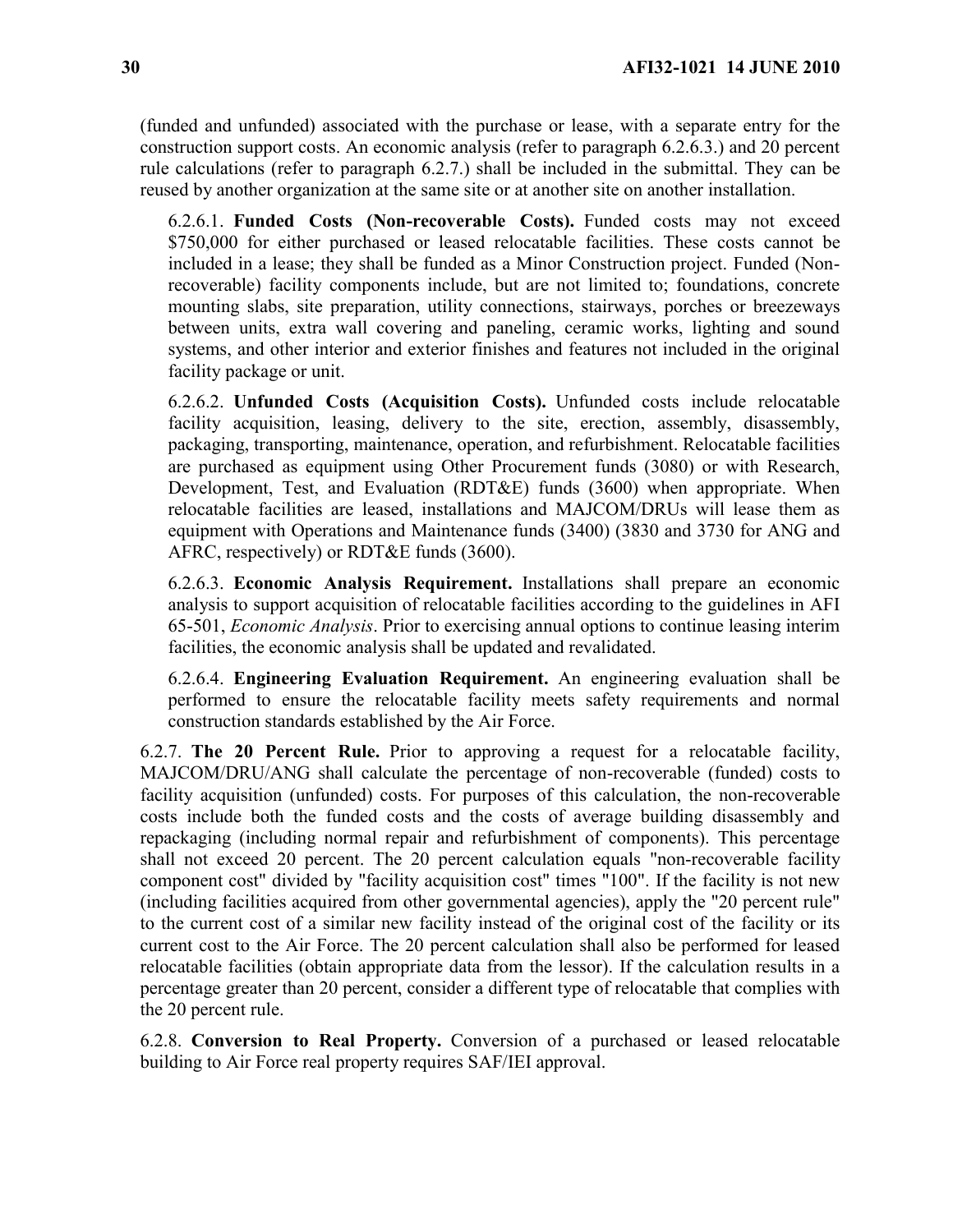6.2.8.1. **Conversion of Purchased Relocatable Facilities Where Funded and Unfunded Costs Exceed \$750,000.** MAJCOM/DRUs shall submit a DD Form 1391 to AF/A7CP describing the project and showing all costs. A7CP will request SAF/IEI approval. SAF/IEI approves the project and notifies the House and Senate Armed Services and Appropriations Committees of the AFs intent to convert the facility. If no committee raises an objection within 21 days after notification (14 days if filed electronically), the notification process is complete, and HQ USAF advises the MAJCOM/DRU to proceed with the project. AF/A7CP will resolve any objection, if raised, prior to proceeding. ANG installations will submit documentation described above to NGB/A7 for processing to SAF/IEI.

6.2.8.2. **Conversion of Purchased Relocatable Facilities Where Funded and Unfunded Cost is Less than \$750,000.** MAJCOM/DRU staffs shall submit detailed justifications, including data on funded and unfunded costs, to AF/A7CP for conversion approval. AF/A7CP will notify commands of approval or disapproval. ANG installations will submit documentation described above to NGB/A7 for approval.

6.2.8.3. **Conversion of Leased Relocatable Facilities.** This type of conversion involves complex fiscal and legal procedures and should rarely arise. MAJCOM/DRU staffs shall submit requests for such conversions to AF/A7CP for appropriate processing.

6.2.9. **Maintenance of Relocatable Facilities.** Purchases or leases of relocatable facilities, as equipment and not real property, dictate O&M funds or RDT&E funds pay the cost of maintenance. When leased, the lease can stipulate that the lessor provides maintenance. The using organization is responsible for funding the maintenance cost of their relocatable facilities. The BCE is responsible for funding the maintenance cost of the real property associated with the relocatable (e.g., the foundations, site preparation, and utility connections).

6.2.10. **Inventory, Reuse and Disposition of Relocatable Facilities.** Purchased relocatable facilities are accounted for as equipment. MAJCOM/DRUs and ANG shall keep an accurate and current inventory of purchased, stored, and inactivated relocatable facilities. Installations shall determine if a suitable relocatable asset is available through the MAJCOM/DRU before purchasing any new relocatable building.

<span id="page-30-0"></span>**6.3. Temporary Facilities Incident to MILCON.** These are short-term facilities required to accommodate activities displaced by an approved and funded MILCON project during the period of project execution. Facilities shall be of non-permanent construction and removed when the MILCON project is completed and the permanent facility occupied. Relocatable facilities can be used to satisfy these temporary requirements. The cost of temporary facilities (building, foundations, site preparation, and utilities) is a funded cost and shall be included as a supporting facility on the DD Form 1391 for the MILCON project. If leased, the full cost of the lease shall be included on the DD Form 1391. The lease cost will reflect the period when the facility being constructed will not be available. If the requirement for temporary facilities arises after award of the MILCON project, it must be handled as a construction modification action. Temporary facility costs shall be included in the project life cycle cost analysis used to validate the construction project.

<span id="page-30-1"></span>**6.4. Forms Prescribed.** There are no new forms prescribed by this directive.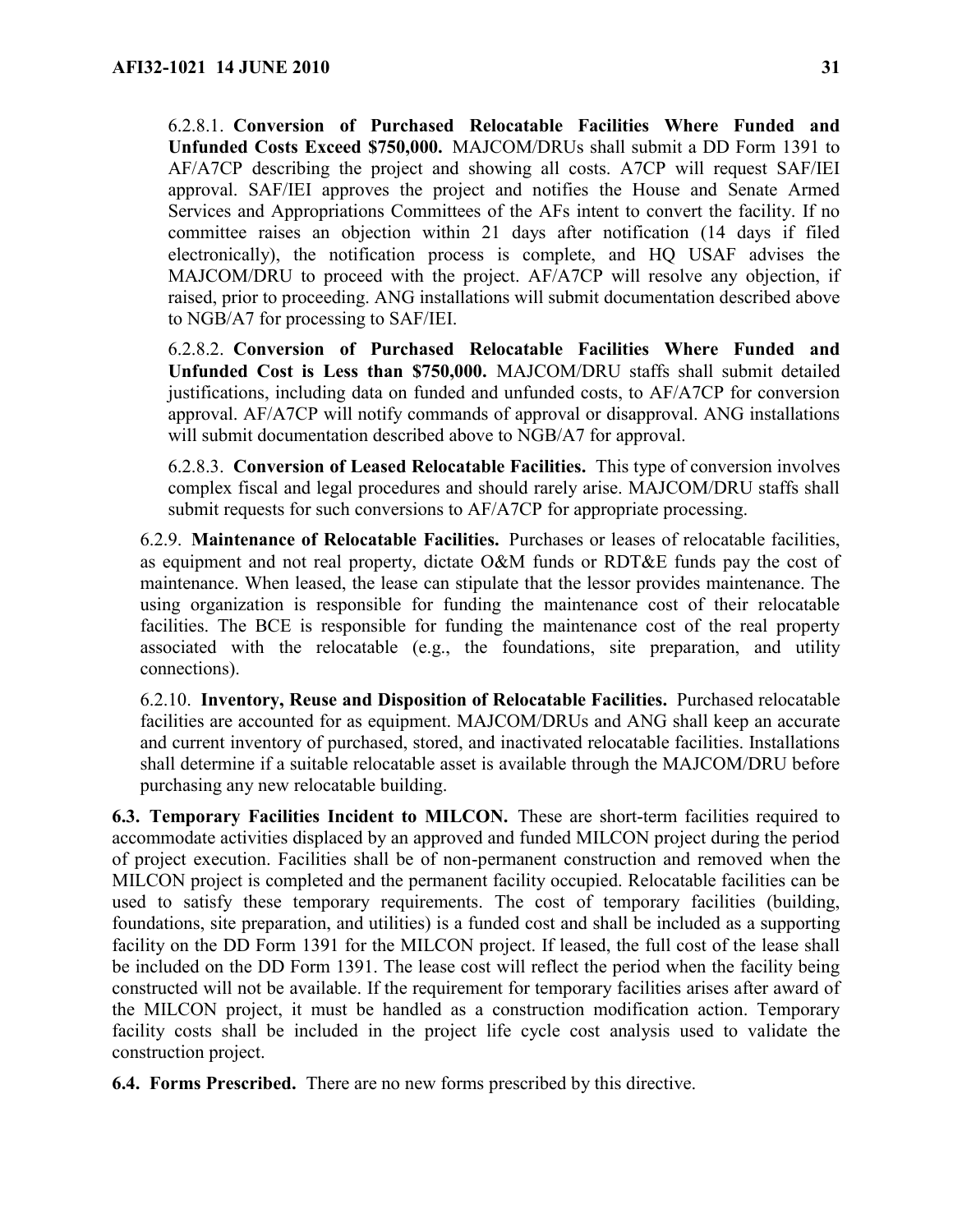#### <span id="page-31-0"></span>**6.5. Adopted Forms.**

AF Form 813, *Request for Environmental Impact Analysis*

AF Form 847, *Recommendation for Change of Publication*

DD Form 1390, *FY\_\_\_ Military Construction Program*

DD Form 1391, *FY\_\_\_ Military Construction Project Data*

DD Form 1391C, *FY\_\_\_ Military Construction Project Data (Continuation*

FAA Form 7460-1, *Notice of Proposed Construction or Alterations)*

Standard Form 1151, *Non-expenditure Transfer Authorization*

LOREN M. RENO, Lieutenant General, USAF DCS/Logistics, Installations & Mission Support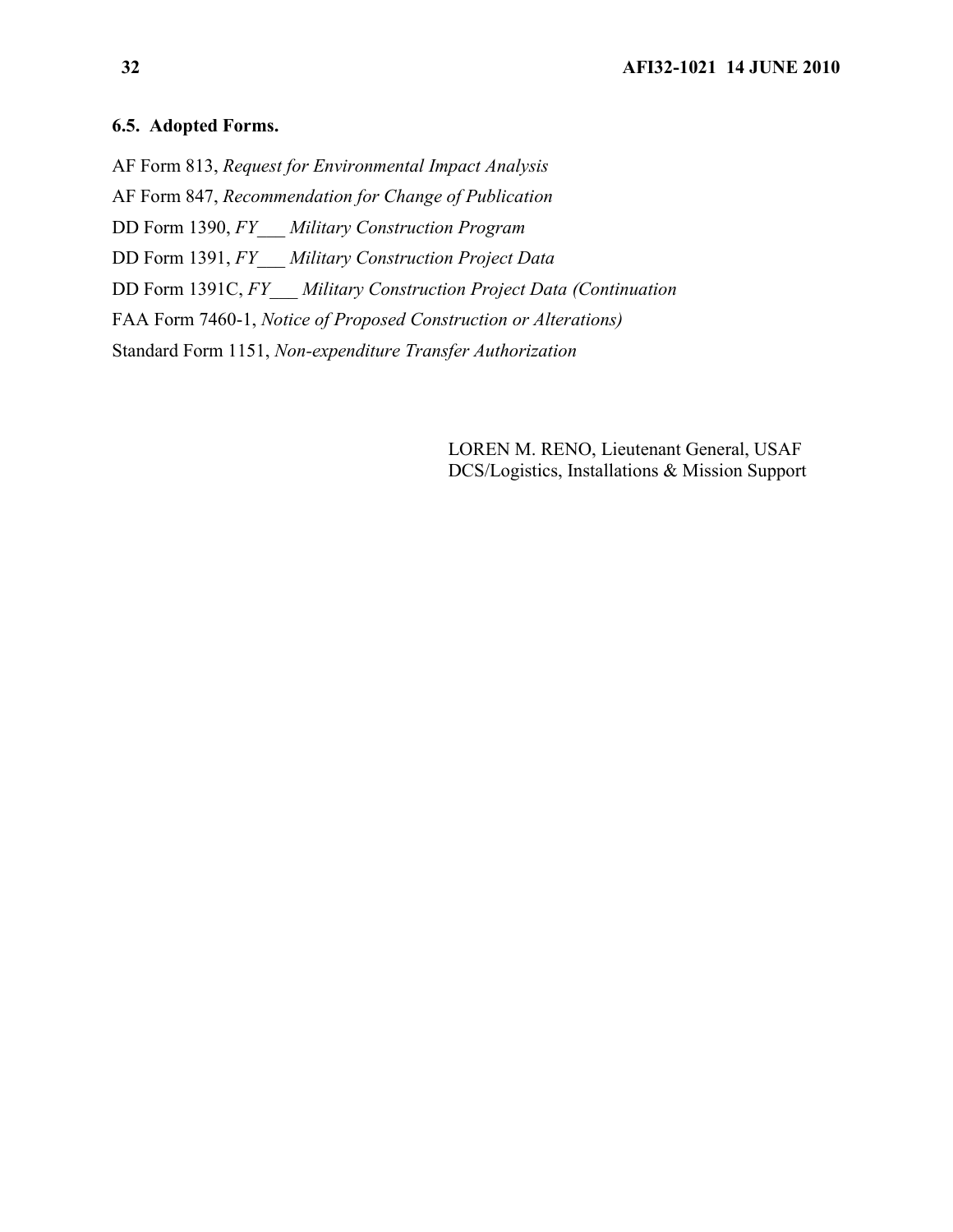#### <span id="page-32-0"></span>**Attachment 1**

## **GLOSSARY OF REFERENCES AND SUPPORTING INFORMATION**

#### *References*

AFPD 32-10, *Installations and Facilities*, Mar 27, 1995

AFPD 33-3, *Information Management*, Sep 20, 2007

AFPD 90-17, *Energy Management*, Jul 16, 2009

AFI 10-245, *Antiterrorism (AT)*, Mar 30, 2009

AFI 10-401, *Air Force Operations Planning and Execution*, Dec 7, 2006

AFI 13-201, *Air Force Airspace Management*, Dec 1, 2006

AFI 23-201, *Fuels Management*, Nov 27, 2009

AFI 25-201, *Support Agreements Procedures*, May 1, 2005

AFI 32-1012, *Reserve Component Facilities Programs*, Jul 22, 1994

AFI 32-1023, *Design and Construction Standards and Execution of Facility Construction Projects*, Jul 19, 1994

AFI 32-1032, *Planning and Programming Appropriated Funded Maintenance, Repair, and Construction Projects*, Oct 15, 2003

AFI 32-1052, *Facility Asbestos Management*, Mar 22, 1994

AFI 32-7001, *Environmental Budgeting*, Oct 28, 2009

AFI 32-7020, *The Environmental Restoration Program*, Feb 7, 2001

AFI 32-7040, *Air Quality Compliance*, Aug 27, 2007

AFI 32-7041, *Water Quality Compliance*, Dec 10, 2003

AFI 32-7042, *Solid and Hazardous Waste Compliance*, Apr 21, 2009

AFI 32-7044, *Storage Tank Compliance*, Nov 13, 2003

AFI 32-7060, *Interagency and Intergovernmental Coordination for Environmental Planning*, Mar 25, 1994

AFI 32-7061, *The Environmental Impact Analysis Process*, Mar 12, 2003

AFI 32-7062, *Air Force Comprehensive Planning*, Nov 13, 2009

AFI 32-7063, *Air Installation Compatible Use Zone Program*, Nov 17, 2009

AFI 32-7064, *Integrated Natural Resources Management*, Sep 17, 2004

AFI 32-7065, *Cultural Resources Management*, Nov 2, 2009

AFI 32-7080, *Pollution Prevention Program*, Oct 27, 2009

AFI 32-9001, *Acquisition of Real Property*, Jul 27, 1994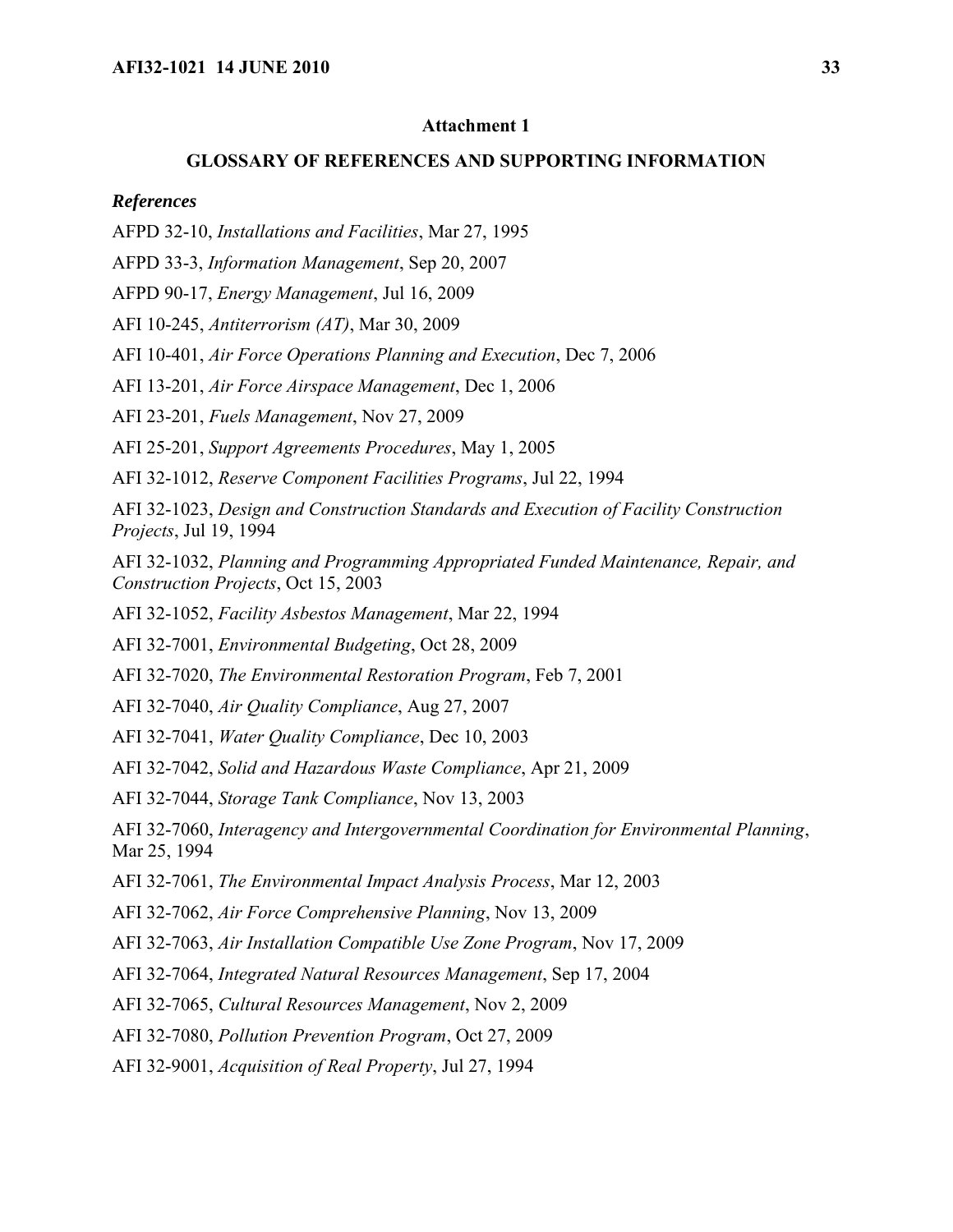AFI 36-2707, *Nondiscrimination on the Basis of Handicap in Programs and Activities Conducted by the Department of The Air Force*, May 1, 1998

AFI 38-301, *Productivity Enhancing Capital Investment Programs*, Nov 20, 2009

AFI 65-501, *Economic Analysis* Nov 10, 2004

AFI 65-601, Vol 1, *Budget Guidance and Procedures*, Nov 6, 2009

AFI 90-1701, *Energy Management*, Jul 16, 2009

AFH 32-1084, *Facility Requirements*, Sep 1, 1996

AFH 32-7084, *AICUZ Program Manager's Guide*, Mar 1, 1999

AFMAN 33-363, *Management of Records*, Mar 1, 2008

AFMAN 11-226, *United States Standard for Terminal Instrument Procedures*, Nov 1, 1999

AFMAN 91-201, *Explosives Safety Standards*, Nov 17, 2008

DLAM 4270.1, *DLA Facilities Projects Manual*, Dec 31, 1984

DoD 2000.16 Standard 4, *Physical Security and Force Protection Plan*, Oct 2, 2006

DoDD 1020.1, *Nondiscrimination on the Basis of Handicap in Programs and Activities Conducted by the Department of Defense*, Mar 31, 1982

DoDD 2010.5, *The North Atlantic Treaty Organization (NATO) Security Investment Program*, Dec 13, 2004

DoDD 4270.5, *Military Construction*, Feb 12, 2005

DoDD 6050.7, *Environmental Effects Abroad of Major Department of Defense Actions*, Mar 31, 1979

DoDI 4165.56, *Relocatable Buildings*, Apr 13, 1988

DoDI 6015.17, *Planning and Acquisition of Military Health Facilities*, Mar 17, 1983

DODM 4140.25, *DOD Management of Bulk Petroleum Products, Natural Gas and Coal*, Dec 16, 2008

MIL-HDBK-1165, *Water Conservation*, Apr 17, 1997

MIL-HDBK-1191, *Department of Defense Medical and Dental Treatment Facilities Design and Construction Criteria*, Sep 1994

UFC 1-200-01 *General Building Requirements*, Nov 27, 2007

UFC 3-260-01, *Airfield and Heliport Planning and Design*, Nov 17, 2008

UFC 3-310-04, *Seismic Design for Buildings*, Jun 22, 2007

UFC 3-460-01, *Petroleum Fuel Facilities*, Nov 27, 2009

UFC 4-010-01, *DoD Minimum Anti-Terrorism Standards for Building*, Oct 8, 2003

UFC 4-020-01, *Security Engineering Facility Planning Manual*, Sep 11, 2008

Public Law 110-14, *Energy and Independence Security Act of 2007,* Jan 4, 2007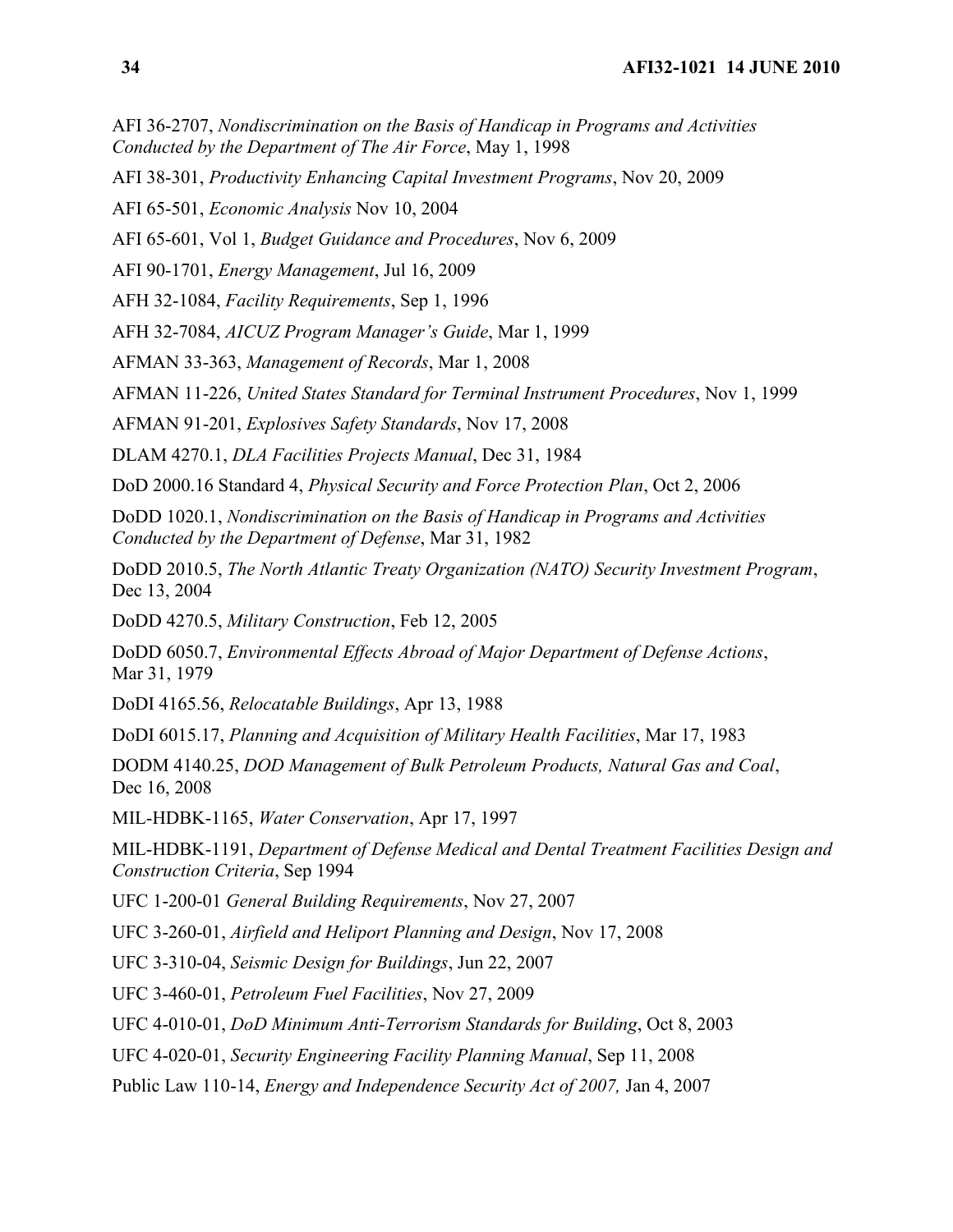- Army Regulation 55-80, *DoD Transportation Engineering Program*, Nov 17, 2003
- Federal Aviation Regulations, Part 77, *Objects Affecting Navigable Airspace*, Mar 1993
- USAF Project *Managers Guide for Design and Construction*, Nov 28, 2007
- War Mobilization Plan Annexes J and L, Apr 1993
- TI 809-04, *Seismic Design for Buildings*, Dec 31, 1998
- Federal Facilities Pollution Abatement Report A-106
- Guidelines of the United States Water Resources Council
- OMB Circular A-11*, Preparation, Submission and Execution of the Budget*
- OMB Circular A-76, *Performance of Commercial Activities*
- Department of Defense BRAC 2005 Joint Basing Implementation Guidance, January 22, 2008
- 10 USC § 2801, *Military Construction and Military Family Housing*
- 10 USC § 2803, *Emergency Construction*
- 10 USC § 2804, *Contingency Construction*
- 10 USC § 2805, *Unspecified Minor Construction*
- 10 USC § 2807, *Architect and Engineer Services and Construction Design*
- 10 USC § 2808, *Construction Authority in the Event of a Declaration of War or National Emergency*
- 10 USC § 2853, *Authorized Cost and Scope of Work Variations*
- 10 USC § 2854, *Restoration or Replacement of Damaged or Destroyed Facilities*
- 10 USC § 2912, *Availability and Use of Energy Cost Savings*
- 10 USC § 2913, *Transfer of Funds for Energy and Water Efficiency in Federal Buildings*
- 10 USC § 18233, *Acquisition*
- 16 USC §§ 470 470-v2, *National Historic Preservation Act*
- 16 USC §§ 1531 1599, *Endangered Species Act*
- 16 USC §§ 3501 3510, *Coastal Barrier Resources Act (CBRA)*
- 25 USC § 3001 3013, *Native American Graves Protection and Repatriation Act*
- 33 USC § 1251 1387, *Clean Water Act*
- 42 USC § 300f 300j-26, *Safe Drinking Water Act*
- 42 USC §§ 4151 4157, *Architectural Barriers Act*
- 42 USC § 4321 4370f, *National Environmental Policy Act*
- 42 USC § 6901 6992k, *Resource Conservation and Recovery Act*
- 42 USC § 7401 7671q, *Clean Air Act*
- 42 USC §§ 9601*, Comprehensive Environmental Response, Compensation, and Liability Act*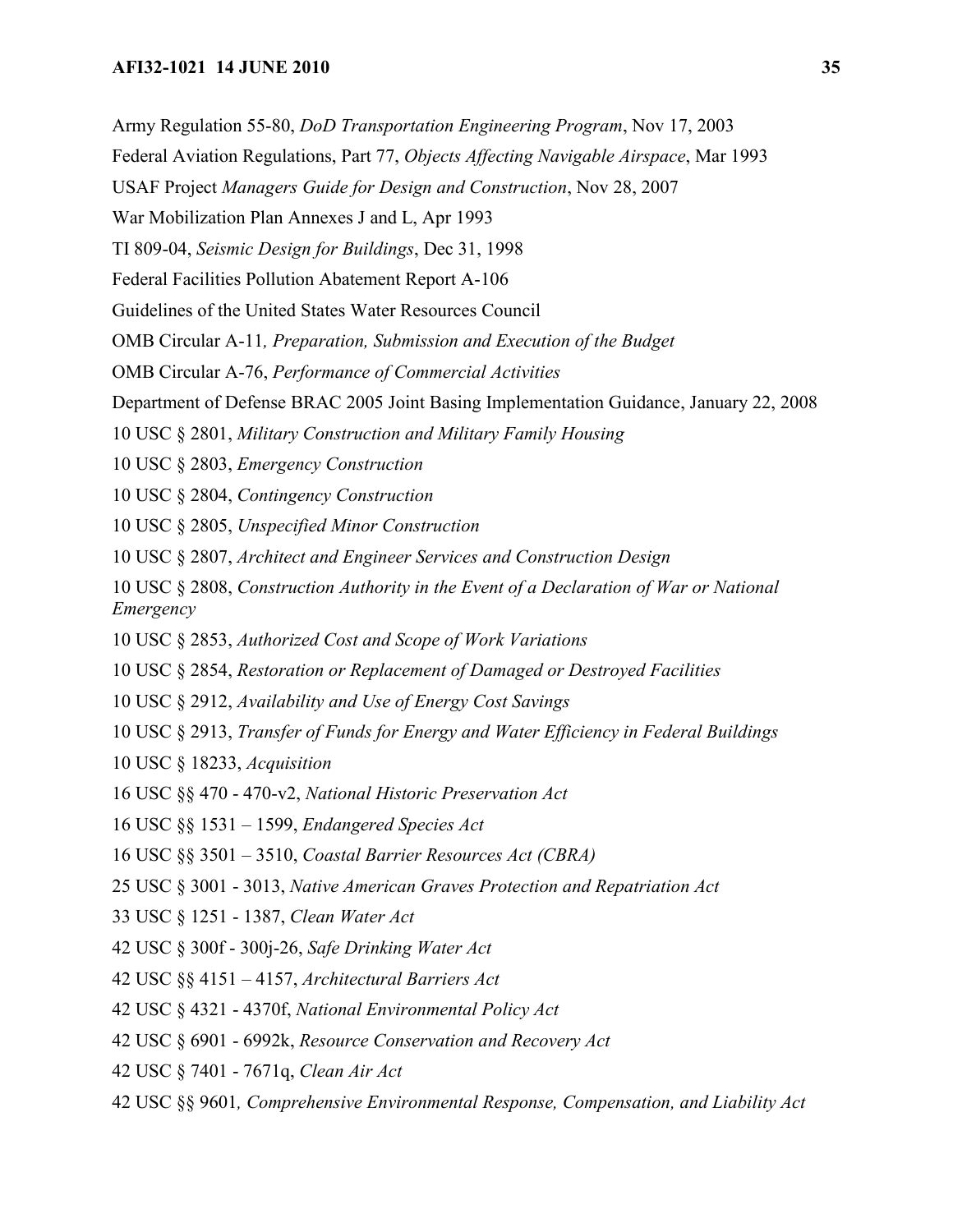42 USC §§ 12101-12213 and 47 USC § 611, *Americans with Disabilities Act of 1990*

42 USC §§ 15801-16538, *Energy Policy Act of 2005*

23 CFR Part 660, Subpart E, *Defense Access Roads*

32 CFR Part 187, *Environmental Effects Abroad of Major Department of Defense Actions*

32 CFR Part 989, *Environmental Impact Analysis Process (EIAP)*

40 CFR Parts 1500-1508, *Council on Environmental Quality Regulations for Implementing NEPA*

Public Law 110-14, *Energy Independence and Security Act of 2007,* January 4, 2007

Executive Order 11990, *Protection of Wetlands*, May 24, l977

Executive Order 11988, *Flood Plain Management*, May 24, l977

Executive Order 12114, *Environmental Effects Abroad of Major Federal Actions*, Jan 4, 1979

Executive Order 13327, *Federal Real Property Asset Management*, Feb 4, 2004

Executive Order 13423, *Strengthening Federal Environmental, Energy, and Transportation Management*, Jan 24, 2007

Executive Order 13514, *Federal Leadership in Environmental, Energy, and Economic Performance*, Feb 4, 2004

#### *Abbreviations and Acronyms*

**ACES**—PM–Automated Civil Engineer System - Project Management Module

- **ACHP**—Advisory Council on Historic Preservation
- **AF/A7CP**—Air Staff Programs Division

**AFI**—Air Force Instruction

**AFMAN**—Air Force Manual

**AFPD**—Air Force Policy Directive

**AF RDS**—Air Force Records Disposition Schedule

**AFRC**—Air Force Reserve Command

**AICUZ**—Air Installations Compatible Use Zone

**ANG**—Air National Guard

**AT/FP**—Antiterrorism/Force Protection

**BCE**—Base Civil Engineer

**BES**—Budget Estimate Submission

**CBRA**—Coastal Barrier Resources System

**CRP**—Compliance Restoration Program

**CSAF**—Chief of Staff of the Air Force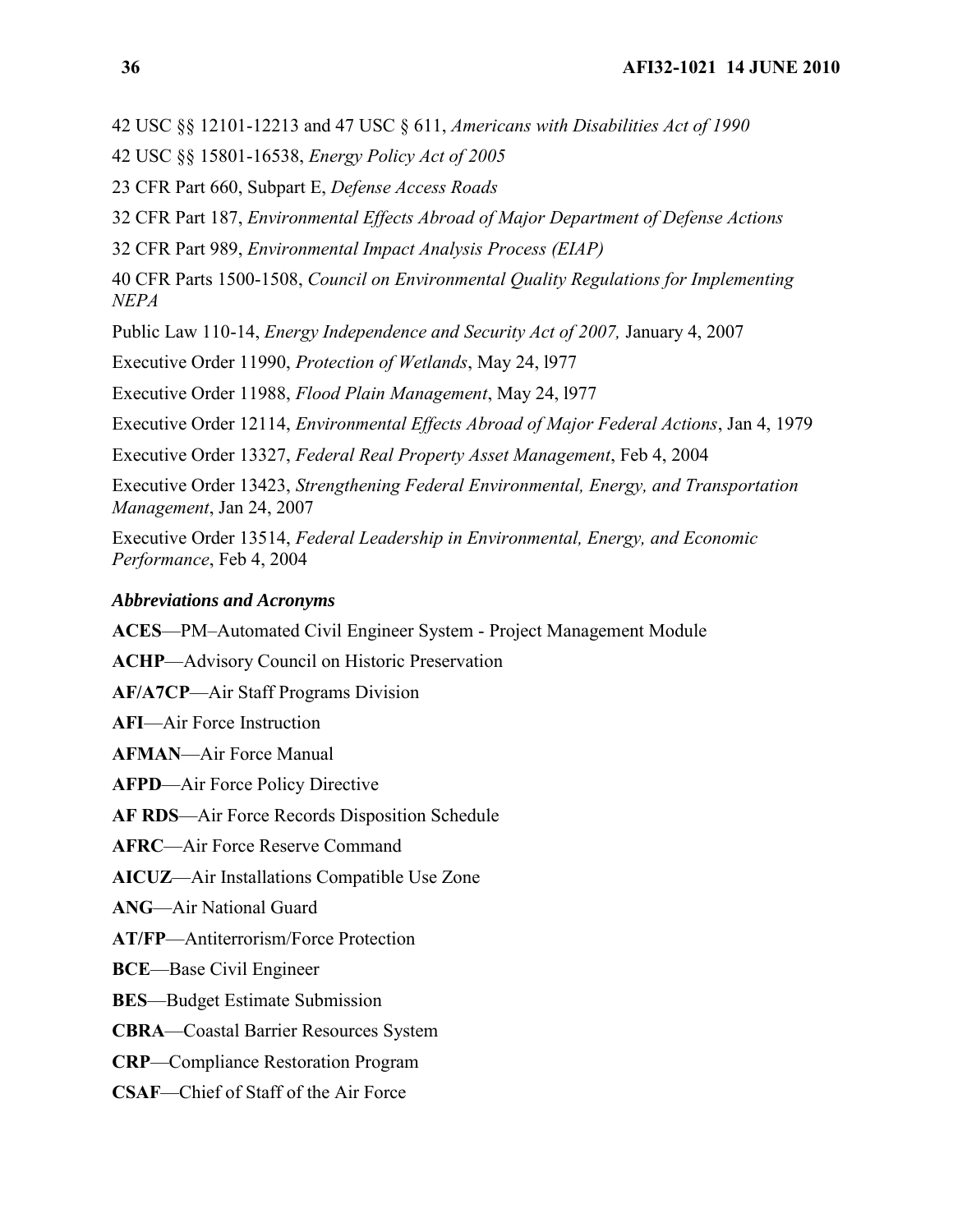**DDESB**—Department of Defense Explosives Safety Board

**DoD**—Department of Defense

**DoDD**—Department of Defense Directive

**DoDI**—Department of Defense Instruction

**DESC**—Defense Energy Support Center

**DLA**—Defense Logistics Agency

**DRU**—Direct Reporting Unit

**ECIP**—Energy Conservation Investment Program

**EIAP**—Environmental Impact Analysis Process

**EIS**—Environmental Impact Statement

**FAA**—Federal Aviation Administration

**FOA**—Field Operating Agency

**FONPA**—Finding of No Practicable Alternative

**FONSI**—Finding of No Significant Impact

**FYDP**—Future Year Defense Program

**HQ USAF (or HAF)**—Headquarters United States Air Force

**AF/SG**—Air Force Surgeon General

**MAJCOM**—Major Command

**MILCON**—Military Construction

**MMRP**—Military Munitions Response Program

**MTF**—Medical Treatment Facility

**NGB**—National Guard Bureau

**NATO**—North Atlantic Treaty Organization

**OASD (HA)—Office of the Assistant Secretary of Defense (Health Affairs)** 

**OMB**—Office of Management and Budget

**OSD**—Office of the Secretary of Defense

**O&M**—Operation and Maintenance

**PA**—Programmed Amount

**PB**—Presidents Budget

**POM**—Program Objective Memorandum

**RDT&E**—Research, Development, Test and Evaluation

**RHFO**—Regional Health Facility Office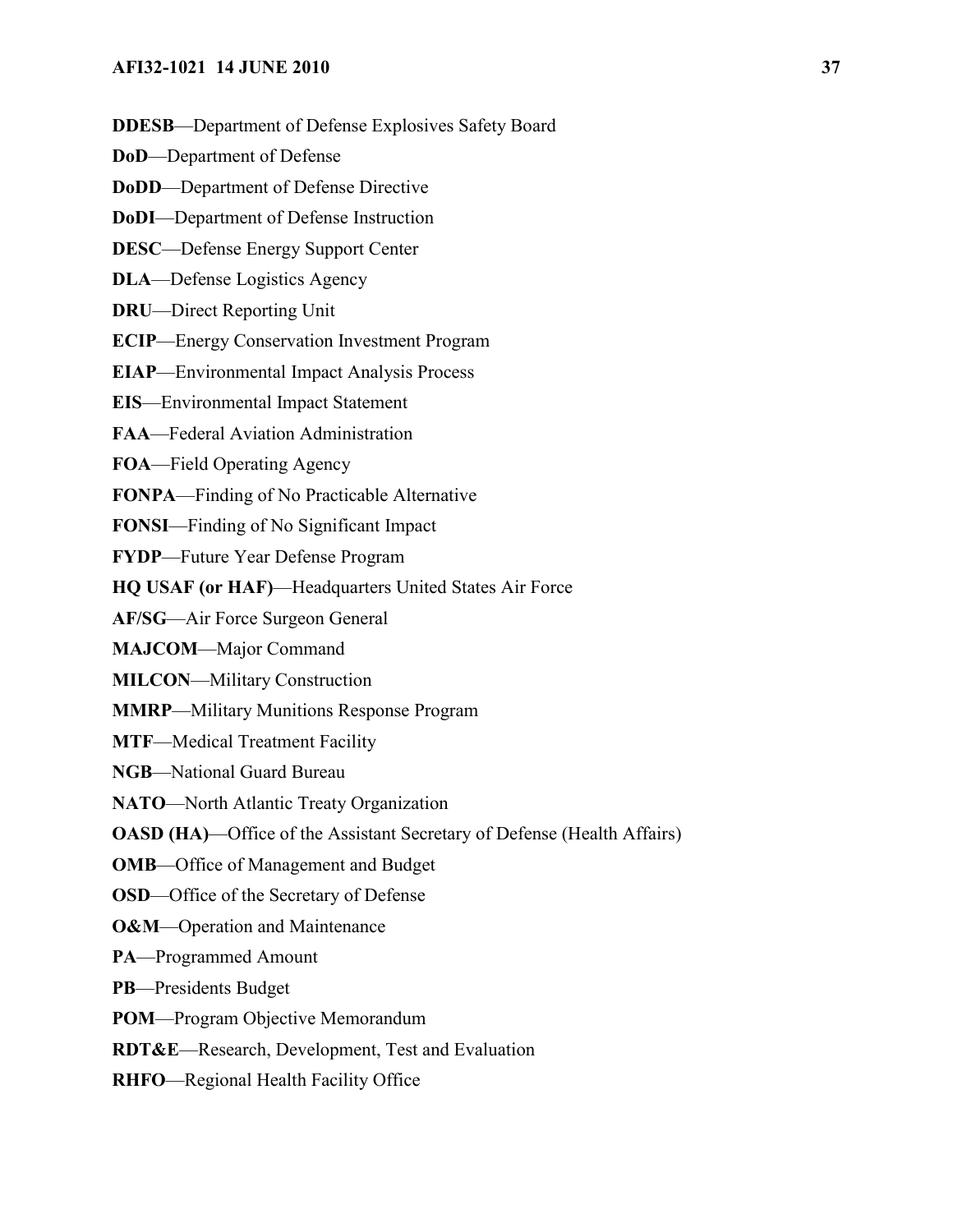**RMD**—Resource Management Decision

**ROD**—Record of Decision

**SAF/FMB**—Deputy Assistant Secretary of the Air Force (Budget)

**SAF/IEI**—Deputy Assistant Secretary of the Air Force (Installations)

**SDDC**—Surface Deployment and Distribution Command

**SECAF**—Secretary of the Air Force

**SECDEF**—Secretary of Defense

**SHPO**—State Historic Preservation Officer

**TOA**—Total Obligation Authority

**UMC**—Unspecified Minor Construction (P-341)

**U.S.C.**—United States Code

**USFWS**—United States Fish and Wildlife Service

**UST**—Underground Storage Tank

**WIMS**—Work Information Management System

#### *Terms*

**Finding of No Practicable Alternative (FONPA)**—A finding contained in a Finding of No Significant Impact (FONSI) or Record of Decision (ROD) indicating that the Air Force has evaluated practicable alternatives to siting in a floodplain or a wetland and that there is no other practicable alternative to taking the action in the floodplain or wetland. This finding is based on a rigorous analysis contained in the supporting EA or EIS.

**Funded and Unfunded Costs**— Definitions of funded and unfunded costs are as follows:

**Funded Project Costs**—Costs incurred during the construction phases are funded costs and are funded from MILCON appropriations or O&M funded minor construction accounts. Funded costs include, but are not limited to, the following:

**MAJCOM/DRU**—Some Direct Reporting Units (DRUs) manage MILCON programs and must follow the same submittal procedures as MAJCOMs. The US Air Force Academy and the Air Force District of Washington are examples of DRUs that manage MILCON programs.

**Materials**—All materials, supplies, and services applicable to the project.

**Equipment**—All items of installed capital equipment.

**Transportation**—Transportation costs applicable to materials, supplies, installed capital type equipment, and government-owned equipment.

**Labor**—All civilian labor costs including labor costs of construction units composed of foreign nationals. These funded civilian labor costs for a project are determined by the accounting system in Work Information Management System (WIMS)/ACES that uses the appropriate shop rate in its calculation. Installation staffs shall not use any method other than this WIMS/ACES